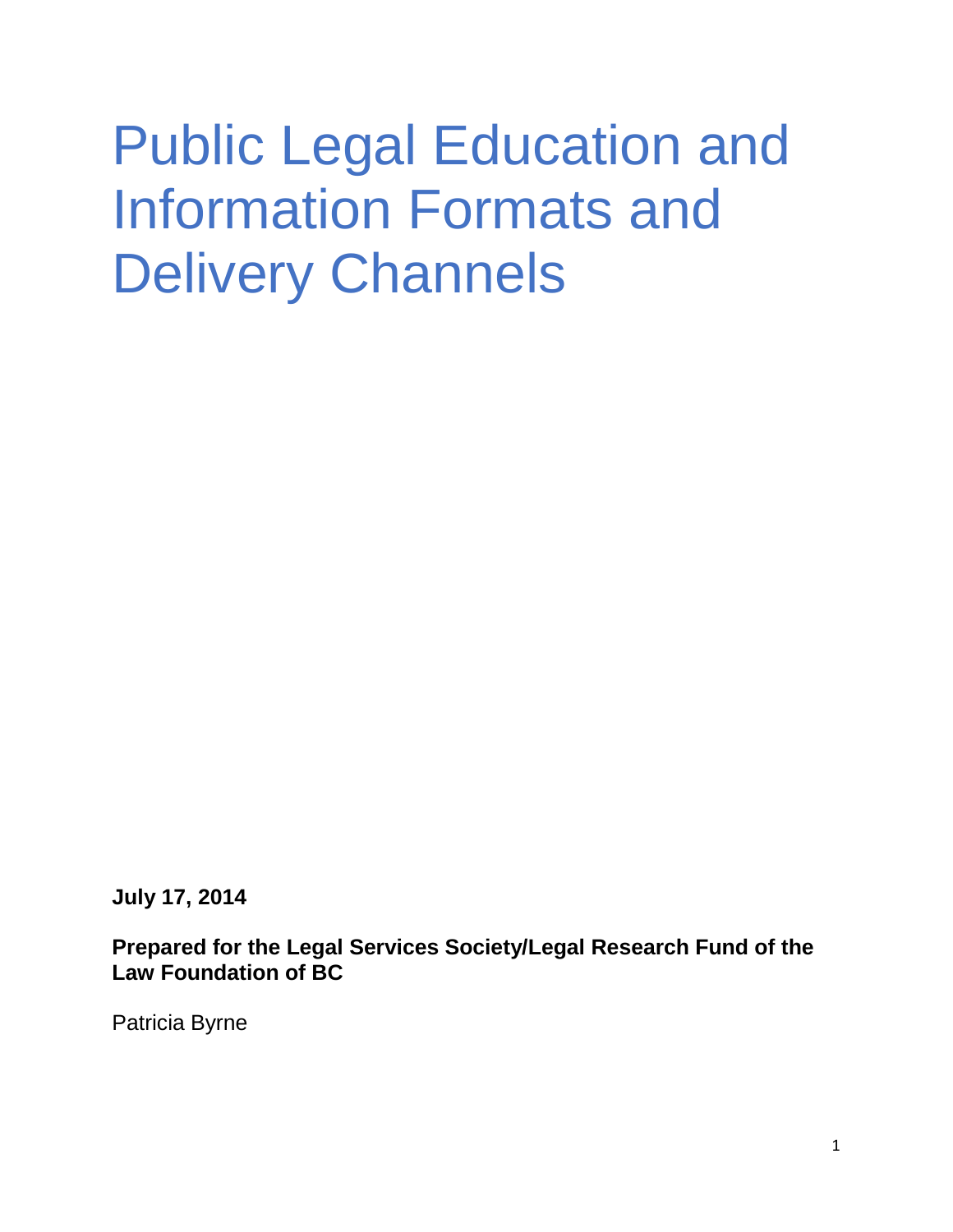# **Introduction**

45 years after its inception in Canada as a response to the legal information needs of public interest groups, the public legal education and information (PLEI) sector has assumed an essential role in the justice landscape. PLEI practitioners have long understood the importance of helping the public understand and exercise their legal rights. What is new however, is the growing recognition by a number of formal justice system participants of the significant role PLEI plays in addressing the broad range of legal problems experienced by the public before the stage of formal dispute resolution by tribunals or courts<sup>1</sup>

Over the years, the PLEI sector has participated with government, community, not-forprofit and other organizations to provide resources and/or services such as:

- community and public legal education
- triage (i.e. effective channeling of people to needed services)
- pro bono services
- other in-person, telephone and e-referral services
- intermediary referral assistance (help in recognizing legal problems and connecting them with legal and other services)
- telephone and e-legal information services
- legal publication programs and in-person and e-law library services
- dispute resolution programs (e.g. family mediation and conciliation services, small claims mediation, lower cost civil mediation, etc)
- various legal aid services, including legal clinics, certificate programs, duty counsel, etc.
- community justice hubs

<sup>1</sup> See Action Committee on Access to Justice in Civil and Family Matters, *Access to Civil & Family Justice: A* Roadmap *for Change*, (Ottawa 2013), pp. 11-13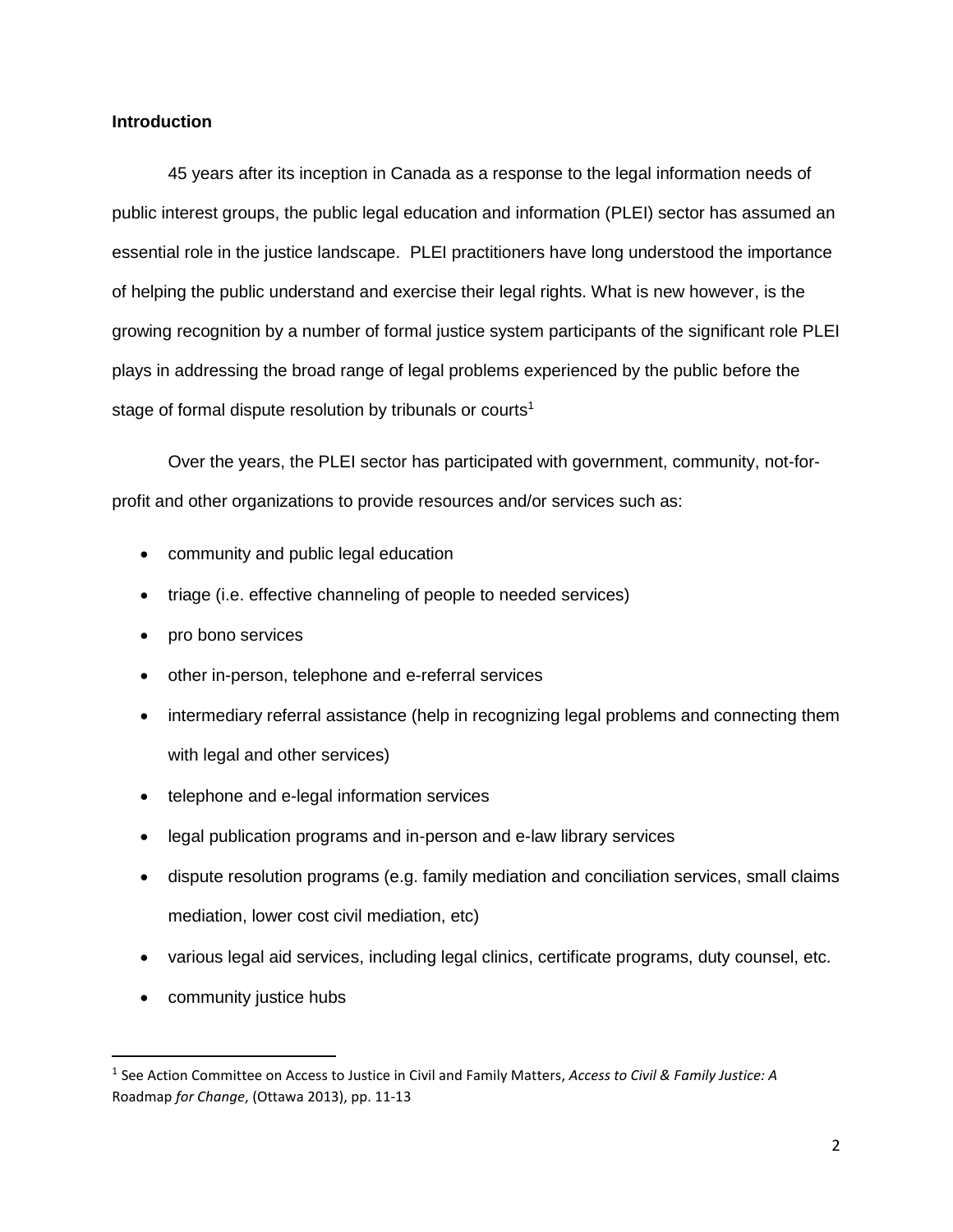- co-location of services
- student support services including clinical services, student mediation initiatives, public interest programs etc.<sup>2</sup>

Equally varied are the "publics" for whom services and resources are developed: children, teachers, librarians, heath care practitioners, young offenders, immigrants, seniors, inmates of correctional facilities, people with a variety of physical and mental disabilities, victims of violence, self-representing litigants, and members of low income, inner city, rural, and Aboriginal communities.<sup>3</sup> Diversity is also seen in the legal areas covered by the resources and services: environmental law, charities law, impaired driving, child welfare, youth justice, family violence, housing, identity theft, trafficking, women, medical/legal issues, constitutional reform, and treaty rights.<sup>4</sup>

The variety of organizations providing these information and resources, the publics they serve and the types of information they provide together contribute to the multiplicity of PLEI resources available to the person seeking information. A "snapshot" of the diversity of PLEI resources available to the public is provided by the Clicklaw website developed by Courthouse Libraries BC. Clicklaw is a PLEI "aggregator" website (i.e. a website that collects, organizes and links to PLEI resources, primarily BC-specific, with some Federal content), with over 1444 resources in 29 broad topic categories contributed by 125 different organizations.<sup>5</sup> 25 different languages are represented on the site. The formats in which resources are available include websites, PDF versions of text-based documents (brochures, fact sheets, Dial a law scripts, booklets—long and short), audio/podcasts, videos (live action and animated, on YouTube,

<sup>2</sup> *Ibid,* p. 12.

<sup>3</sup> see Legal Resource Centre of Alberta, *Designing Websites Effectively: Promising Practices for Providing Legal Information to the Public* (Edmonton: 2007), p. 2

<sup>4</sup> *Ibid,* p. 2.

<sup>&</sup>lt;sup>5</sup> Statistical information derived from database pulls taken between April 8 and April 24, 2014. NB: Clicklaw database content changes continually as resources are contributed/removed from the site.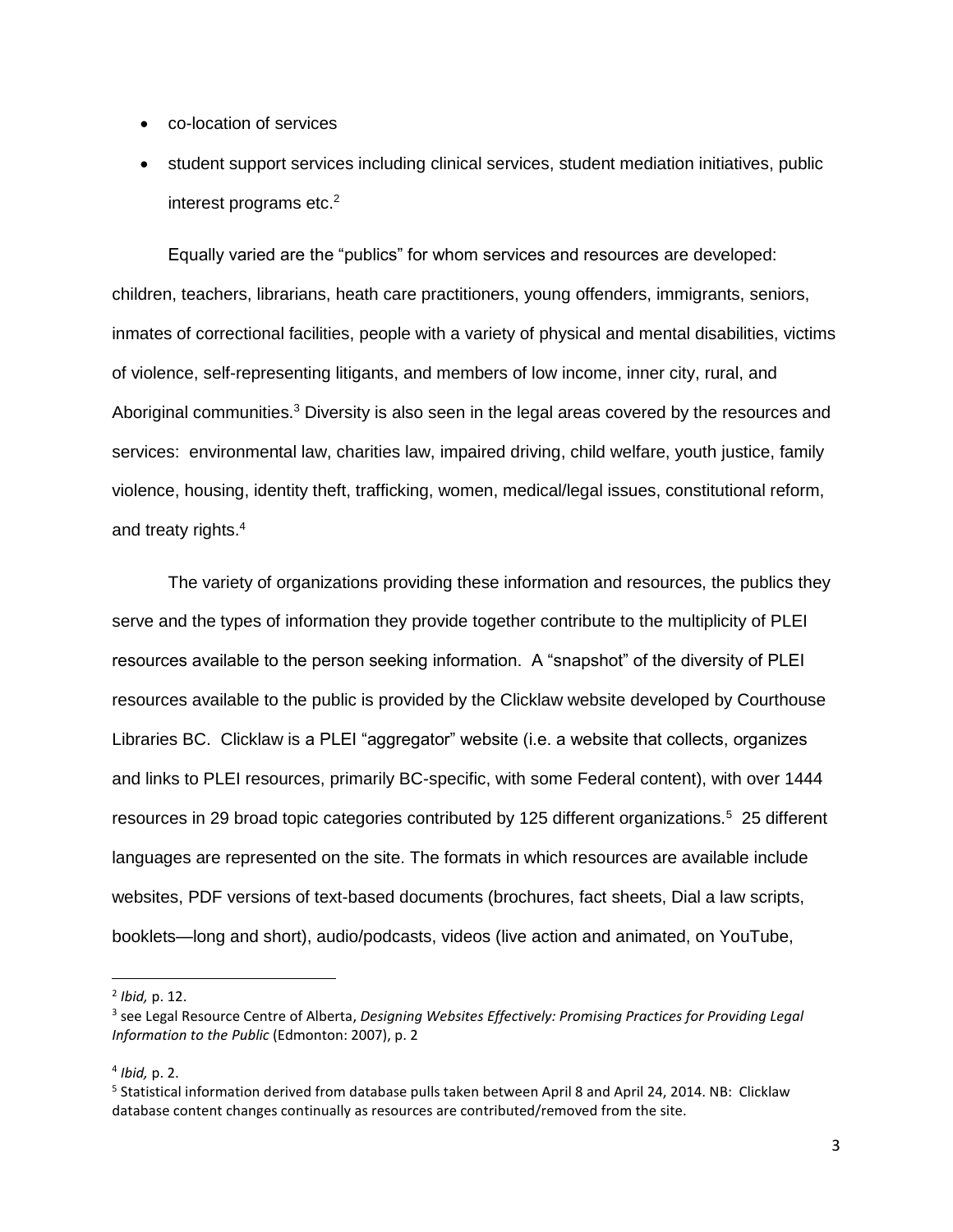website or other), wikibooks; interactive forms, interactive courses and a "HelpMap" providing information on organizations providing resources and services on Clicklaw topic areas. In addition, PLEI information is delivered through Clicklaw Twitter and Facebook channels.

The resources contained on Clicklaw are curated—Clicklaw does not purport to represent all PLEI resources produced for British Columbians, but rather those of 25 "contributor" organizations who upload their resources directly to the site. In addition, Courthouse Libraries BC staff choose for inclusion on Clicklaw resources of organizations additional to the "contributor" organizations (e.g. Canada Revenue Agency), provided that they meet the Clicklaw selection criteria.<sup>6</sup> By selectively choosing contributor organizations and resources of others, Clicklaw aims to simplify the search process for the user by making accessible through the site only qualified resources.

However, not all British Columbians seeking legal information are aware of Clicklaw. They may or may not look for legal information on the web. If they do, their general internet search for information relevant to their problem will reveal millions of "hits"—most of which will not be relevant to them (e.g. jurisdiction outside of BC). The sheer volume of publicly available legal information on the web and elsewhere makes it difficult for the user to assess what is reliable, current or authoritative.

The challenge of the PLEI sector is to make it easier for the public to access the legal information they need to solve their problem. Accessibility is a function of both the format in which the information appears as well as the delivery channels used to reach the public. A diverse public (e.g. language, literacy, age, cultural norms, disabilities, geography, facility with

<sup>&</sup>lt;sup>6</sup> For a complete list of content selection criteria se[e http://www.clicklaw.bc.ca/content/guidelines.](http://www.clicklaw.bc.ca/content/guidelines) Examples of criteria include content that is free or available at low/nominal cost**;** content that is produced by non-profit organizations, government, and the legal profession; content that has a British Columbia focus or is relevant to a British Columbia audience;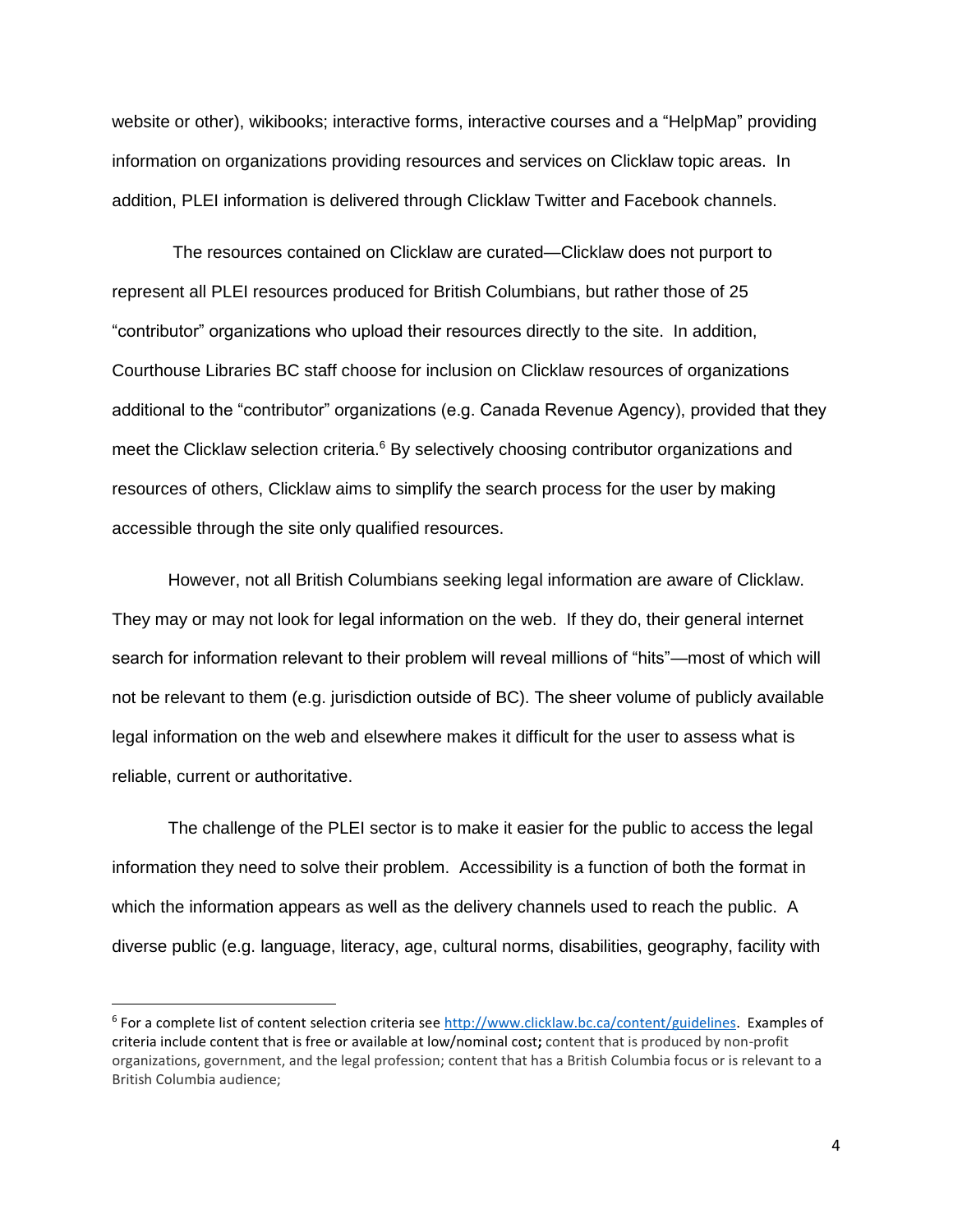technology) suggests that a "one size/one path fits all" approach to designing and delivering PLEI will not work.

Despite the daunting volume and variety of PLEI resources, a growing body of research in Canada and beyond has identified specific characteristics of effective PLEI design and delivery. The purpose of this paper is to provide a general overview of this literature and its key findings that PLEI organizations and other sector participants can use as they plan, develop and implement their resource offerings. It is not meant to be an exhaustive or definitive analysis, but a synopsis of selected research findings relating to the development and delivery of PLEI resources.

The scope of this review was significantly limited by the time limits for its completion. Only a few key reports and websites were reviewed; considering a larger sample of these may have yielded additional practices and more detail. These limitations could be addressed in further research.

This report was commissioned by the Legal Services Society/Legal Research Fund of the Law Foundation of BC to serve as a planning tool for the Foundation and for PLEI organizations in British Columbia. It accompanies a prior report, "Public Legal Education and Information Resources in BC: Update 2014" submitted to the Foundation in May 2014.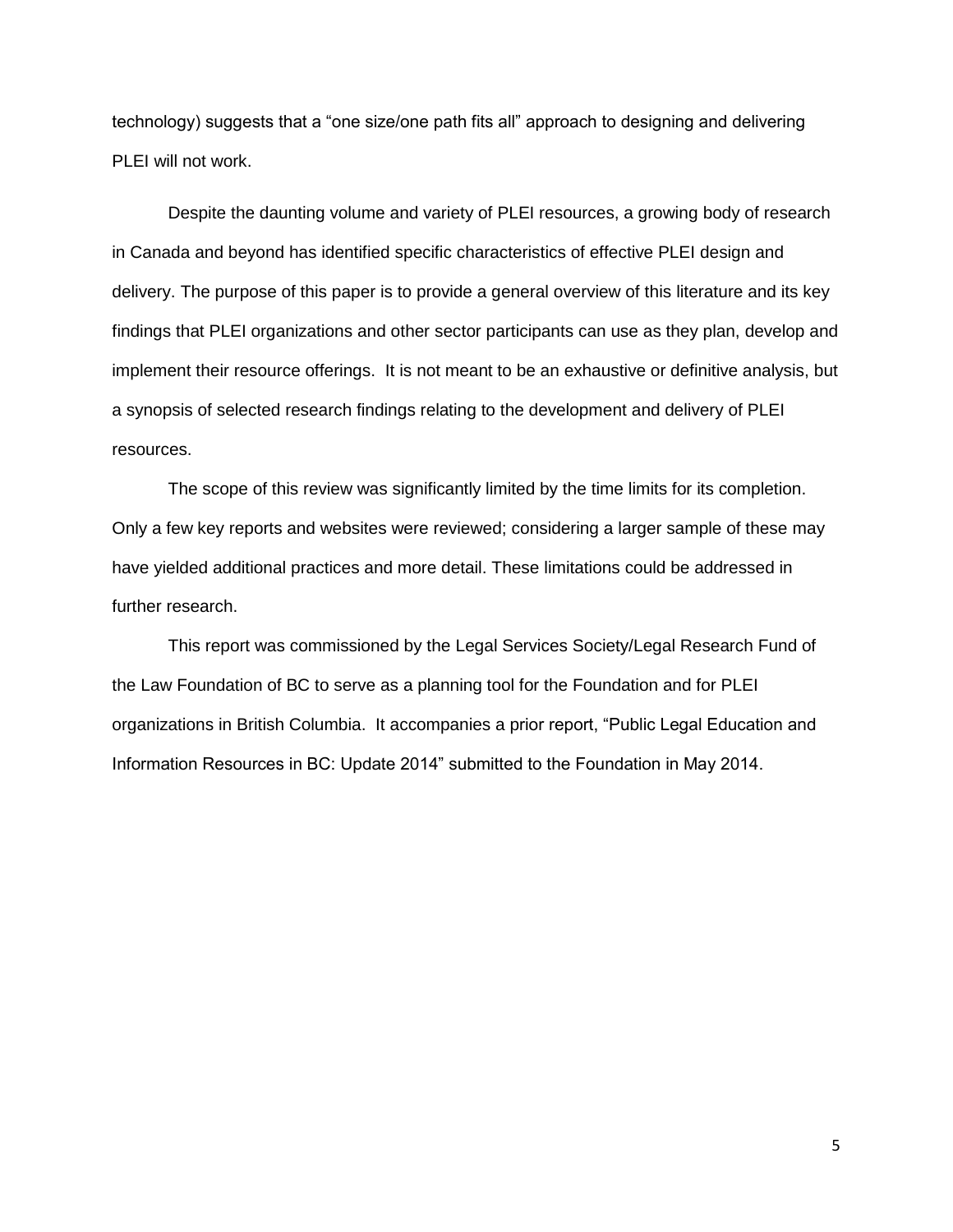## **Outline**

This report consists of four parts:

Part One builds on the observation contained in the Introduction regarding the diversity found among the public and the need for a variety of PLEI formats and delivery channels to best address the multiplicity of factors influencing how people receive information.

Part Two examines the literature on print as a format for PLEI materials. It identifies the varieties of printed materials and their intended audiences, the advantages and disadvantages of print as a format and the common distribution channels for print materials. Promising practices for the creation and distribution of print materials are considered.

Part Three reviews the literature on PLEI and the internet. Areas considered include the variety of formats for online resources, guidelines for their development and advantages and disadvantages of the internet as a delivery channel for education and information. Promising practices for the creation and distribution of PLEI on the internet are considered.

Part Four considers emerging technology and its application to the justice services sector.

Materials included in this review are

- *Public Legal Education and Information in Ontario Communities: Formats and Delivery Channels*, CLEO Centre for Research and Innovation (Sarah Rimmington), 2013
- *PLE Review: Reflections and Recommendations on Public Legal Education Delivery in BC*, Carol McEown and Gayla Reid for The Legal Services Society, BC, 2007

6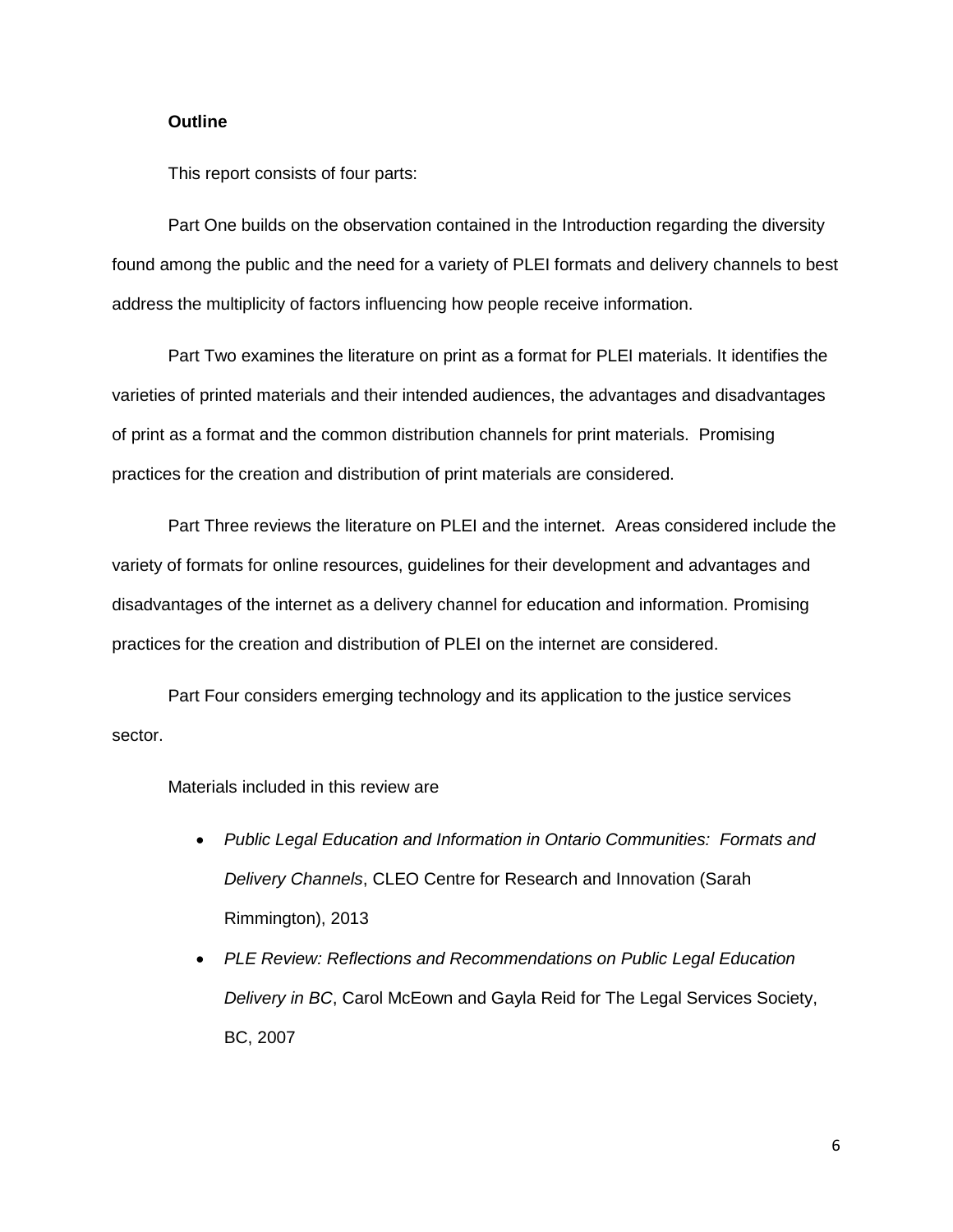- *Final Report, The National Self-Represented Litigants Project: Indentifying and Meeting the Needs of Self-Represented Litigants*, Dr. Julie Macfarlane, 2013
- *Public Legal Education and Information Resources Accessibility Initiative*, Decoda Literary Solutions, Habanero Consulting Group, Sa'hetxw Consulting, for The Legal Services Society, BC, 2012
- *A study into best practice in community legal information,* a report for the Winston Churchill Memorial Trust of Australia*,* Johann Kirby, 2011
- *Designing Websites Effectively: Promising Practices for Providing Legal Information to the Public*, Legal Resource Centre of Alberta, for the Charities Directorate, Canada Revenue Agency, 2007
- *Face to Face Legal Services and Their Alternatives: Global Lessons from the Digital Revolution*, Roger Smith OBE and Professor Alan Paterson OBE, 2013
- *Using Technology to Enhance Access to Justice*, James E. Cabral et al, collection of articles appearing in Harvard Journal of Law & Technology, Volume 26, Number 1 Fall 2012
- *Clicklaw Project Evaluation Report*, Courthouse Libraries BC (Brenda Rose and Desy Wahyuni) for Law Foundation of BC, 2012
- *Just a Click Away Conference Report*, Courthouse Libraries BC (Brenda Rose, Drew Jackson, Carol McEown & Gayla Reid), for Law Foundation of BC, 2011
- **Best Practices for creating, delivering and evaluating PLEI, series of webinars** and explanatory text on PLEI Connect website, [www.pleiconnect.ca,](http://www.pleiconnect.ca/) 2013
- *The growth of Online Dispute Resolution and Its Use in British Columbia, Darin* Thomson, for The Continuing Legal Education Society of BC, 2014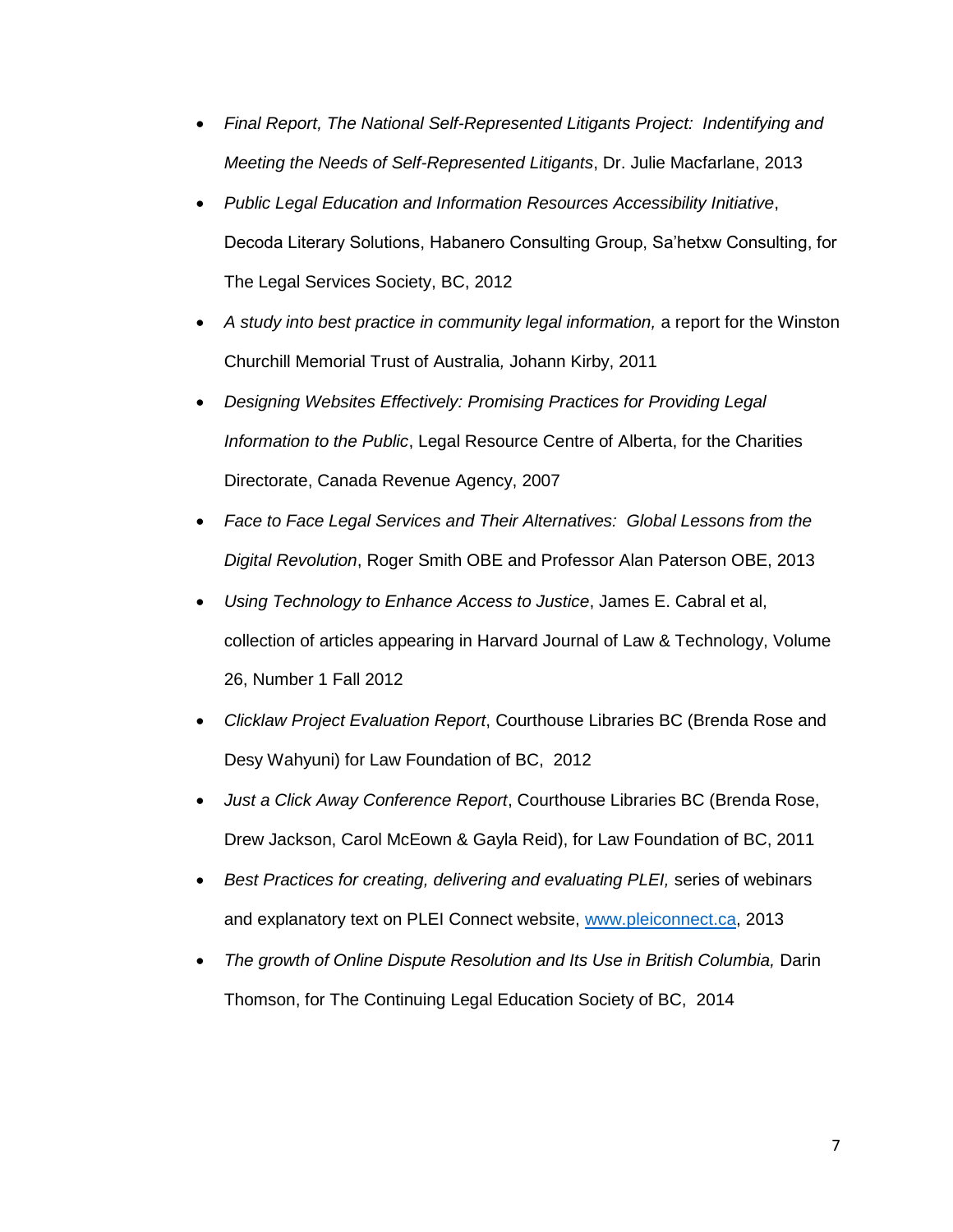# **Part One—A Diverse Public**

This Part provides a general overview of key principles of resource development and distribution, applicable to all resource types.

# *Points of differentiation*

The research on best/promising<sup>7</sup> practices in the design and delivery of PLEI resources is unequivocal in identifying "know your audience" as the starting point. An understanding of that audience and its needs will influence the amount of information to include in a resource, the language level used, its visual design, format (e.g. print, audio, internet), and distribution channels.

The demographic profile of the survey population<sup>8</sup> that participated in a recent survey of low income residents of BC conducted by Ipsos Reid<sup>9</sup> illustrates the variety characterizing this cohort (selected categories below chosen from survey demographic profile):

# Age

| Range | % of survey population |
|-------|------------------------|
| 18-34 | 36                     |
| 35-54 | 28                     |
| $55+$ | 36                     |

<sup>&</sup>lt;sup>7</sup> For ease of reading, this paper will use the terms "best practices" to mean both "best" and "promising" practices, even though there are differences between the two terms. For explanation, see *Designing Websites Effectively: Promising Practices for Providing Legal Information to the Public*, Legal Resource Centre of Alberta, 2007.

<sup>&</sup>lt;sup>8</sup> Chosen from a random sample of Ipsos' Canadian panel members who are BC residents 18 years of age or older, balanced by age and gender to be representative of the BC population according to Statistics Canada. See note 9, Survey Report, p.6 for survey income eligibility requirements.

<sup>9</sup> Survey Report, *Problems of Everyday Life*, Ipsos Reid, 2013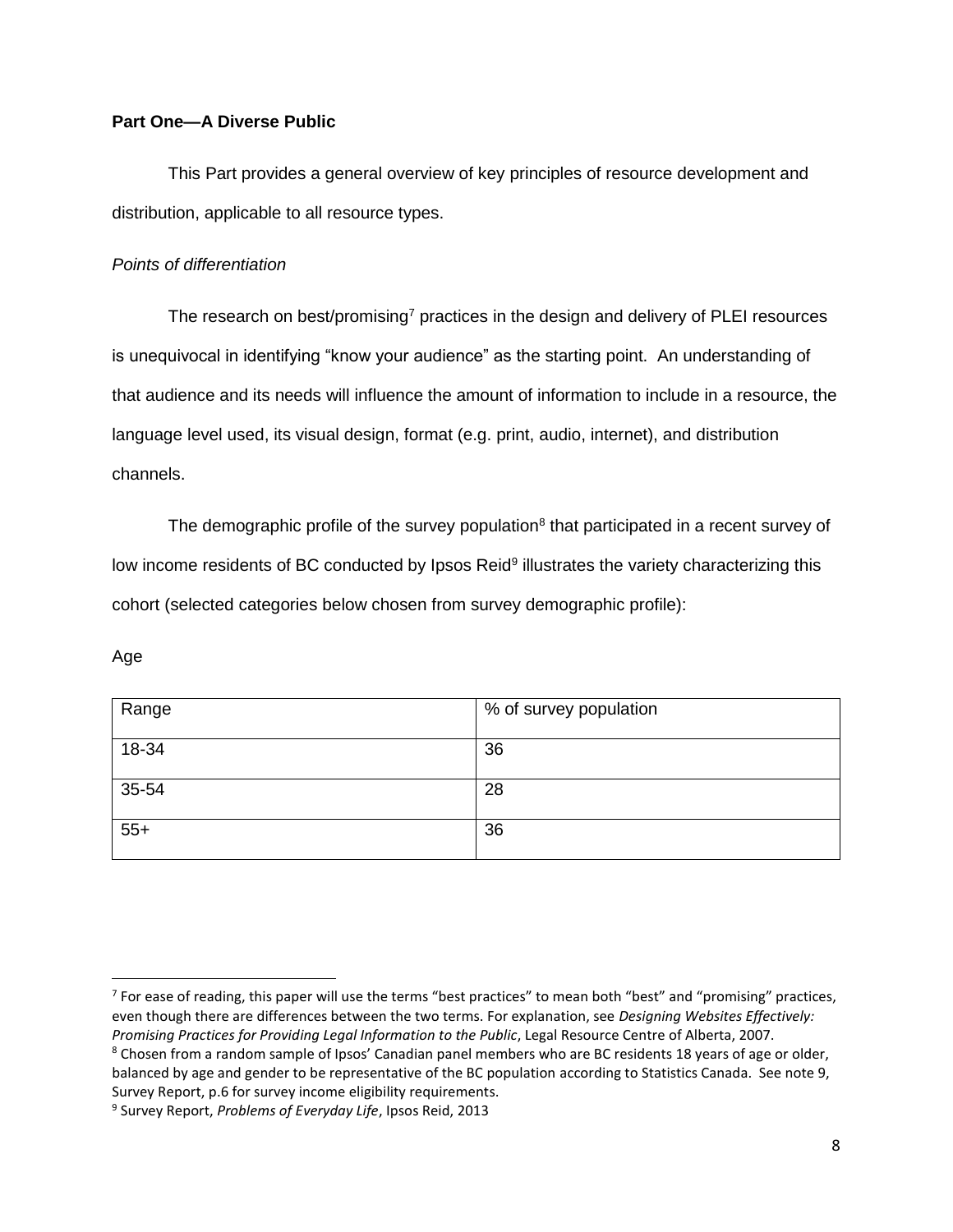# Education

| Level                       | % of survey population |
|-----------------------------|------------------------|
| High school or less         | 27                     |
| Some post-secondary         | 19                     |
| College/trade school        | 31                     |
| University degree or higher | 23                     |

# **Ethnicity**

| Ethnicity                       | % of survey population |
|---------------------------------|------------------------|
| Canadian only                   | 54                     |
| Asian                           | 11                     |
| South Asian/West Asian/Mid East | 3                      |
| European                        | 24                     |
| Aboriginal                      | 5                      |
| Prefer not to answer            | 1                      |

# Region

| Area of residence        | % of survey population |
|--------------------------|------------------------|
| <b>Greater Vancouver</b> | 39                     |
| Lower Mainland           | 11                     |
| Vancouver Island         | 25                     |
| Southern BC              | 20                     |
| Northern BC              | 5                      |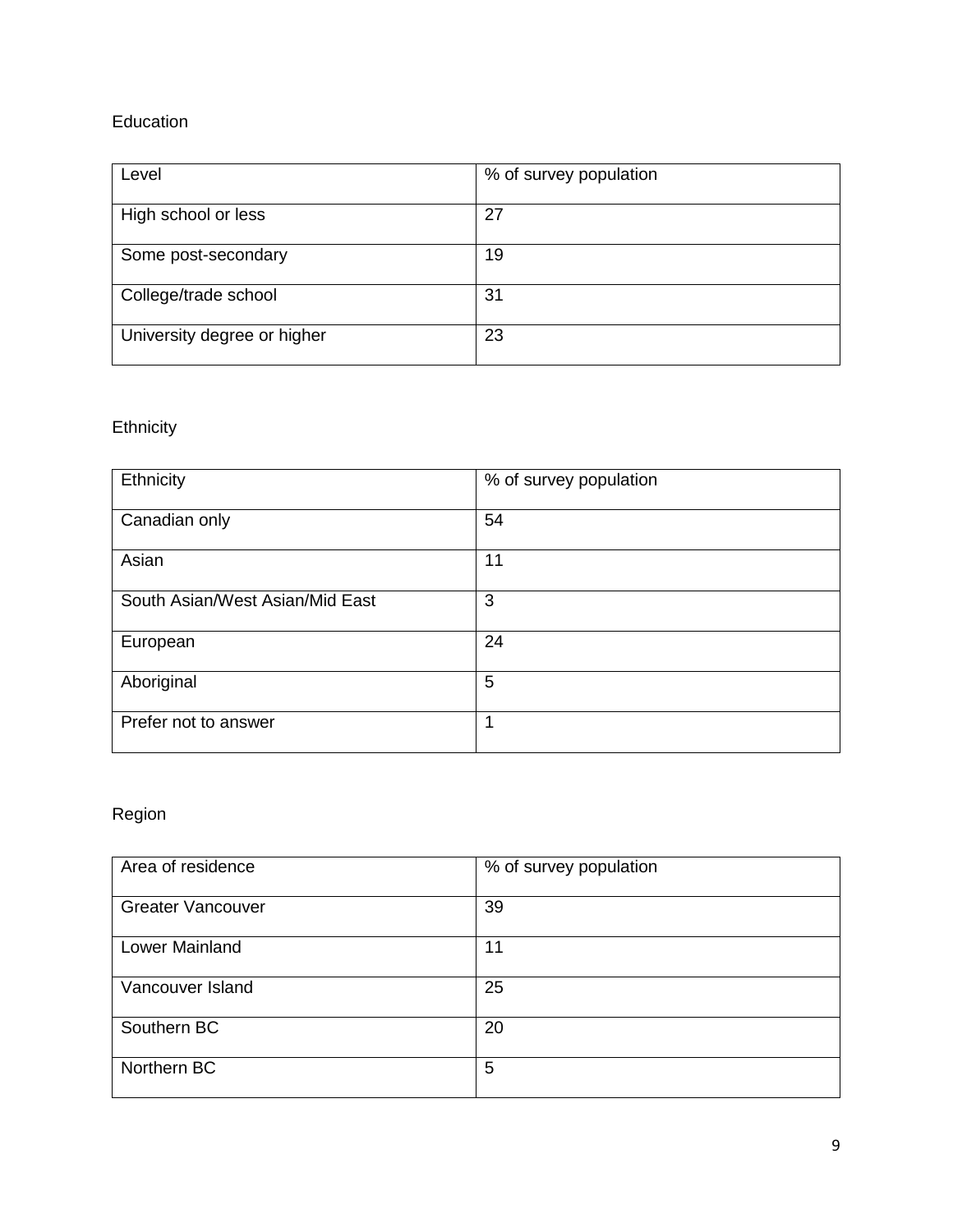The survey's results regarding distribution of education levels achieved suggests differences will exist in the population regarding literacy levels. Differences in age distribution may be associated with varying levels of familiarity in using technology. The urban/rural distribution suggests the availability of in-person resources and services will not be the same throughout the province.

Studies into best practices for developing and delivering PLEI identify the variability among the population along the aforementioned dimensions as well as others<sup>10</sup>. The CLEO study on formats and delivery channels<sup>11</sup> identifies additional points of differentiation: learning characteristics and learning needs, poverty, ethno-racial or gender inequality, culture, physical and mental disabilities and language barriers. It observes that all of these factors affect the person's ability to absorb, understand and retain information and use it to solve problems.

Common themes appearing in the studies demonstrate the importance of using different strategies (development and delivery) to respond to diverse client needs. A number of these themes are identified by McEown and Reid $12$ , and include the following excerpts:

o *People need different levels of information and support, depending on:*

- *their knowledge of and trust in the justice system*
- *the stage of their case (crisis or working through it)*
- *their level of legal literacy, and*
- *the complexity of the problem and the process necessary to resolve it*

o *Immigrants from many parts of the world are less likely to accurately identify legal situations and have their legal needs met because they have less relevant life experience in Canada. They may be unfamiliar with our cultural patterns and assumptions.*

……………..

 $\overline{a}$ 

……………..

<sup>10</sup> For a more complete examination of diversity in British Columbia, please see *Diversity Profile of British Columbia,* Law Foundation of British Columbia, 2009.

<sup>&</sup>lt;sup>11</sup> CLEO, Public Legal Education and Information in Ontario Communities: Formats and Delivery Channels, 2013, p. 10.

<sup>12</sup> Carol McEown and Gayla Reid, *PLE Review: Reflections and Recommendations on Public Legal Education* Delivery in BC, 2007, pp. 19-22.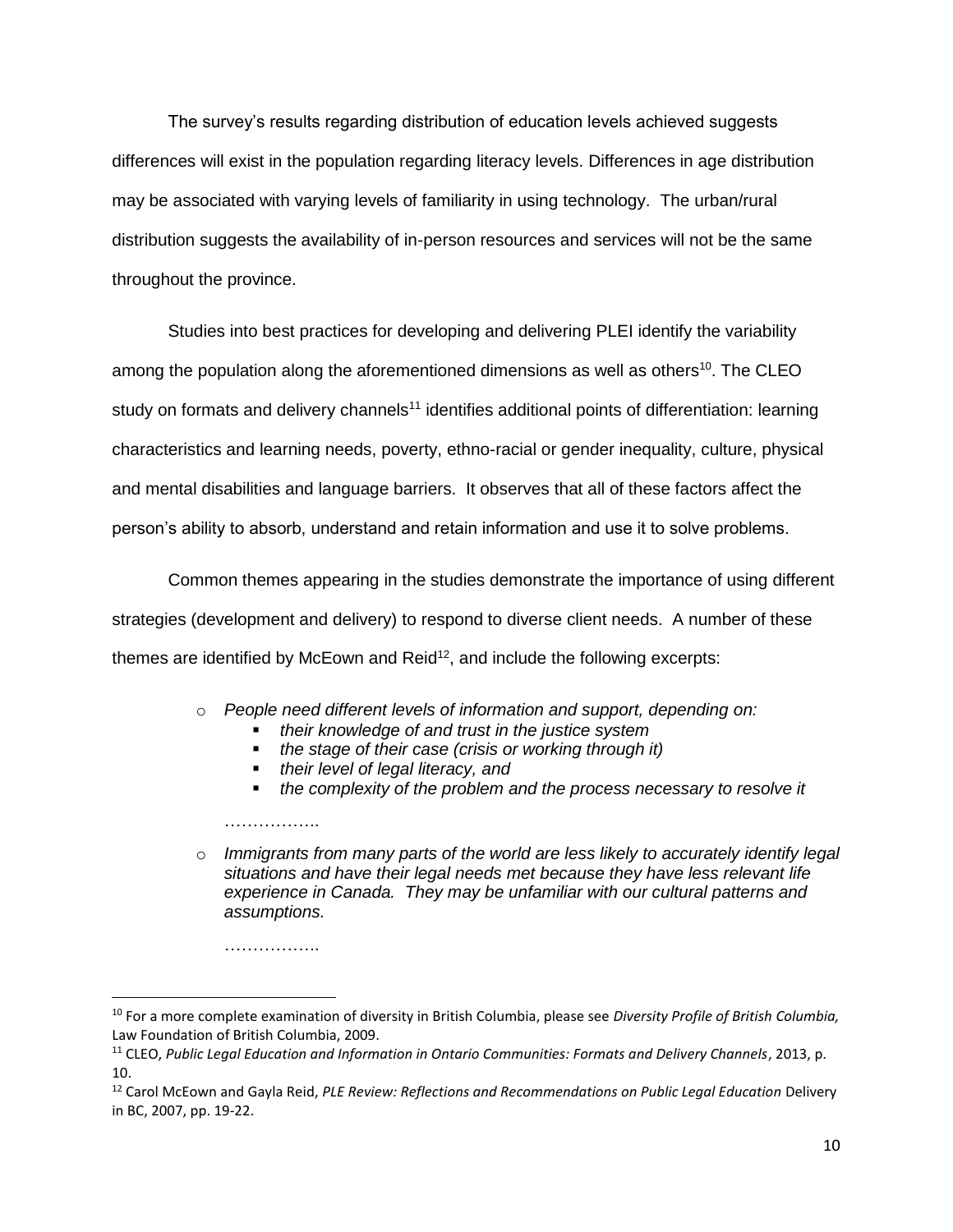o *Most people seek legal information on a need-to-know basis*

*…………….*

- o *People who need information are more likely to turn to other people than to documents or other media.<sup>13</sup> …………….*
- o *People who experience social exclusion are more likely to rely on in-person assistance from someone they trust. This is often the case for*
	- *Aboriginal people*
	- *people who use languages other than English and are strongly connected to their known cultures*
	- *people with low literacy skills*
	- *people with disabilities*

*…………….*

o *People retain more information, and are more likely to take some action if the information is provided in more than one format (e.g. in-person assistance plus print; Internet information and an outreach worker to introduce users to Webbased material).*

Stress has been identified as a factor affecting an individual's ability to respond to information. Research has shown that people who experience stress—common to people facing legal problems—need to receive the same information several times. This is true regardless of level of education.<sup>14</sup> Moreover, Klinger<sup>15</sup> observes that, even with respect to an individual, the type of legal information needed can vary over time, depending on the individual's psychological state. In her view, people "need more than just pertinent information to resolve legal problems: attention must be paid to the person's sense of self-worth, confidence, and ability to trust the system." <sup>16</sup>

A diverse population requires legal information in various formats, delivered through multiple channels. In a 2012 survey of 241 front-line workers at community legal clinics and

 $13$  An observation reinforced by the 2013 Ipsos Reid survey, supra note 9, that found that people who sought nonlegal assistance turned first to friends and relatives (47%) and next to the internet (29%).

<sup>&</sup>lt;sup>14</sup> See CLEO report, supra note 11, p. 10.

<sup>15</sup> Shula Klinger, *PLEI in British Columbia: Literature Review*, Legal Services Society of BC, 2006.

<sup>&</sup>lt;sup>16</sup> See McEown and Reid supra note 12, Appendix G, p. 62.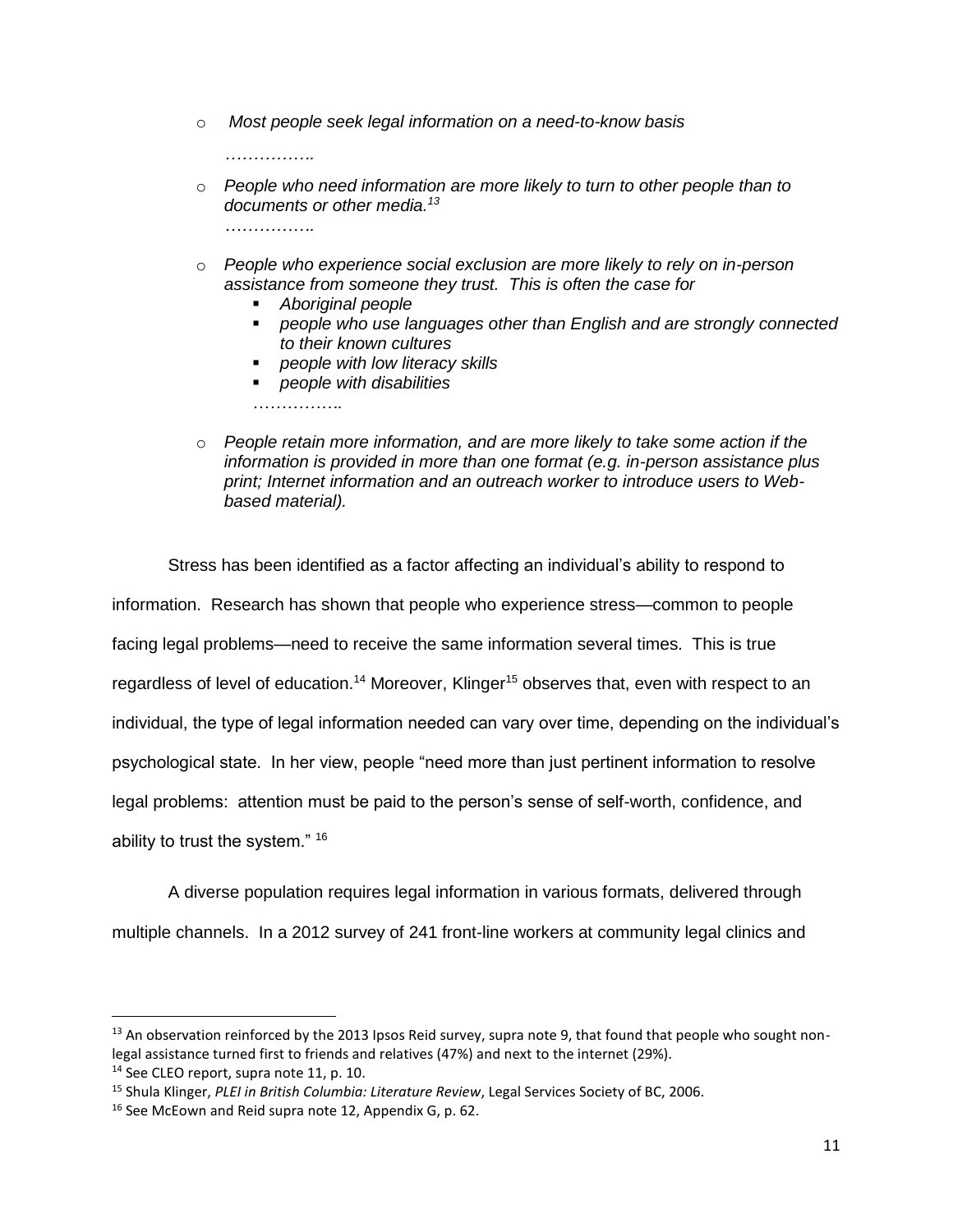community-based organizations throughout Ontario<sup>17</sup>, survey respondents were asked to indicate the usefulness of a variety of formats and delivery channels in helping their clients access legal information. The results are shown in Figure 1, below.



Please indicate which formats and delivery channels are useful for your clients to access legal information.

*Figure 1: Source: CLEO Format & Delivery Channels Survey, June & July 2012*

These findings are consistent with BC studies and indicate the importance of a "portfolio" approach to the development and delivery of PLEI: e.g. materials available in print and online, in text, audio or video format, "layered" so that basic information is supplemented with more advanced material, and with supporting information from an intermediary via in-person events, telephone or e-mail "chat".

<sup>&</sup>lt;sup>17</sup> See CLEO report, supra note 11, pp. 10, 11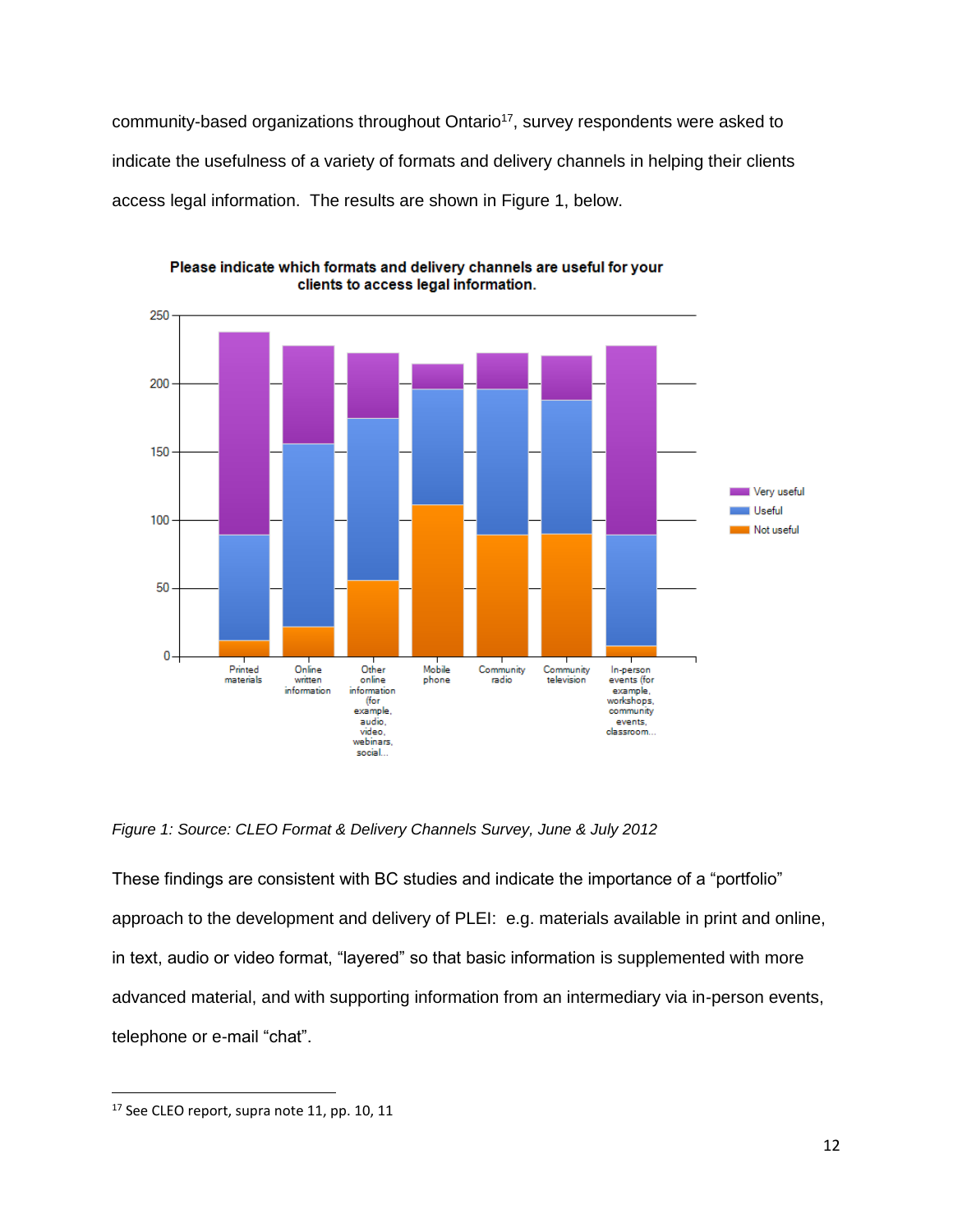# R*esponding to the differences*

The breadth of the public audience for legal education and information presents challenges to developing and distributing PLEI effectively. Critical to the success of a resource is clearly identifying the audience for which it is intended and its needs. By doing so, the developer can select the amount and complexity level of information to use, the sophistication of language, tone, visual design, distribution channels. Resources designed for multiple audiences risk diluting their effectiveness as they seek to appeal to groups with disparities among backgrounds, knowledge and skill.

Kirby<sup>18</sup> comments on the importance of dispensing with stereotypical assumptions of the target audience chosen by the developer, and recommends consulting with representatives of the target audience and/or with subject specialists in a variety of ways:

o the use of reference groups

l

- $\circ$  active involvement in the relevant sector through developing networks and sitting on working groups (to identify possible titles and what is working and what isn't)
- o involvement in direct service delivery
- o other direct contact with members of the target audience and
- o various other forms of desktop research

Examples of effective consultations in the British Columbia context include

 A consultative process was used by the Immigrant PLEI Consortium to develop and deliver in-person and online interactive training resources for settlement workers. Here, representatives of immigrant serving organizations (managers and front line settlement workers) participated in working groups to advise on the needs of the target audience

<sup>18</sup> Johann Kirby, *A study into best practices in community legal information*, Victoria Law Foundation, 2011, pp. 18 ff.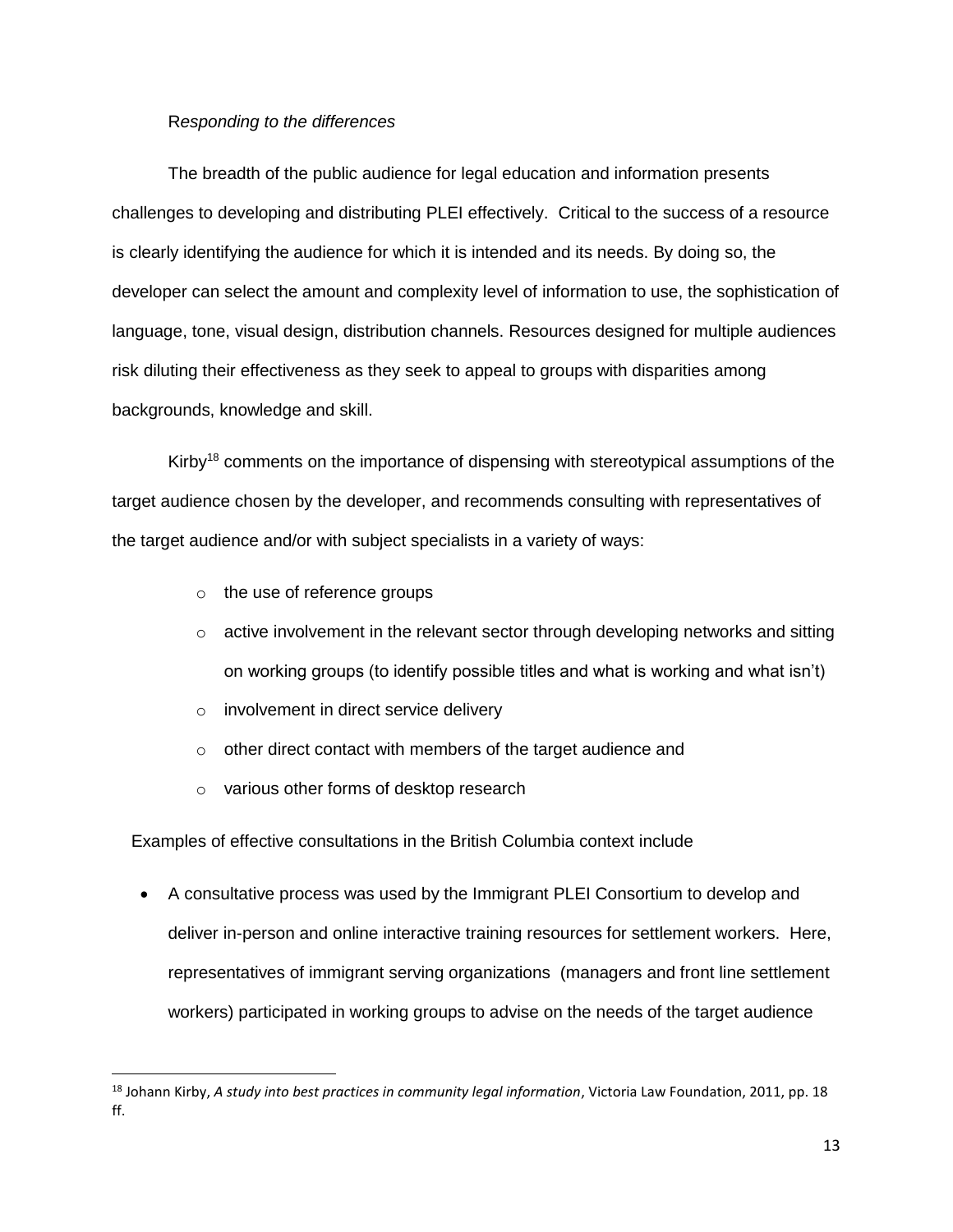(settlement workers) and to test and evaluate the resources developed for this audience. In addition, users of the PLEI resource provided paper and online evaluations that were relied on for subsequent modifications of the resources.

- The Legal Service Society of BC's lawyers, community and outreach workers provide LSS with ongoing information on its clientele's characteristics and needs. This is supplemented periodically with client surveys (e.g. 2013 Ipsos Reid survey on client needs) and research, most notably the 2012 Accessibility Review undertaken by three external consultants. As a result of the Accessibility Review findings and recommendations, LSS has incorporated accessibility testing as a permanent component of its resource production and revision process. By using a combination of user testing, focus groups, community input, and brainstorming different and innovative approaches, LSS attempts to improve the accessibility of its resources to user needs.
- Courthouse Libraries BC used personas in the development of its Clicklaw portal. Each persona represented a different type of audience for the portal. The personas were developed from audience research that included interviews with several organizations participating in the Clicklaw initiative, surveys on [LawLINK](http://www.lawlink.bc.ca/) and the [Electronic Law](http://www.bclibrary.ca/ell/) [Library,](http://www.bclibrary.ca/ell/) and analysis of website traffic on those sites and the sites of several participating organizations. From that research, Courthouse Libraries identified patterns in users across several dimensions, some demographic, some based on behaviour and need. From these, personas were developed, each one representing a different approach the individual would take to using Clicklaw (e.g. helper—intermediary or advocate; educator; information-seeker; independent problem solver; help-seeker; learner).

14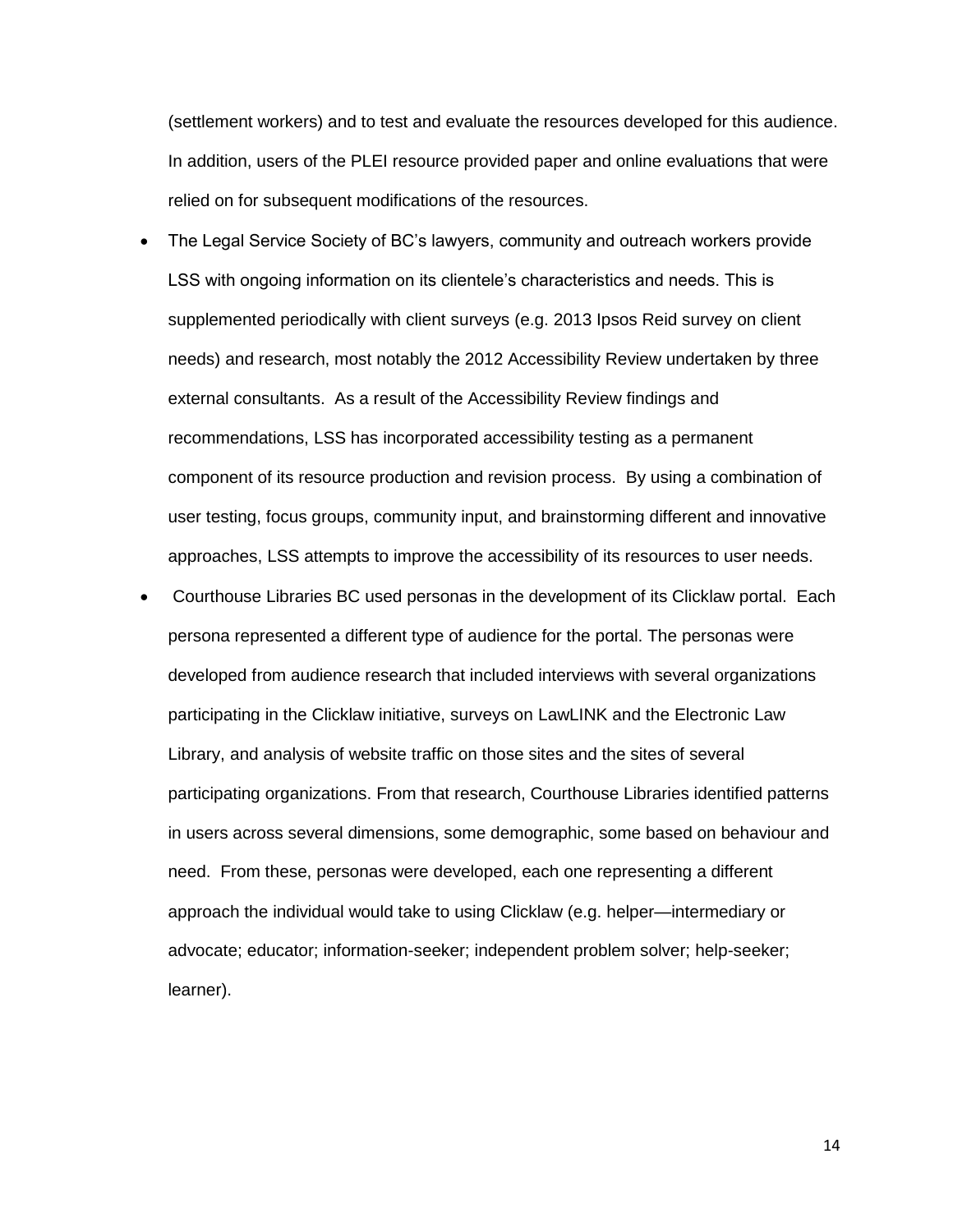In addition to clearly defining the target audience for a resource, the following practices are referenced in the literature<sup>19</sup> as effective in developing and distributing public legal education. Many of these are aspirational; resource constraints for some not-for-profit organizations will affect the degree to which they are used.

- Test the resources at various stages of their development. Modes of testing can include focus groups, surveys, listening labs, testing for readability (language level, legal jargon).
- Aim for striking a balance between legal accuracy and accessibility to a lay person. Reviews by lawyer, plain language editor are recommended. Reviews by members of target audience (e.g. students, member of specific immigrant community) recommended.
- Pay attention to design. Attention to layout, amount of text vs. diagrams vs. illustrations vs. white space vs. length of the resource etc. will influence the degree to which content is understood.
- Choose reading literacy levels appropriate to the intended audience<sup>20</sup> (includes use of language that is familiar to readers, addressing readers directly, use of the active voice, logical ordering and integration of the information) $21$
- When designing resources for newly arrived immigrants and for Aboriginal communities, pay attention to cultural context. In the case of newly-arrived immigrants, foundational knowledge (role of the police, judicial independence)

<sup>&</sup>lt;sup>19</sup> See Kirby, supra note 18 at pp. 19ff; CLEO report, supra note 11.

<sup>&</sup>lt;sup>20</sup> 58 % of the adults in Canada aged 16 to 65 have the basic reading skills they need for most everyday tasks. About 40 % of adults aged 16 to 65 can't read well enough to do everyday things. See *Literacy Review for the Legal Services Society,* Decoda Literacy Solutions, in *Public Legal Education and Information Resources Accessibility Initiative,* Legal Services Society of BC, 2012.

<sup>&</sup>lt;sup>21</sup> see Decoda Literacy Review, ibid. The Decoda Literacy review contains useful material for readers seeking basic information on literacy principles across print and web formats, with examples set in the PLEI context.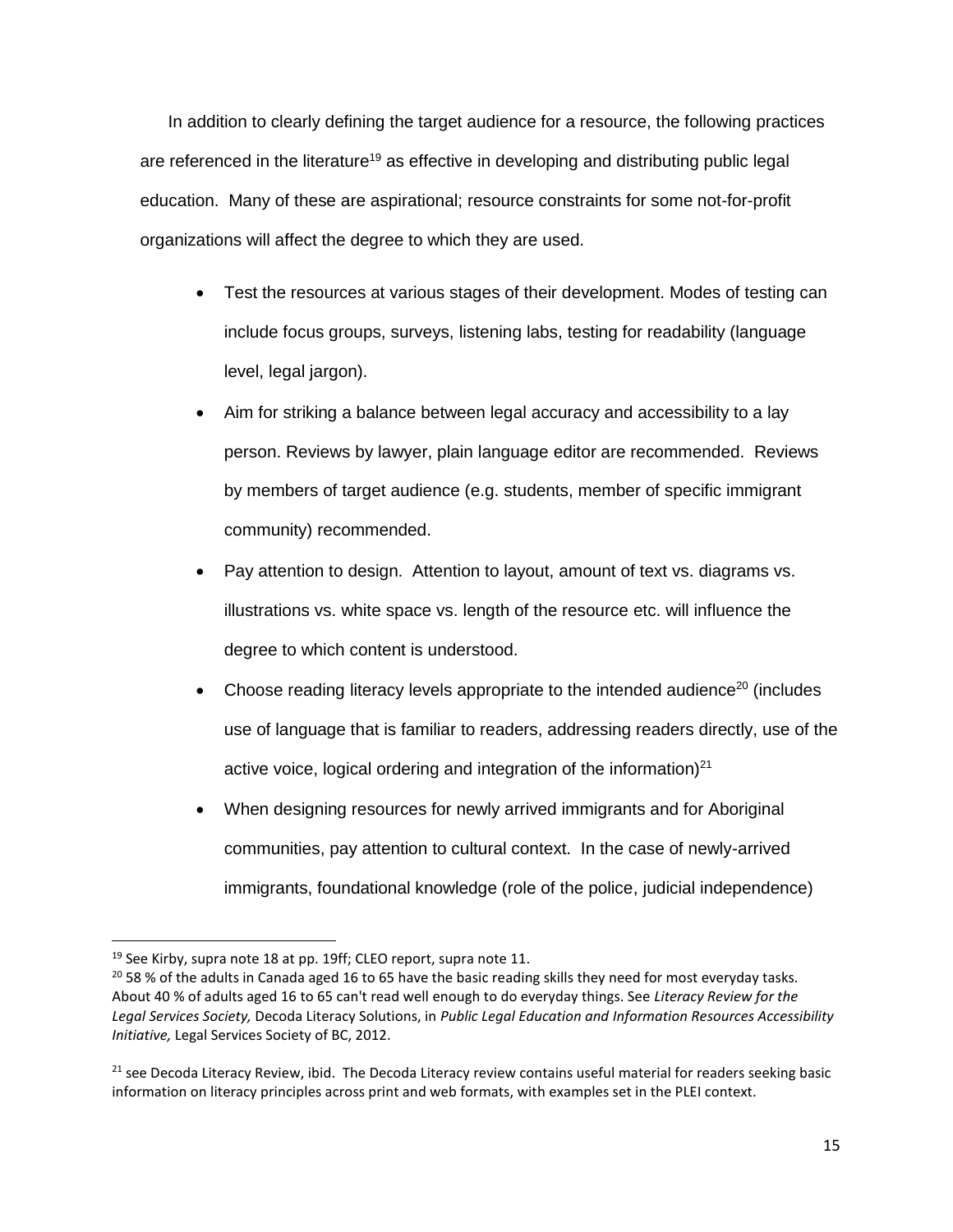implicitly understood by those born in Canada may be unfamiliar to immigrants. Translations from English to other languages should take into account cultural context.

 Use multiple distribution channels, appropriate to the target audience. (see earlier commentary and Figure 1 for examples of these). Important to distribution is the role of intermediaries acting to provide outreach and awareness of PLEI resources as well as guidance in understanding the information.

In addition to considering these practices, PLEI developers should be mindful that the educational needs of intermediaries are not identical to those of their clients, and designing a resource for one may not as well serve the needs of the other. George Thompson and Karen Kohl, in a 2008 report for the Law Foundation of Ontario describe "trusted intermediaries" as the "go-to" people seen as credible and trusted sources of help in their community. They include settlement workers, doctors, religious leaders, social workers, librarians, and leaders or champions within a community who help people with a variety of problems, some legal. As a function of their job, intermediaries' law-related knowledge levels and literacy will exceed those of their clients, in the majority of cases. Additionally, intermediaries, by virtue of their job, are motivated to pursue ongoing training on legal topics relevant to their clients' needs. The same motivation does not exist for their clients, who may seek answers to law-related topics only when they are presented with a specific problem. As a result, an online course or live workshop on recent amendments to family legislation, for example, may be welcomed by intermediaries; they will make time for the course because it will help them in their work. On the other hand, their clients will probably not find a course or workshop helpful: much of the course content will not relate to their specific problem; they will not have the same incentive as intermediaries to invest time in reviewing material that may not relate to them.

16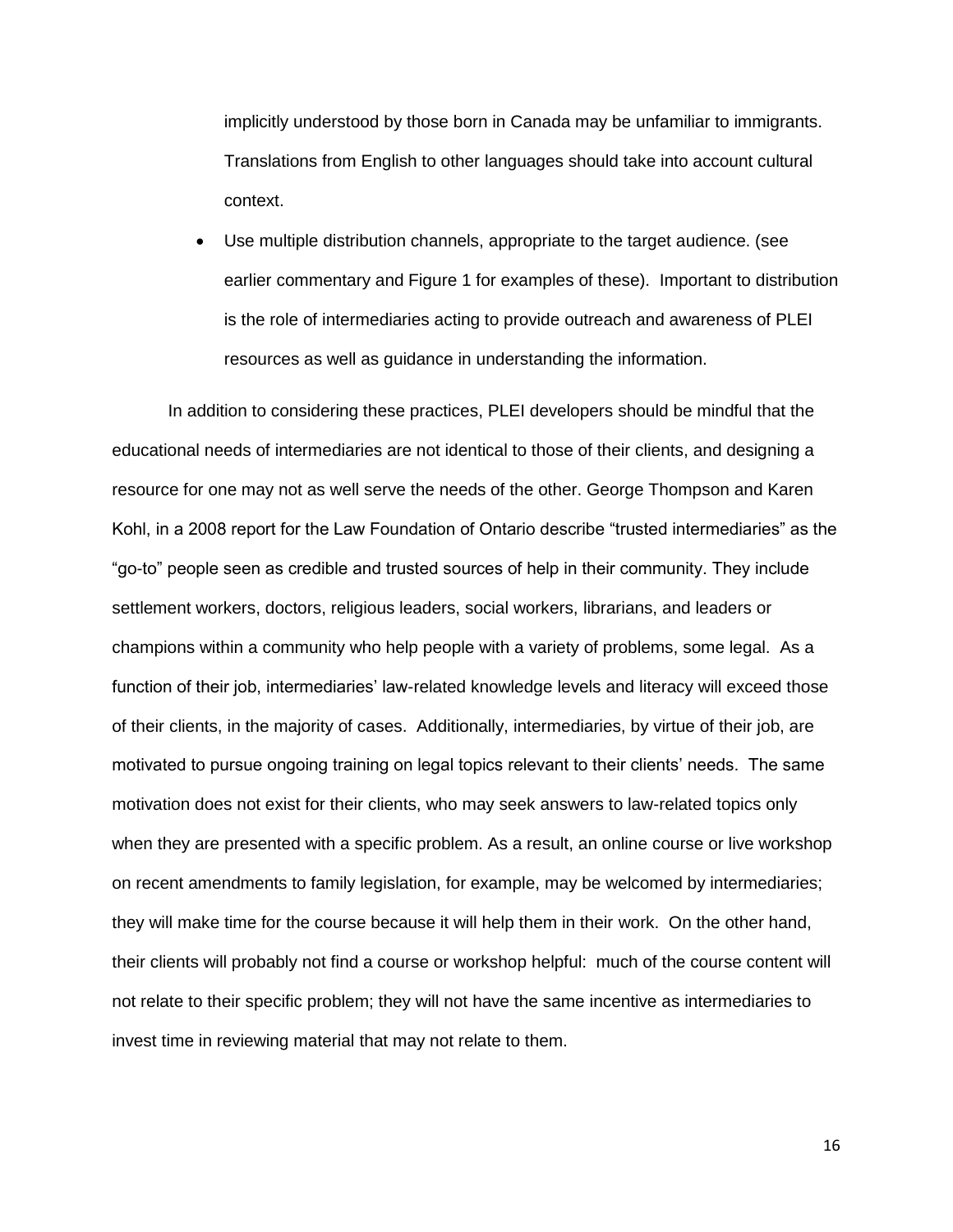Similarly, although intermediaries can be a good source of general information about their clients' needs and interests, they are not trained adult educators or experts in survey development or analysis. Their opinions on what public legal education methods or resources are most effective for their clients must be taken "with a grain of salt". Caution therefore should be exercised when interpreting surveys like the CLEO Format & Delivery Channels Survey results to questions where intermediaries are asked to comment on how useful a type of resources is to their clients. A more accurate picture of usefulness or effectiveness of a resource to a client would be obtained from a carefully designed survey of the clients themselves.

In summary, the broad diversity of the population and its needs poses particular challenges for PLEI community. Strategies to meet these needs are being developed in an environment of rapidly changing technological advances—and fiscal constraints. Parts Two and Three of this paper will survey current strategies for PLEI delivery in two media: print (Part Two) and the internet (Part Three).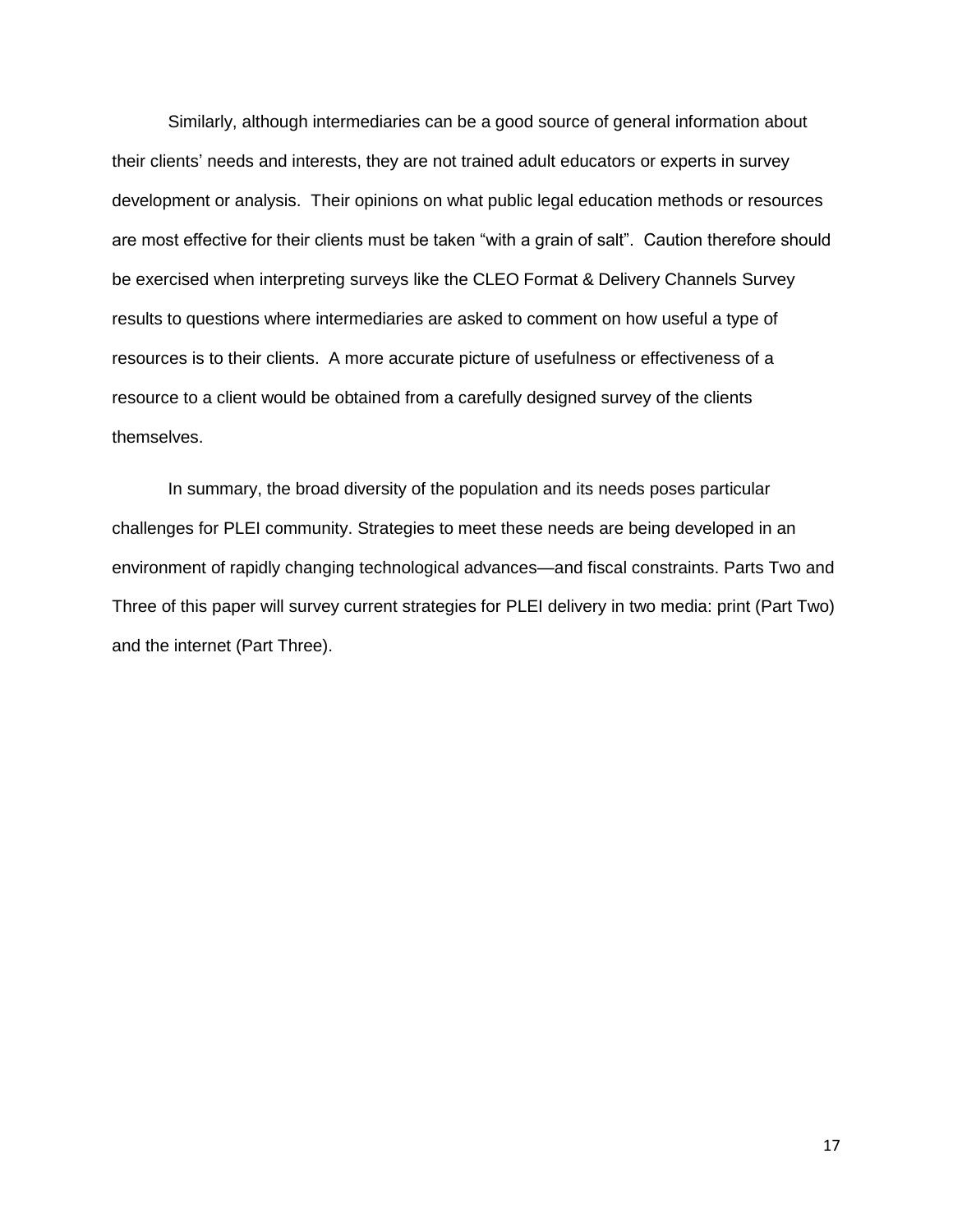## **Part Two--Print**

Civil legal needs surveys and reports indicate that despite the growing importance of the internet to public legal education and information, the print medium still plays a significant role in PLEI delivery. Recent surveys in the US and in the UK suggest that use of the internet has since 2006 stabilized at 75% of the population, and is now slowly increasing to 80%.<sup>22</sup> This is consistent with the results of Statistics Canada's 2010 Internet Use Survey, which found that 79% of Canadian households had internet access, with rates of access highest in British Columbia at 84%.<sup>23</sup> This in turn suggests that 16% of British Columbians do not have access to the internet.

The percentage of those in BC with no internet access increases from 16%, depending upon a number of variables. The Statistics Canada survey also revealed an income divide in internet access across Canada: The vast majority (97%) of households in the top income quartile, those with incomes of \$87,000 or more, had home internet access. This compares with a rate of 54% of households in the lowest quartile, those with incomes of \$30,000 or less. <sup>24</sup> While there are no comparable statistics available for BC only, it is safe to conclude that the percentage of British Columbians with low income who do not have internet access is somewhat greater than 16%.

Low income level is one characteristic of the population that does not have access to or use the internet. Others include those with low education levels, living in rural communities, seniors and the disabled.<sup>25</sup> Because of these impediments to internet access for disadvantaged British Columbians, the current research suggests that the print format is an important method

*<sup>22</sup>* See Roger Smith OBE and Professor Alan Paterson OBE*, Face to face Legal Services and their Alternatives: Global Lessons from the Digital Revolution*, 2013.

<sup>23</sup> *Canadian Internet Use Survey*, Statistics Canada, 2010.

 $24$  Ibid.

<sup>25</sup> See Kathryn Zickuhr and Aaron Smith, *Digital Differences*, Pew Research Centre, 2013.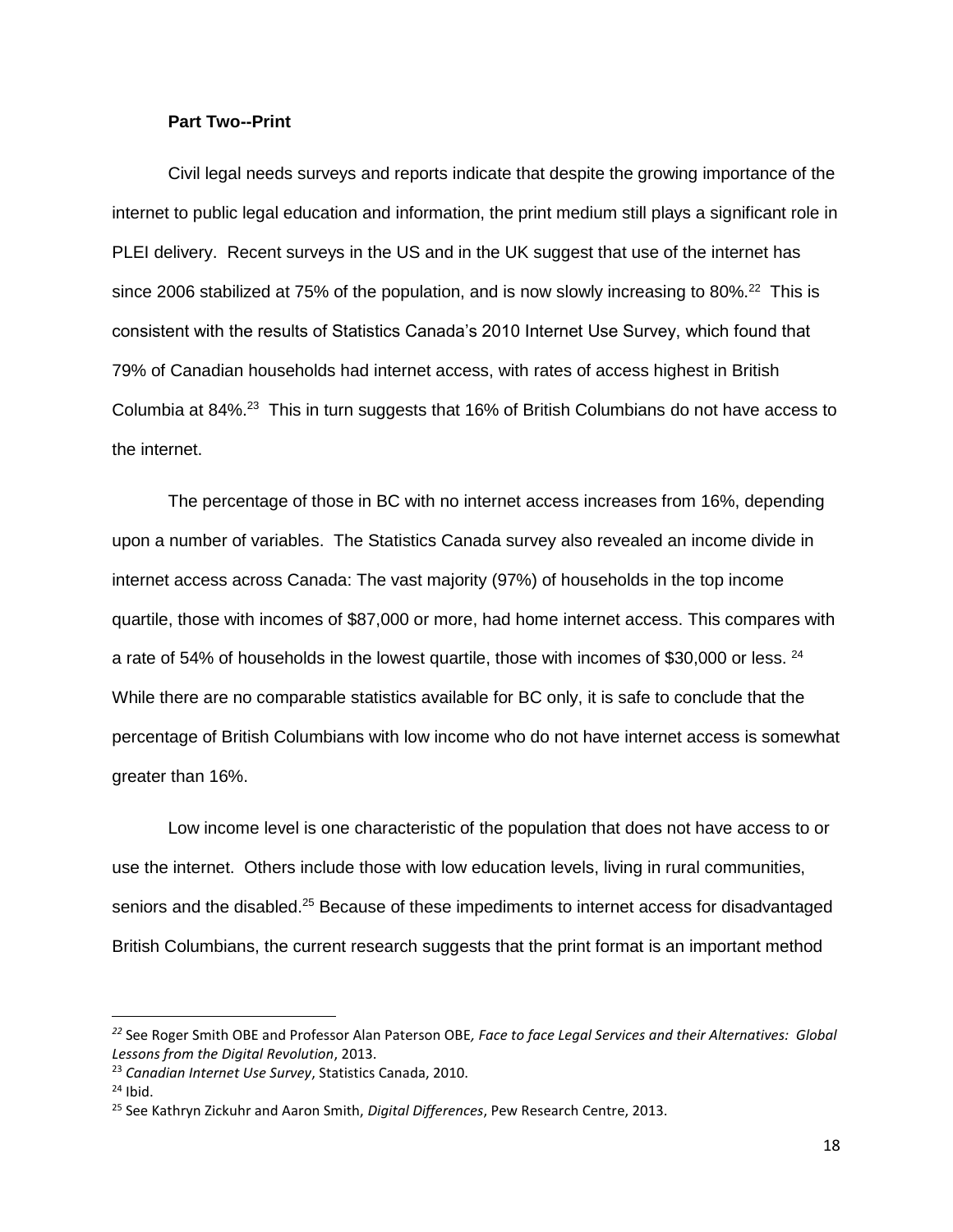of providing them with legal information.<sup>26</sup> This is consistent with the Ontario CLEO survey results (see Figure 1), where 90% of survey respondents indicated that printed PLEI is either "useful" or "very useful" for their clients (mostly low income) to access information. In the survey report, the CLEO commentators noted "over twice as many survey respondents rated printed materials as "very useful" compared to online written materials. In their comments, survey and interview respondents suggested printed materials are particularly popular among older adults and seniors and less popular among youth and younger adults." $27$ 

Print (meaning, throughout this paper, material existing in "hard copy" paper format as well as PDF format on web that is downloaded and printed), supplemented by online resources has been identified as the preferred option for PLEI delivery to intermediaries.<sup>28</sup> In the CLEO study, over two-thirds of respondents indicated that online written information was "very useful" to them, compared to one-third of these same respondents who indicated that online written information was "very useful" to their clients.<sup>29</sup>

Reasons cited for the advantages of the print format over others include: no internet required to access them, they are portable and able to be shared and referenced at a later date. Some intermediaries have commented that, when engaged in outreach activities, they do not have computer access. Printed materials enable them to provide information on the spot and to write on the materials additional references of use to the client.

Disadvantages of the print format (even when designed to be accessible): not helpful to those with low literacy or educational levels or learning disabilities, the visually impaired,

 $\overline{a}$ 

<sup>&</sup>lt;sup>26</sup> See McEown and Reid, supra note 12 at p.33.

<sup>&</sup>lt;sup>27</sup>See CLEO report, supra note 11 at p.11.

<sup>&</sup>lt;sup>28</sup> McEown and Reid, supra note 12 at p. 33.

 $29$  See CLEO report, supra note 11 at pp. 17, 18.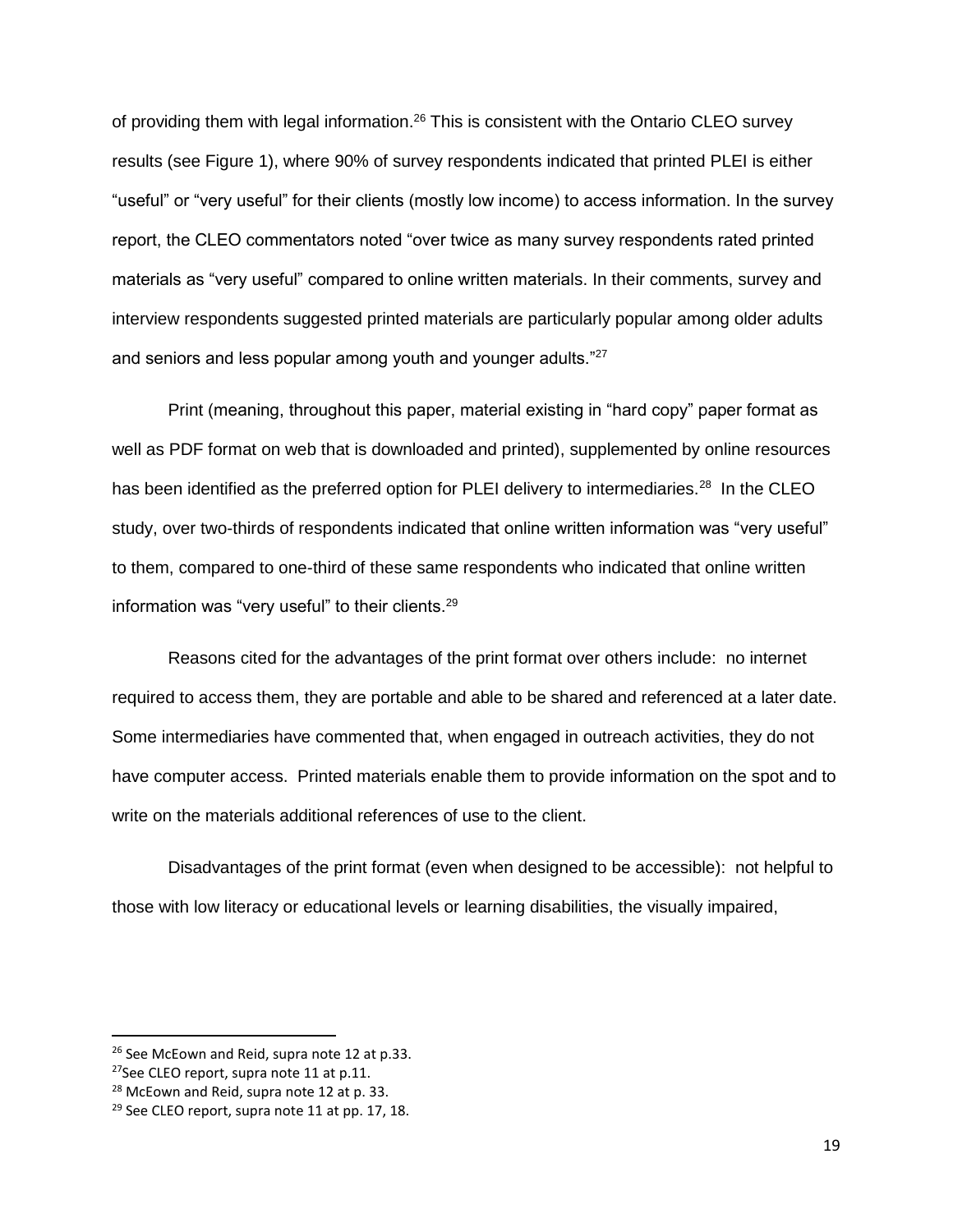persons who respond better to oral information. As well, the print format (including PDFs of documents), when compared to online, is not as easily updated.

Printed resources come in a variety of types, some more useful than others, depending on the nature of the target audience. In Figure 2, the relative usefulness of four types of printed materials is rated by respondents (intermediaries) to the CLEO survey<sup>30</sup>:



What types of printed materials are most helpful to your clients?

*Figure 2: CLEO Formats & Delivery Channel Survey, June & July 2012*

The CLEO report indicated that short (under 10 pages) print resources are rated by intermediaries to be most helpful to clients, particularly those who speak languages other than English, those in crisis or with disabilities. The most effective short print resources provide

<sup>&</sup>lt;sup>30</sup> See CLEO report, supra note 11 at p.12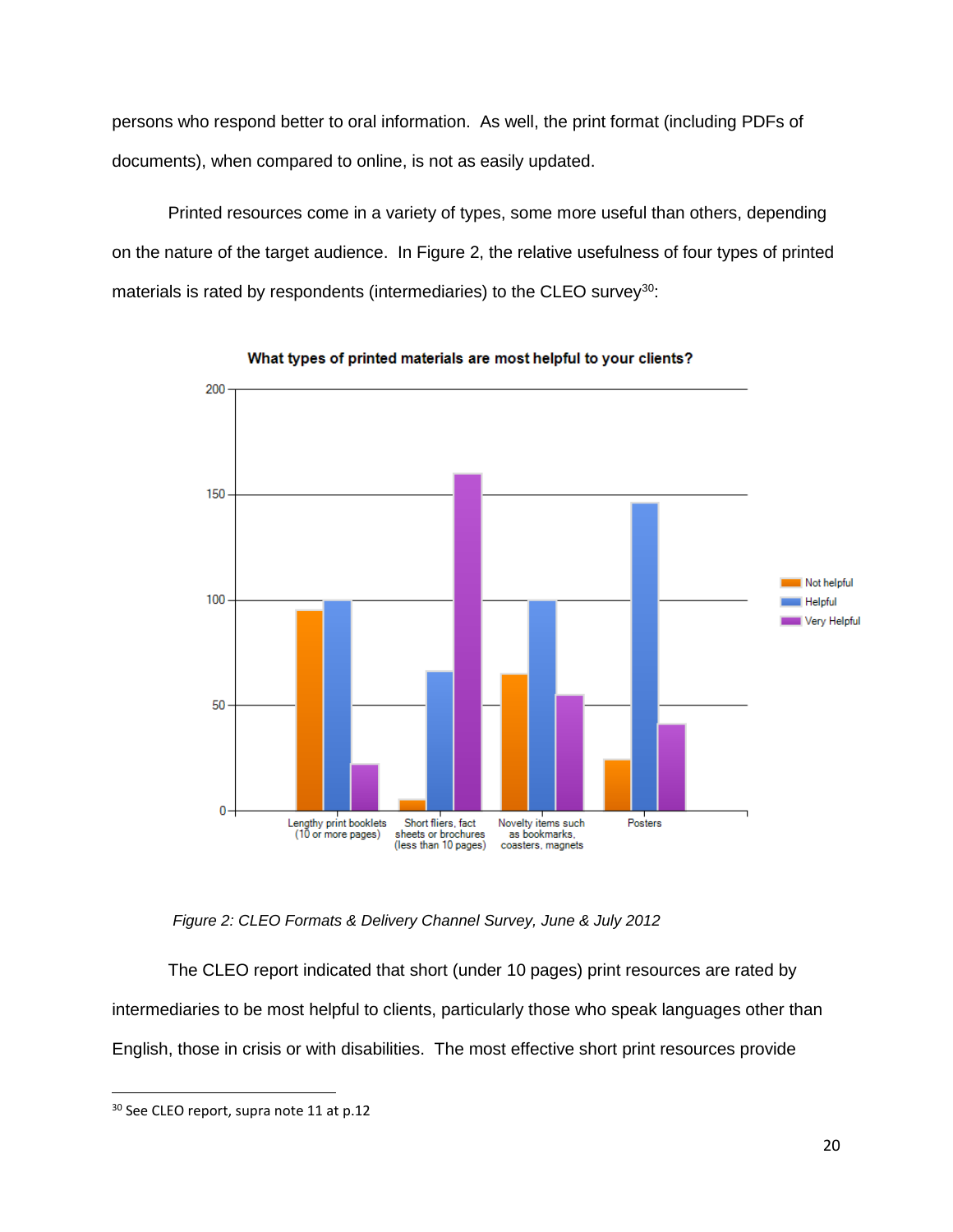enough information to give the reader a general idea of the legal problem and next steps to take as well as information on additional resources (e.g. help lines, clinics, legal aid).

The survey rankings for lengthy (10 or more pages) print booklets were almost identical: similar numbers of respondents ranked them as "helpful" and "unhelpful". Some respondents indicated that the longer format was useful to persons—including intermediaries—with the time, intelligence and emotional stability to consider legal issues in greater depth. Longer print resources were found not to benefit persons undergoing stress or in crisis (emotional factors impeding sustained concentration).

Posters and novelty items, the report found were of benefit to raise awareness of the existence and location of PLEI resources and services. As with short print booklets, the items in this category appealed to those with literacy and language limitations. Novelty items, particularly those in small format that can be concealed, were of value to persons (e.g. victims of violence) with security issues.

Research indicates that an effective distribution strategy for print resources is one that makes them available from trusted intermediaries and in places frequented by the target audience—a decentralized approach.<sup>31</sup> Locations will be varied and numerous: examples of distribution locations range from traditional service agencies (e.g. legal aid, community centres, immigrant service agencies, Aboriginal Friendship centres) to ESL classes, immigrant cultural fairs, places of worship, court houses, doctors' offices, libraries, hospitals, schools. The preferred option for most PLEI providers is to have print resources available as well in online format.

<sup>&</sup>lt;sup>31</sup> See Klinger, supra note 15 at pp. 3-4, cited in CLEO report.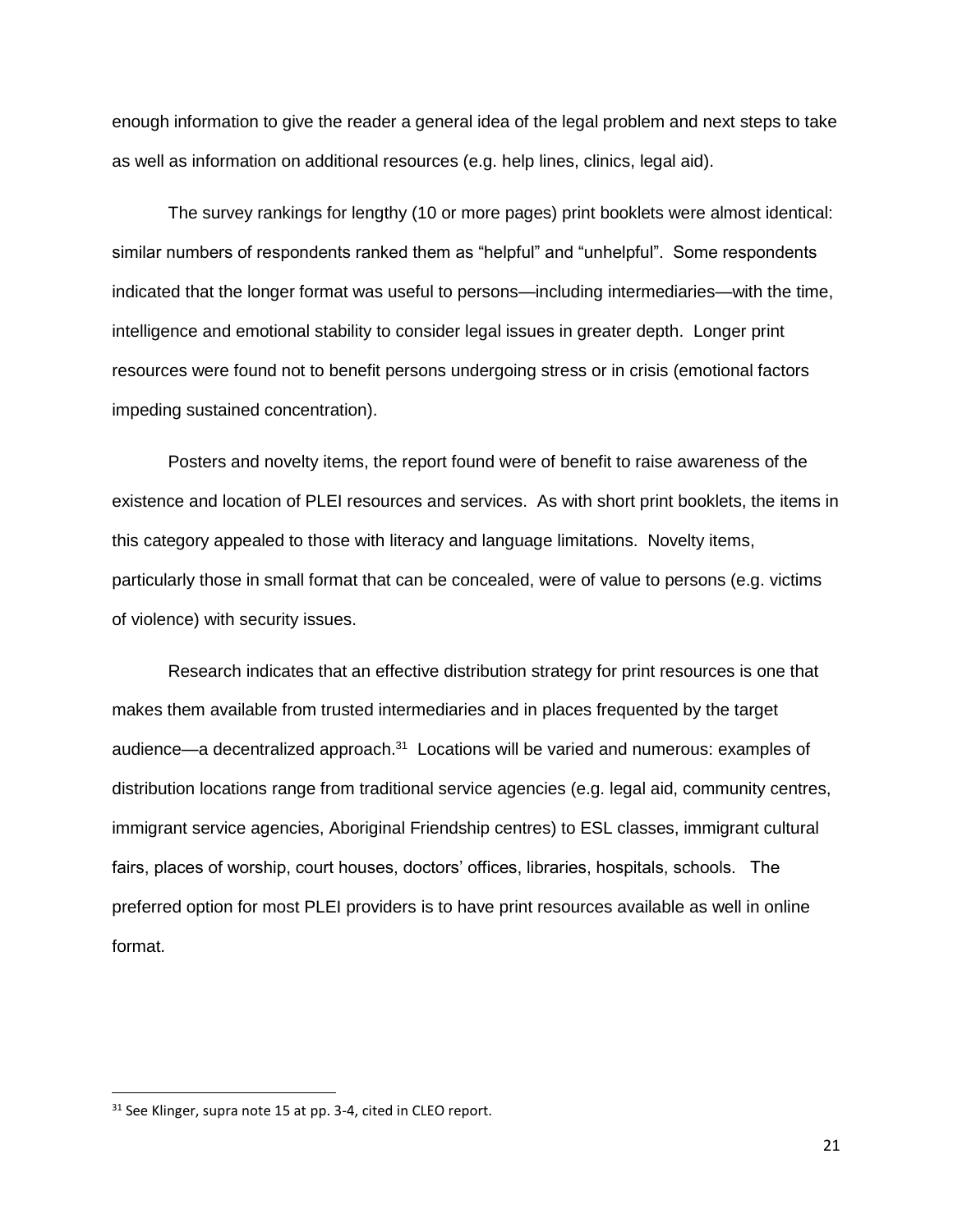#### **Part Three—Web-Based Resources**

#### *Overview*

 $\overline{\phantom{a}}$ 

In recent decades, the use of internet technology has transformed service delivery in the private and public sectors. Its relevance to the PLEI sector in Canada was first explored by Gander in a 2002 study<sup>32</sup> that considered the then-current and potential applications of the internet to PLEI organizations, including to their operations (e.g. volunteer recruitment, communications with board and stakeholders, fundraising, marketing) and to their delivery of programs and services (from needs assessment to program/service offerings to evaluation). Included among her observations was that the internet facilitates a self-directed, self-help approach to learning and that PLEI providers must recognize and accommodate this when designing resources. The PLEI sector, she recognized, had "only begun to scratch the surface" of what was possible with internet technology in 2002. She predicted "…as PLE providers pursue the possibilities of the Internet, PLE will be redefined, yet again".<sup>33</sup>

These remarks have proven to be prescient. Since 2002, the provision of PLEI resources through technology has grown tremendously:

> • The PLEI mandate has been assumed by many more organizations than the "traditional/sole purpose" PLEI sector organizations. Today, PLEI information is provided on websites by government (federal, provincial, municipal), the legal profession (e.g. lawyer websites, law societies, the courts, self-help centres,

<sup>32</sup> Lois Gander, *Applications of the Internet for Public Legal Education*, University of Alberta, 2002 <sup>33</sup> Ibid, pp.29-30.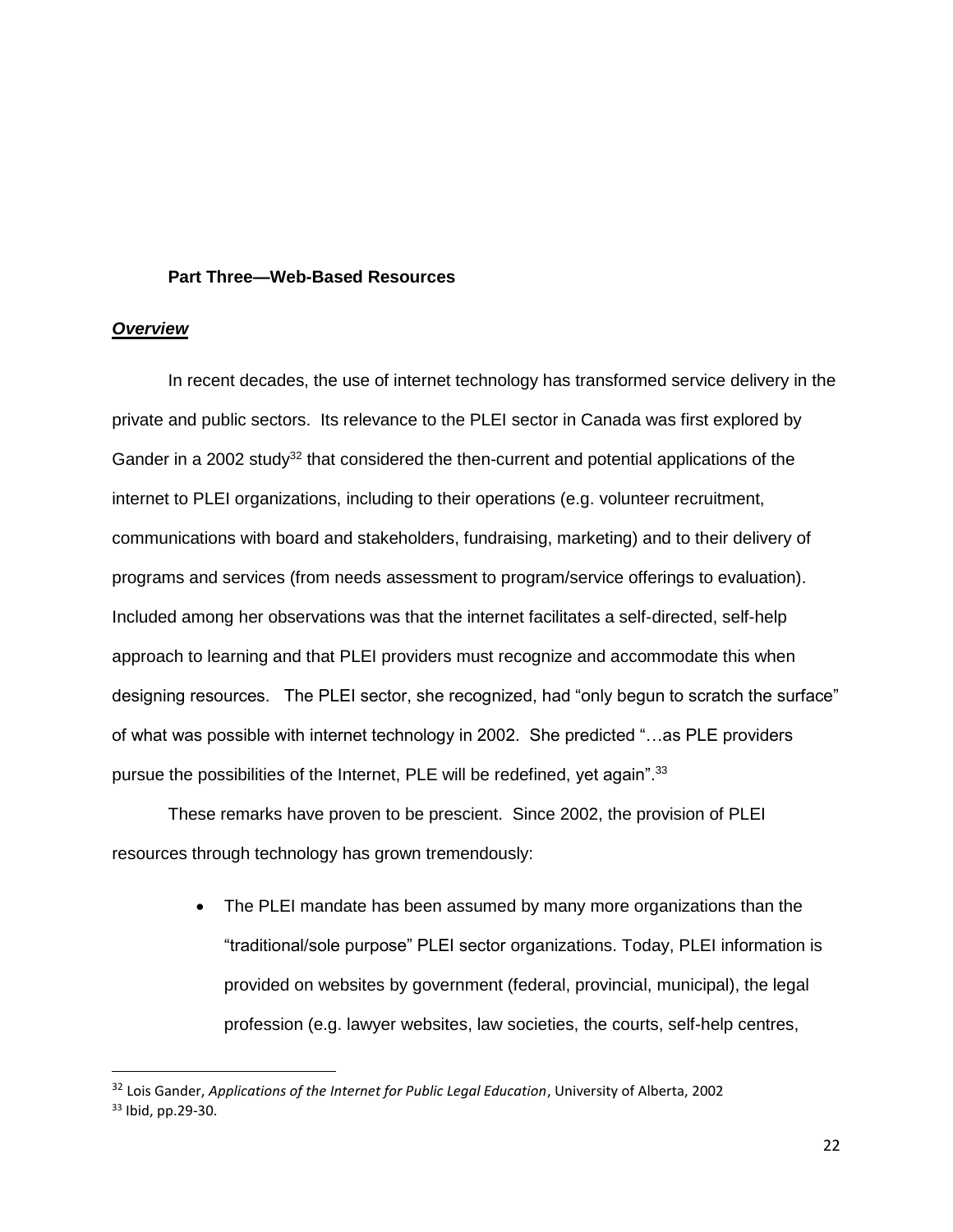tribunals), educational institutions, libraries, social service agencies (e.g. Aboriginal, immigrant settlement agencies), private enterprise, other communities of interest (e.g. poverty sector, with PovNet).

- The range of internet technologies has broadened. Websites have evolved from static text descriptions of an organization's purpose, services and structure to become repositories of or gateways to information in multiple formats: video, podcasts, presentation tools (e.g.PowerPoint), blogs, wikis, social networking tools (e.g. Facebook, Twitter), RSS feeds.
- Interactivity is rapidly becoming a feature in online delivery of PLEI information and services. Support to learners can be provided through chat and telephone line services, instant messaging programs and remote assistance software $34$ . The use of automated document assembly programs is being explored in multiple jurisdictions. In some—most notably the Netherlands with its Rechtwijzer.nl website-- these programs are integrated with online dispute resolution programs that provide dynamic assistance throughout the resolution process.

The greater use of technology in the development and delivery of PLEI in recent years has been prompted not only by society's greater reliance on technology for executing everyday activities and the advances in technology that facilitate these activities, but also by cost constraints within the justice system. Throughout the developed world, the current economic climate does not support the provision of in-person legal services at levels prevalent in prerecessionary times. In addition, there is a growing recognition among some justice community

 $\overline{a}$ 

<sup>&</sup>lt;sup>34</sup> An example of remote assistance software used in a PLEI setting is the Minnesota courts' Self-Help Centre's use of TeamViewer software to help self-represented litigants. SRLs with difficulties in navigating the Self-Help Centre's website can receive help from a staff member who, with the user's permission, takes remote control of the user's computer and demonstrates how the website can be used.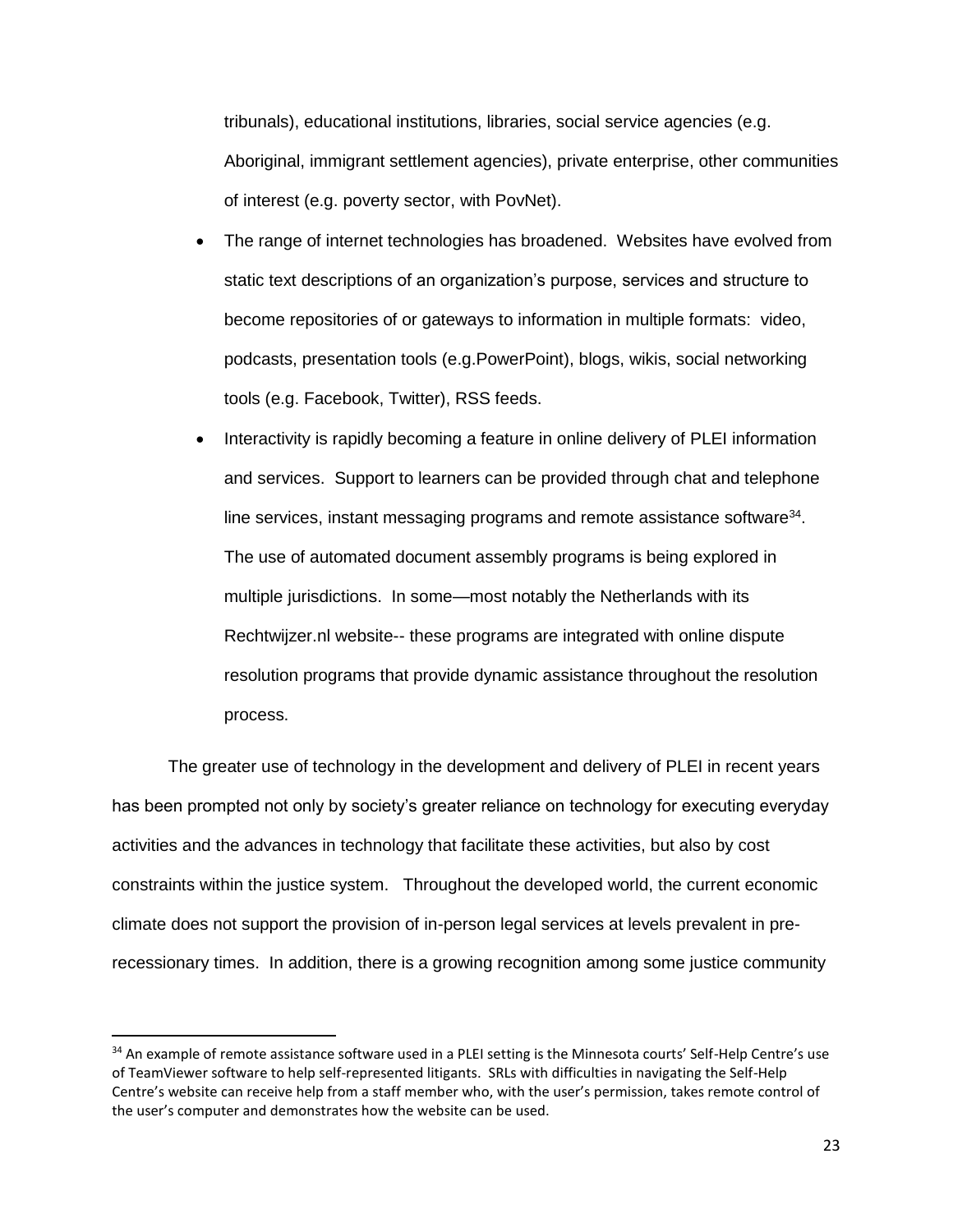participants that access to justice exists on a continuum from the "early resolution services sector" (ERSS) to "full representation" before a court. Resolution of problems at early stages of the continuum can result in avoidance of the costs associated with full representation. The drive to reduce justice system costs, combined with the recognition of the role that PLEI can play in this provides the context for the expanded use of technology in the development and delivery of PLEI.

Tempering the excitement over the possibilities of new technology and its application to PLEI is the recognition of a growing "digital divide" separating those with access to technology and those without. As seen in Part Two, the divide correlates to income, education, age and where one lives (urban vs rural). $35$  Furthermore, a "second digital divide" has been identified: persons who have access to the internet and use it do not necessarily have the digital literacy and capacity to identify the best forms of assistance. The research indicates that the ability to find and use online legal information correlates with a person's education, age and life experience<sup>36</sup>. Bonnie Rose Hough, a visionary in the domain of self-help in the California courts cautions:

*Technology is a great asset and courts and legal services providers need to move forward with technological solutions to address the needs of the public they serve. But not everyone will be able or willing to use the technology when it is first deployed. It is critical that courts never unfairly disadvantage a party because of the new technology.<sup>37</sup>*

Similarly, commentators on technology and PLEI recognize that, while new technology offers the possibility of expanded reach and effectiveness of PLEI resources, accommodation

 $\overline{a}$ 

<sup>36</sup> C. Denvir et al, *Surfing the web-Recreation or resource? Exploring how young people in the UK use the Internet as an advice portal for problems with a legal* dimension in *Interacting with Computers*, 2011 23, pp 96-104 <sup>37</sup> Bonnie Rose Hough, *Using Technology to Enhance Access to Justice*, Harvard Journal of Law & Technology, Volume 26, Number 1, Fall 12012, p.266

<sup>&</sup>lt;sup>35</sup> E. Schmidt and J Cohen, The New Digital Age: reshaping the future of people, nations and business, Alfred A. Knopf, 2013, p 256.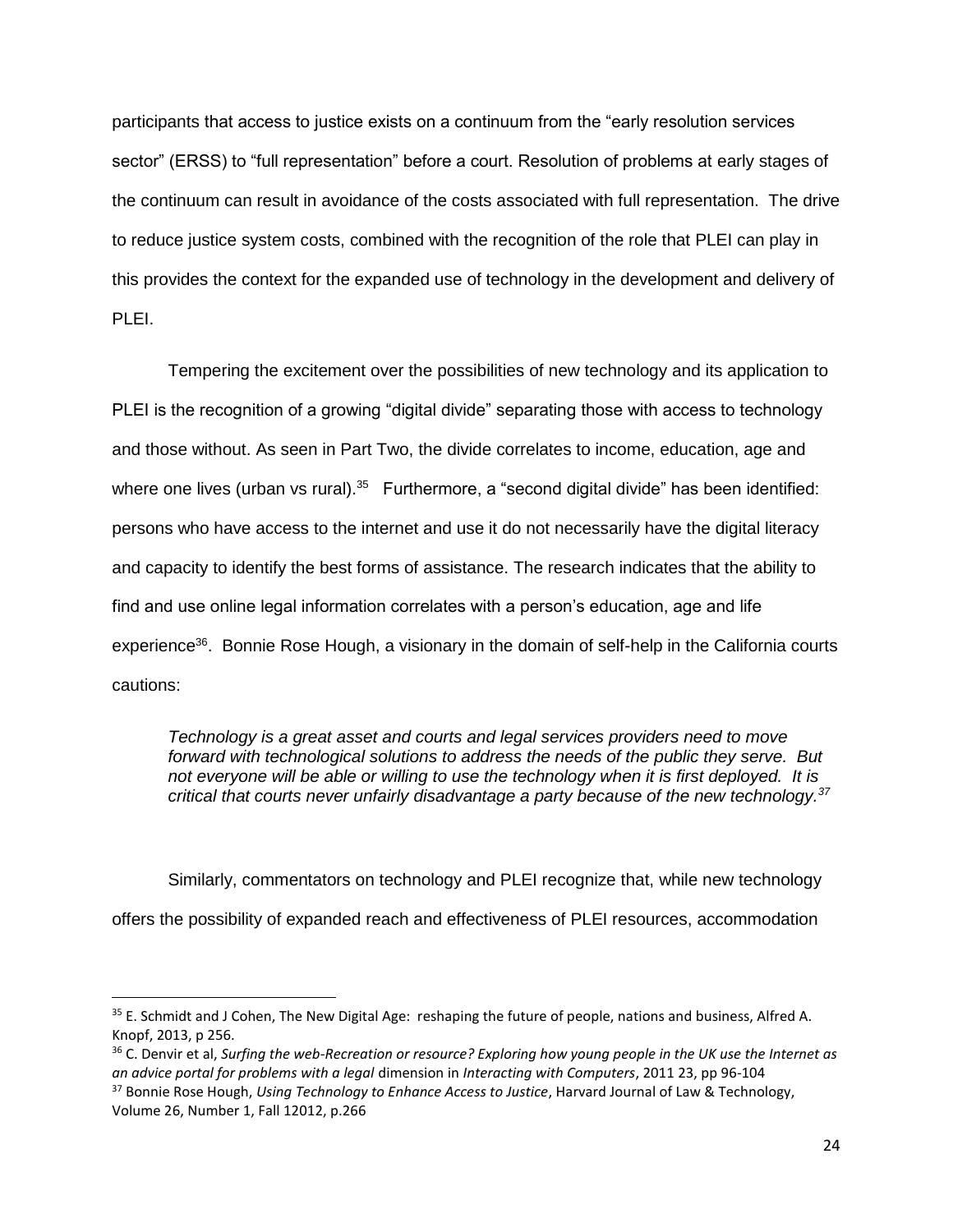must be made for those who cannot use it. Smith and Paterson<sup>38</sup> recognize "the internet...and other forms of digital based delivery have tremendous potential which we should explore in the field of access to justice….However delivery cannot, at least at the present time, be wholly digital because too many would be excluded…And, furthermore, all is not equal in the digital world. There are ways in which websites or telephones can be well or badly used. Almost invariably, the research would seem to suggest that the internet …to be truly effective, needs supplementing with assistance from individual advisers."

# *Online formats and delivery channels*

Three broad categories of online PLEI formats and delivery channels will be examined in this section: websites (portals, "content-rich" sites and specialized sites); social media; online dispute resolution (ODR sites). Frequently, the categories converge: websites contain links to social media applications; websites designed primarily as online dispute resolution platforms also provide legal and other information (e.g. financial calculators).

# *Websites: formats and design*

# *Usefulness of types of online formats on websites*

In recent years, a number of Canadian studies have examined the use of the internet in the development and delivery of PLEI. In addition to the 2013 CLEO study on formats and delivery channels and the McEown and Reid 2007 PLE Review referred to previously in this report, these include

> *Public Legal Education and Information Resources Accessibility Initiative*, Decoda Literary Solutions, Habanero Consulting Group, Sa'hetxw Consulting, for The Legal Services Society, BC, 2012

<sup>&</sup>lt;sup>38</sup> Supra note 22 at p. 22.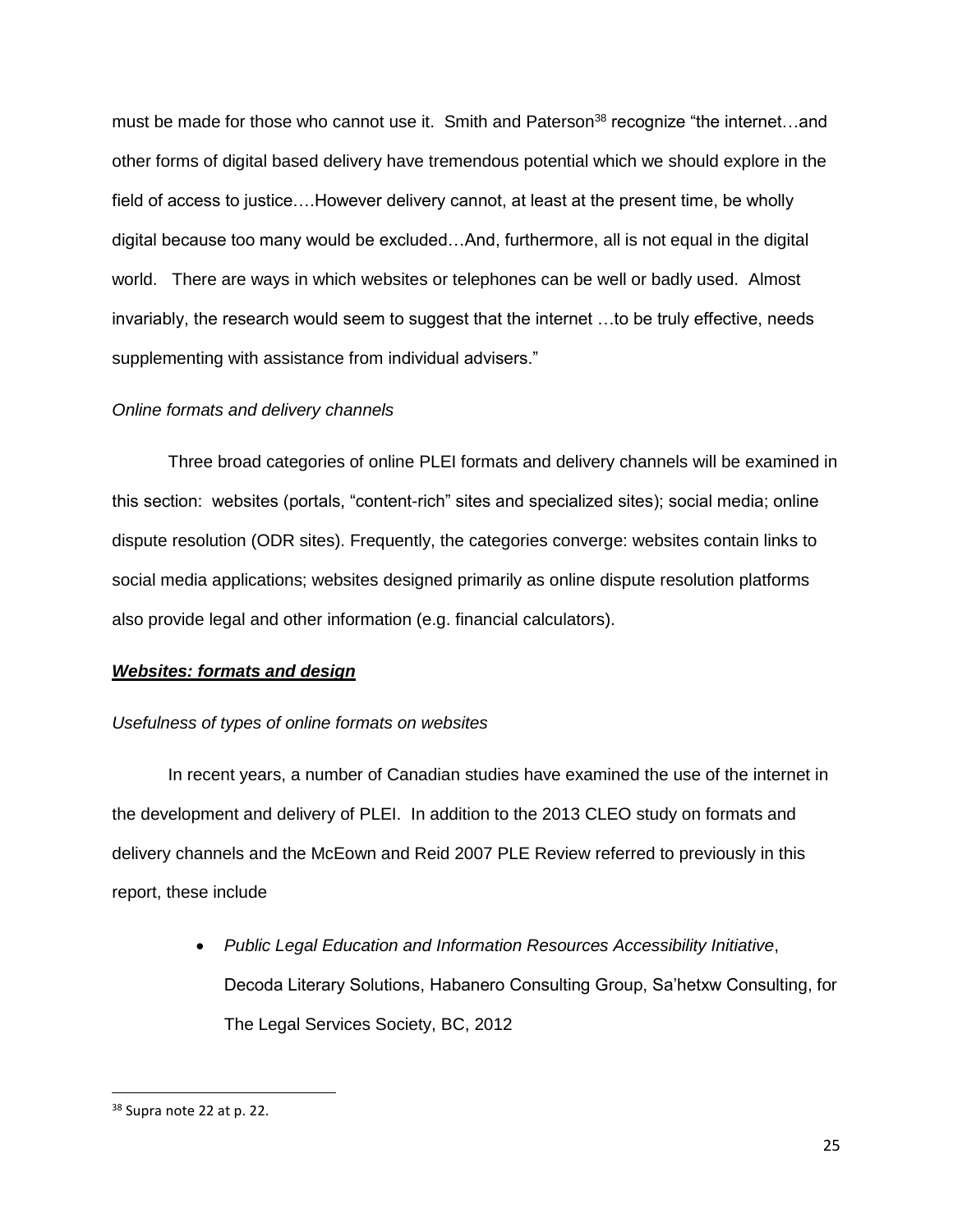- *Designing Websites Effectively: Promising Practices for Providing Legal Information to the Public*, Legal Resource Centre of Alberta, for the Charities Directorate, Canada Revenue Agency, 2007
- *Clicklaw Project Evaluation Report*, Courthouse Libraries BC (Brenda Rose and Desy Wahyuni) for Law Foundation of BC, 2012
- *Just a Click Away Conference Report*, Courthouse Libraries BC (Brenda Rose, Drew Jackson, Carol McEown & Gayla Reid), for Law Foundation of BC, 2011
- *Best Practices for creating, delivering and evaluating PLEI,* series of webinars and explanatory text on PLEI Connect website, [www.pleiconnect.ca,](http://www.pleiconnect.ca/) 2013

The CLEO report provides insight regarding the advantages of online PLEI over print, as well as the online formats that intermediaries prefer for their clients who have access to the internet and knowledge of how to use it. (Figure 3, later in this Part)<sup>39</sup>. They identify convenience as their clients' chief reason for preferring the internet over other forms of PLEI delivery: information available at all times, printable, without having to obtain it from an intermediary.

 Information in text format is most often chosen by intermediaries working with their clients because it can be printed (and easily were "printer friendly" website applications are used) and read with clients; it is easily scanned for relevant information; it is the format most frequently available on websites; it is the format most people are accustomed to. Running a distant second in terms of intermediaries' preferred online format for their clients are "interactive tools" (e.g. online forms, decision trees). Although a detailed examination of the reasons underlying the preferences for the formats contained in Figure 3 was beyond the scope of the

<sup>&</sup>lt;sup>39</sup> See CLEO report, supra note 11 at p.19.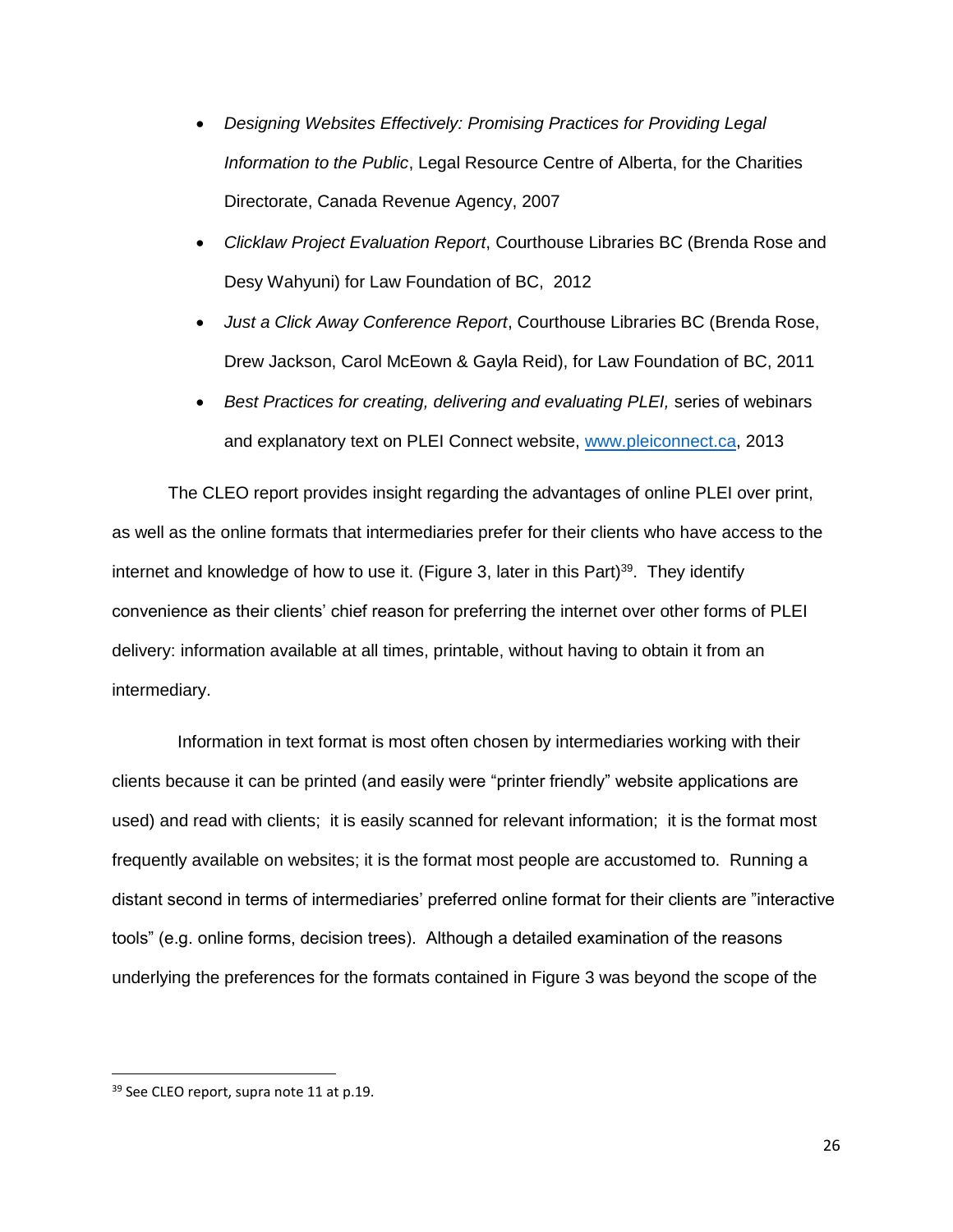CLEO report, it is reasonable to assume that the scarcity and quality/usability of non-text resources, as compared to text-format resources, play a large part in the rankings.

Online audio/video were identified as useful for clients with one or more of the following characteristics: youth, persons who are audio or visual learners, persons with low literacy, the visually impaired. Online real time training applications were low on the list of PLEI formats and delivery channels, with disadvantages cited as: training sessions occur according to a schedule (not on demand), presentation of information too slow, not all content useful to client.

Online training (both real-time and asynchronous) for intermediaries, however is regarded both by the CLEO report and by PLEI research<sup>40</sup> as an effective tool for education and collaboration. PLEI organizations in Canada and in the United States have adopted etechnology for staff training, using a variety of web-based media formats. These include text, audio, streaming video, animation, images, PowerPoint slides, interactive whiteboards, webcams, Skype and screencasting. Training sessions can be offered in real time (synchronous), with information exchanges occurring among participants, including an instructor or facilitator at the same time. Asynchronous learning can occur at any time chosen by the learner and can employ such technologies as e-mail, blogs, wikis, web-based text, discussion boards and social networking.

In Canada, the PLEI Connect initiative offers a repository of technology learning tools for the PLEI community. Funded by the Department of Justice Canada and the Ontario Law Foundation, PLEI Connect is led by a team consisting of PLEI organizations from across the country: Community Legal Education Ontario, Educaloi, PovNet and Courthouse Libraries BC. Through its website pleiconnect.ca, it offers PLEI practitioners a platform to exchange ideas via private discussion groups; a public "news and announcements" space; an archived series of

<sup>40</sup> See Jane Ribadeneyra, *Web-Based Legal Services Delivery Capabilities*, in *Using Technology to Enhance Access to Justice*, Harvard Journal of Law & Technology Volume 26, Number 1 Fall, 2012, p. 255.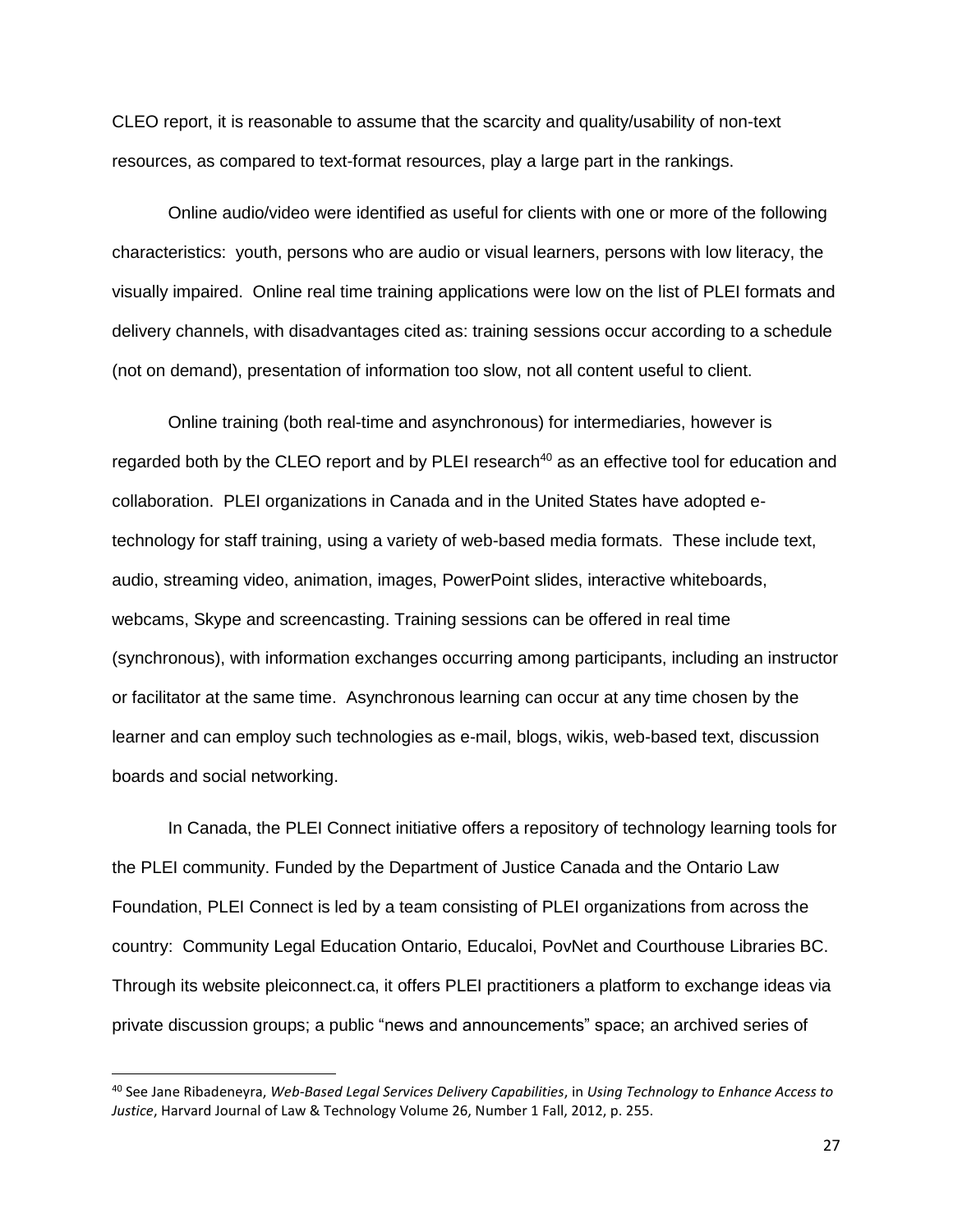webinar broadcasts<sup>41</sup> on using technology to deliver PLEI; a series of hands-on web labs for PLEI practitioners to work directly with new technologies; and a guide to online PLEI best practices.

Another example of the innovative use of technology in the delivery of PLEI was the Immigrant PLEI Consortium's (IPC) interactive web training programs for settlement workers in British Columbia from 2012-14. The IPC was a consortium of 12 (in later years, 23) immigrant service agencies and PLEI providers whose purpose was to increase the level of integration between PLEI and settlement workers serving new immigrants and refugees. In operation from 2009 to 2014 with financial support from the Government of Canada and the Province of British Columbia, the IPC delivered a wide range of learning tools to immigrant communities and settlement agencies. In its final years these included a series of web-based training sessions for settlement workers on the BC *Family Law Act*. The series featured: web-based text and video instruction; learning in groups/ cohorts of up to 15 learners, each cohort with an assigned facilitator; learner support from a facilitator via e-mail and telephone; group discussion boards; quiz at the end of each training module; asynchronous learning, permitting the learner (mostly settlement workers) to participate at times of his/her choosing. Following the wind-up of the consortium, the training series was adapted for use by the general public and is currently offered, without facilitation on immigrantlegal.ca.

Additional examples of the effective use of web technology in training intermediaries are the initiatives taken by CLEO to train community workers across Ontario, LSS webinars for community partners and the PovNet U online course collection for anti-poverty advocates in British Columbia.

<sup>&</sup>lt;sup>41</sup> Offered originally in 2012-2013 to PLEI organizations across Canada, the live webinars and web labs have been archived and are available on pleiconnect.ca. Topics covered include delivering training using technology, PLEI for mobile users, search engine optimization, writing for the web and evaluation tools.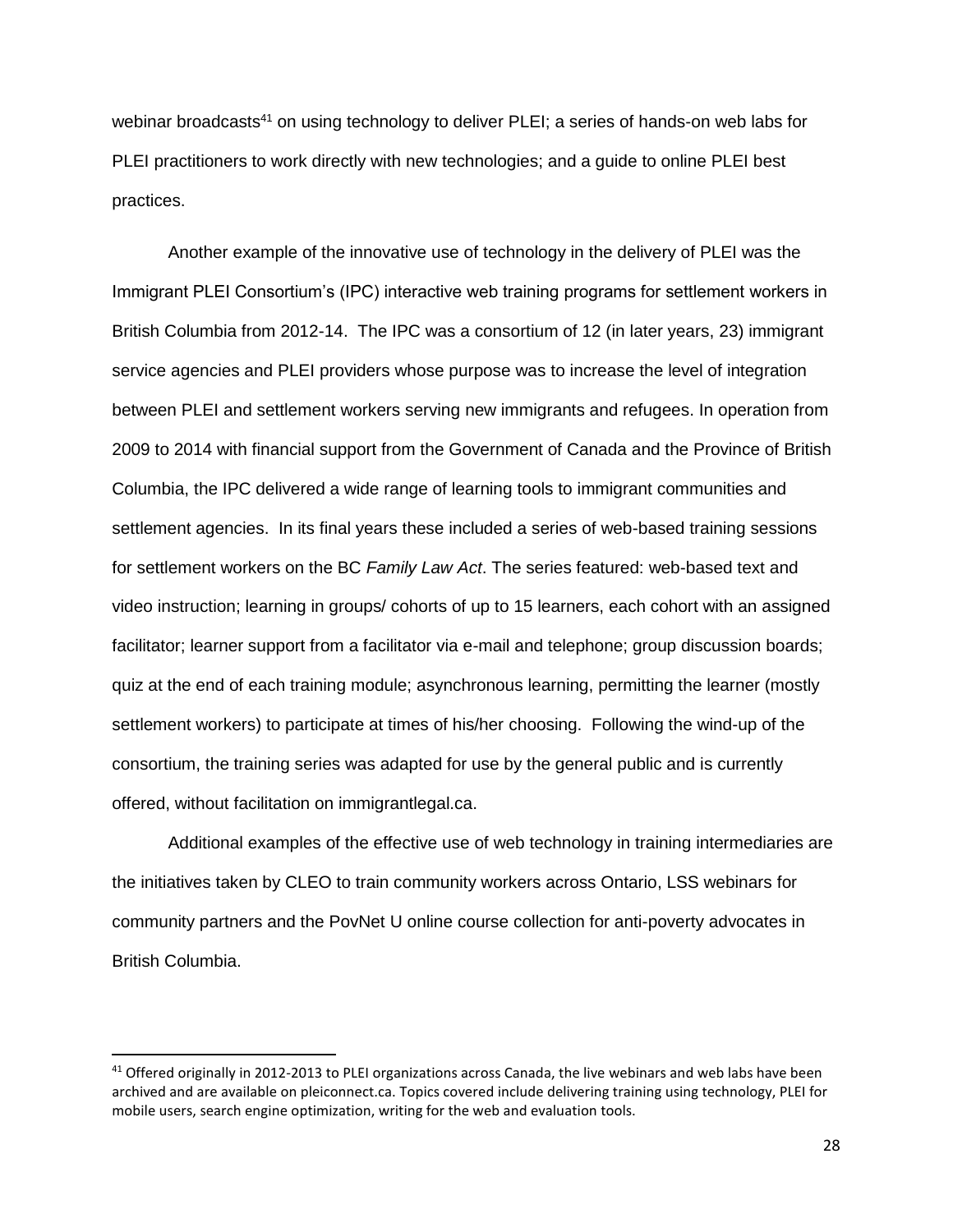Although PLEI organizations have made advances in the development and delivery of web-based training for their staff and for intermediaries, the application of this technology to educate the public is still in early stages. More work is required to improve website "findability" and usability by the general population before the merits of online courses as an effective model for this cohort can be evaluated.



Please indicate which online formats and delivery channels you frequently refer your clients to for legal information. Please select all that apply.

*Figure 3: Online format and delivery preferences.*

### *Websites: finding and using online PLEI*

A recurring theme in the literature on online PLEI is the challenge faced by the population with access to the internet in identifying information relevant to their situation. An individual may be "computer literate" (i.e. possessing the knowledge and ability to use computers and related technology efficiently, with a range of skills covering levels from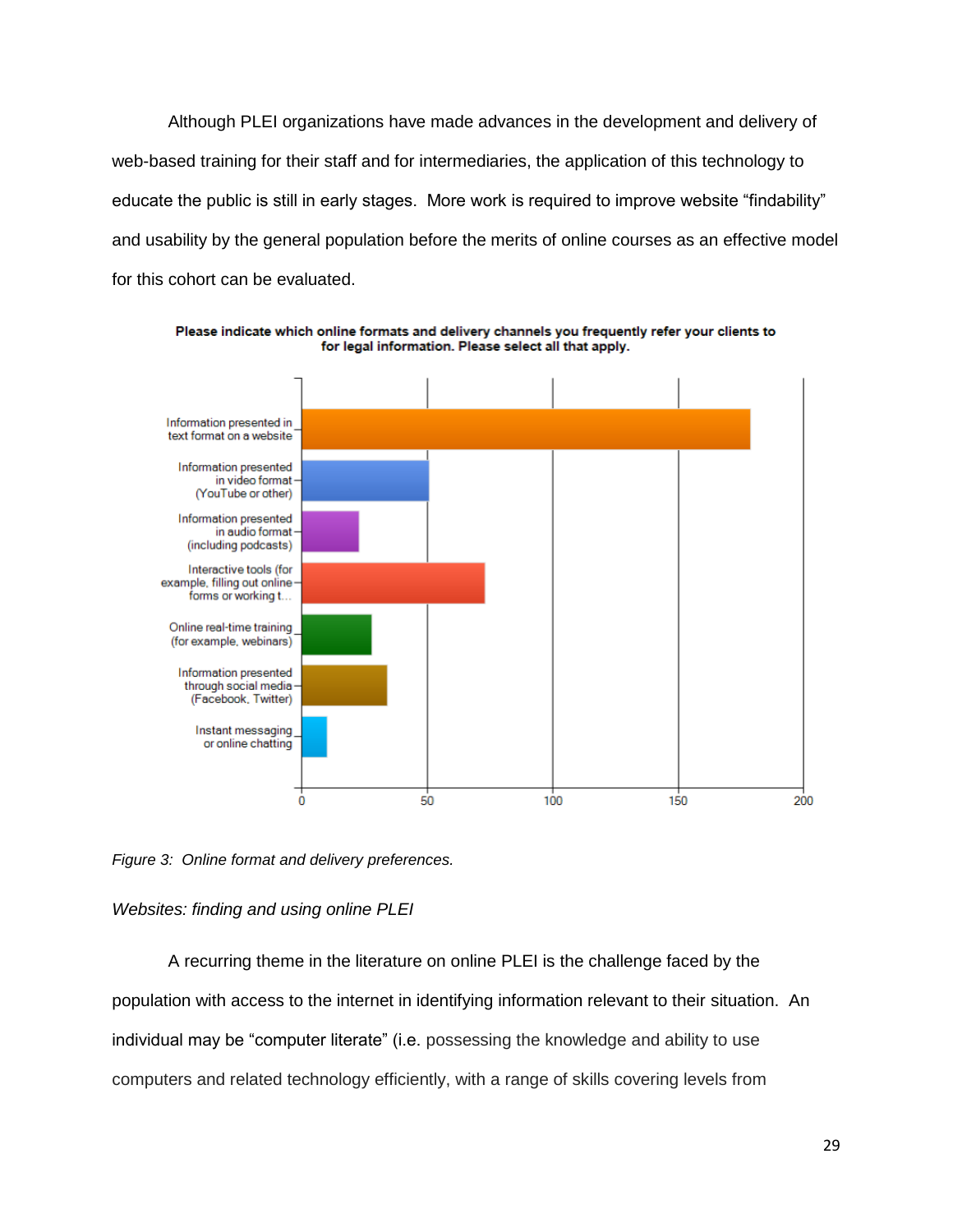elementary use to programming and advanced problem solving), but still unable to find and use legal information relevant to his/her problem. Two recent UK studies<sup>42</sup> examined youth in their efforts to use the internet to solve a legal problem and found a surprising lack of capability to identify the best forms of assistance. Among the studies' findings were

- Time spent by study participants in internet research did not exceed 10 minutes
- Some participants did not consider jurisdictional relevance of the results (e.g. they referred to US websites as authorities to solve their UK-based employment and housing problems).
- Searches were consistently structured around conventional search engines (e.g. Google). Even when given a "hint" UK website, participants did not refer to it immediately, but preferred to use the familiar search engines.
- Participants rigidly adhered to order of search results. For example, the search results appearing first in the list were given more authority than those coming later in the list of results.
- Participants did not frequently search within a website or use the website "search" function, but preferred to switch back and forth between search pages to generate new search results.
- Some failed to consider the reliability of websites (a number preferred ehow.com over more reliable websites).
- Even when knowledge of legal rights was improved, this did not translate into knowledge of what course of action to take. Many did not identify the urgency to seek advice.
- 65% of the 2012 study participants stated that they would not have the confidence to handle a similar problem alone. The vast majority indicated that, if faced with a similar

<sup>42</sup> See Denvir, supra note 36 and Catrina Denvir & Nigel Balmer, *Digitally (De)Faulted? How do young people use the Internet to acquire knowledge of their rights?*, University College London, 2012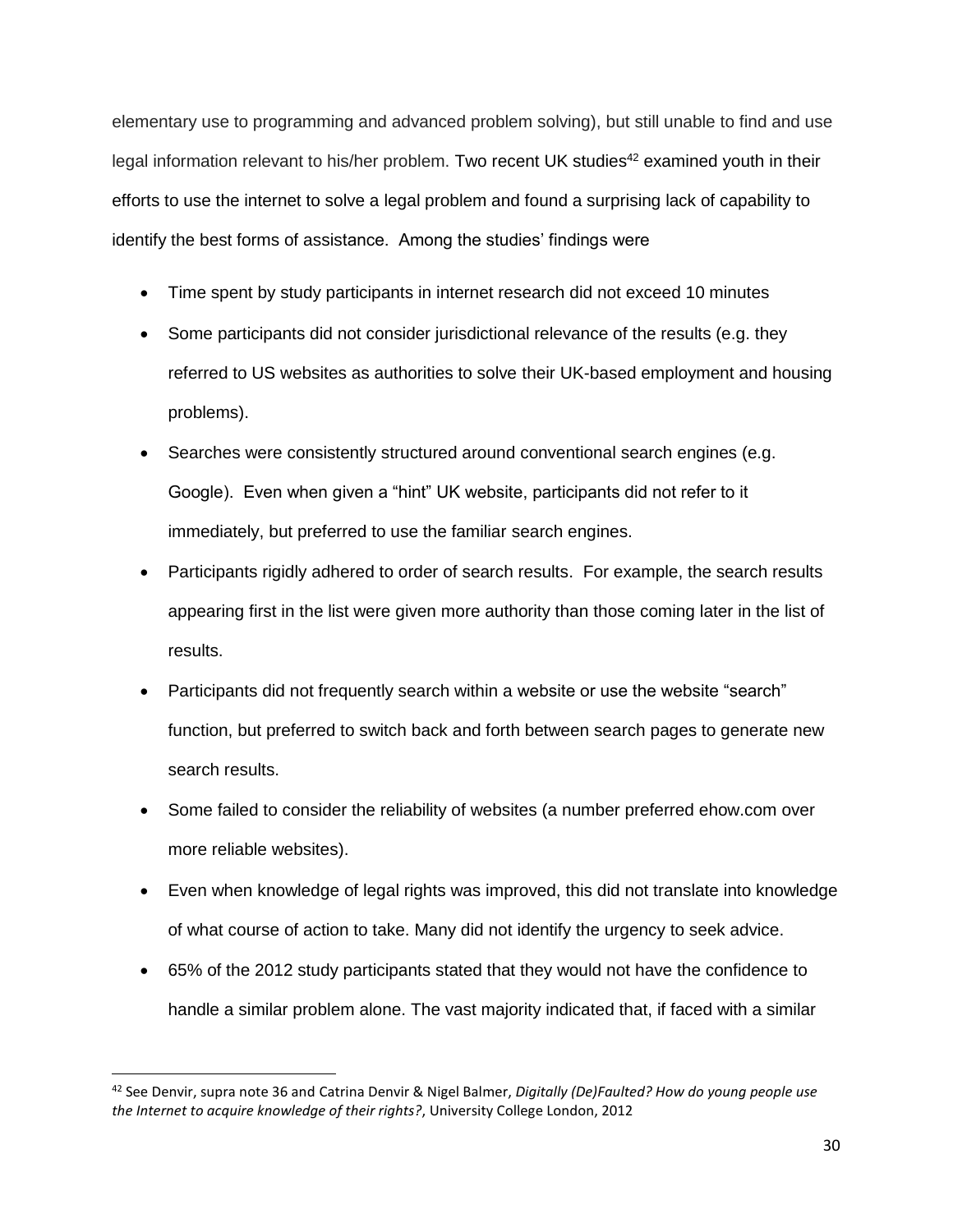problem they would seek help from family/friends and an advisor/representative on account of their professional or life experience.

These studies, although conducted on a youth cohort, are consistent with the general findings of the 2013 CLEO study of intermediaries serving low-income clients. In that study, twothirds of the survey respondents reported that their clients were not able to easily find and make use of online information. Included in the comments of survey respondents were clients' lack of awareness of PLEI portals and inability to judge the reliability (jurisdiction, age of publication) of resources.<sup>43</sup>

The UK and Ontario research suggest the following areas of concern for PLEI developers: designing websites to perform better on search results; providing community education on how to properly conduct internet searches for legal information (methods and trusted websites); undertaking measures to denote the reliability of websites and resources (including labeling resources with name of producing organization, date and jurisdiction of publication creation and updates); and exploring ways to increase an individual's capability and confidence to use the information they find to navigate the legal system and resolve their disputes. As will be seen later in this report, research of PLEI organizations in BC indicates that many engage in such activities designed to improve the accessibility of their resources. Further research is required, however on ways to assist the individual to translate knowledge of legal rights into a practical course of action.

*Websites: Guidelines for Design* 

<sup>&</sup>lt;sup>43</sup> Unlike in the UK studies, lack of internet access was included in the CLEO study in the reasons cited by intermediaries for their clients not being able to find and make use of online information.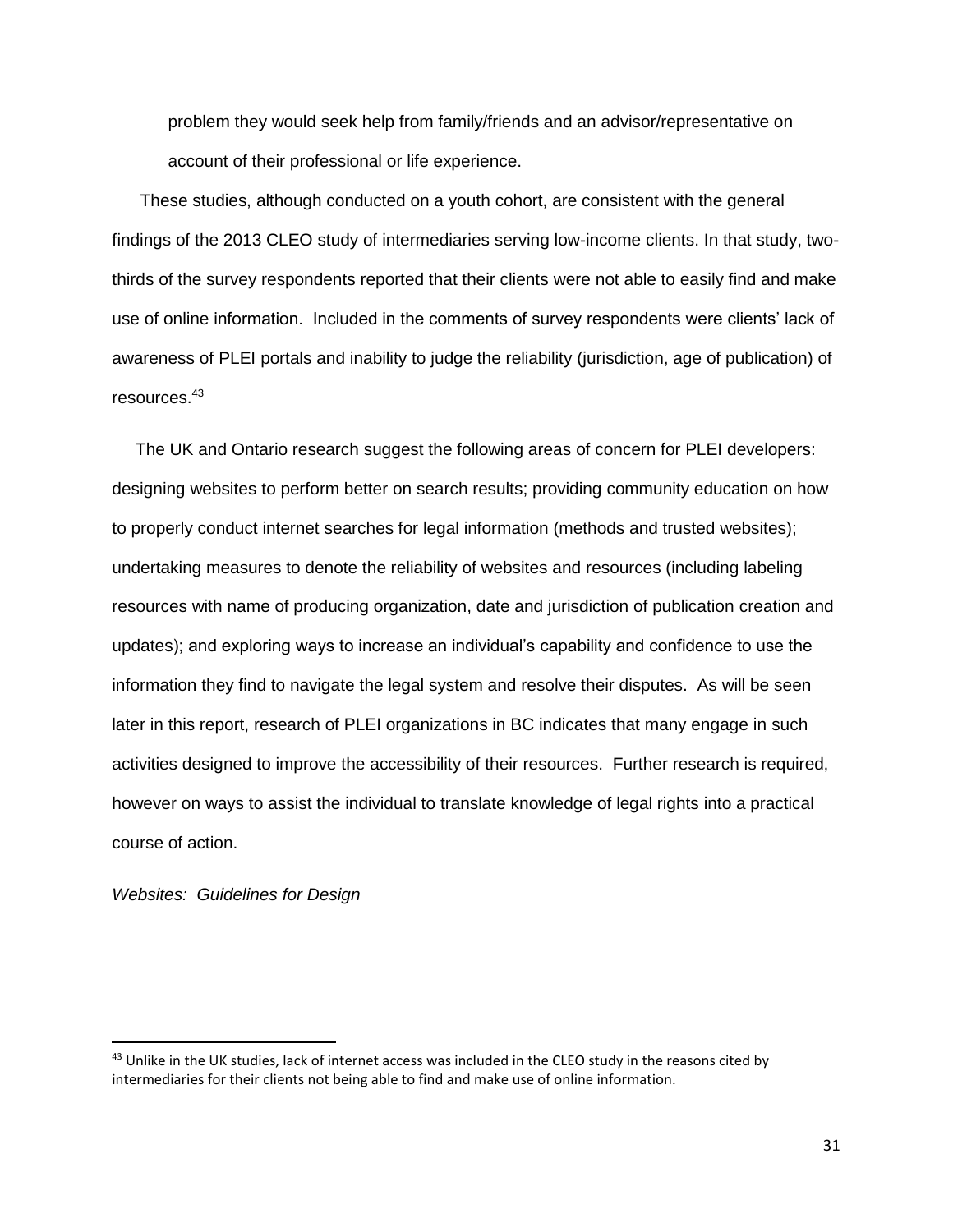Research conducted by Habanero Consulting Group for the Legal Services Society of BC<sup>44</sup> (LSS) and by the Legal Resource Centre of Alberta<sup>45</sup> provide useful overviews of practices used in effective website design for public legal education and information purposes. Habanero studied LSS's Family Law Website to assess how it could best serve its target audiences of intermediaries, LSS clients and British Columbians with family law issues who are not LSS clients. Its research activities included a literature review and evaluation of the website from a best practices perspective, stakeholder interviews, listening labs, online surveys, Google Analytics data review and corporate information analysis (e.g. strategy papers, previous usability reports). The Alberta study surveyed the literature for promising practices in website design, identified eight promising practices and reviewed six websites across Canada as examples of good practice. The conclusions drawn by both reports cluster around the following general categories and can serve as guiding principles for PLEI website design or evaluation. A detailed examination of each category is beyond the scope of this paper; for a more comprehensive study of the characteristics of effective websites, the reader is directed to the aforementioned studies, including the "Promising Practices" checklist contained in the Alberta report.

#### *1. Finding the website*

 $\overline{\phantom{a}}$ 

People not already familiar with a PLEI organization or its website at the time they conduct an internet search can experience difficulties differentiating the website from

<sup>44</sup> *Research findings and recommendations, Family Law In BC Website*, *Public Legal Education and Information Resources Accessibility Initiative,* Habanero Consulting Group, for the Legal Services Society of BC, 2012.

<sup>45</sup> *Designing Websites Effectively: Promising Practices for Providing Legal Information to the Public*, Legal Resource Centre of Alberta, for the Charities Directorate, Canada Revenue Agency, 2007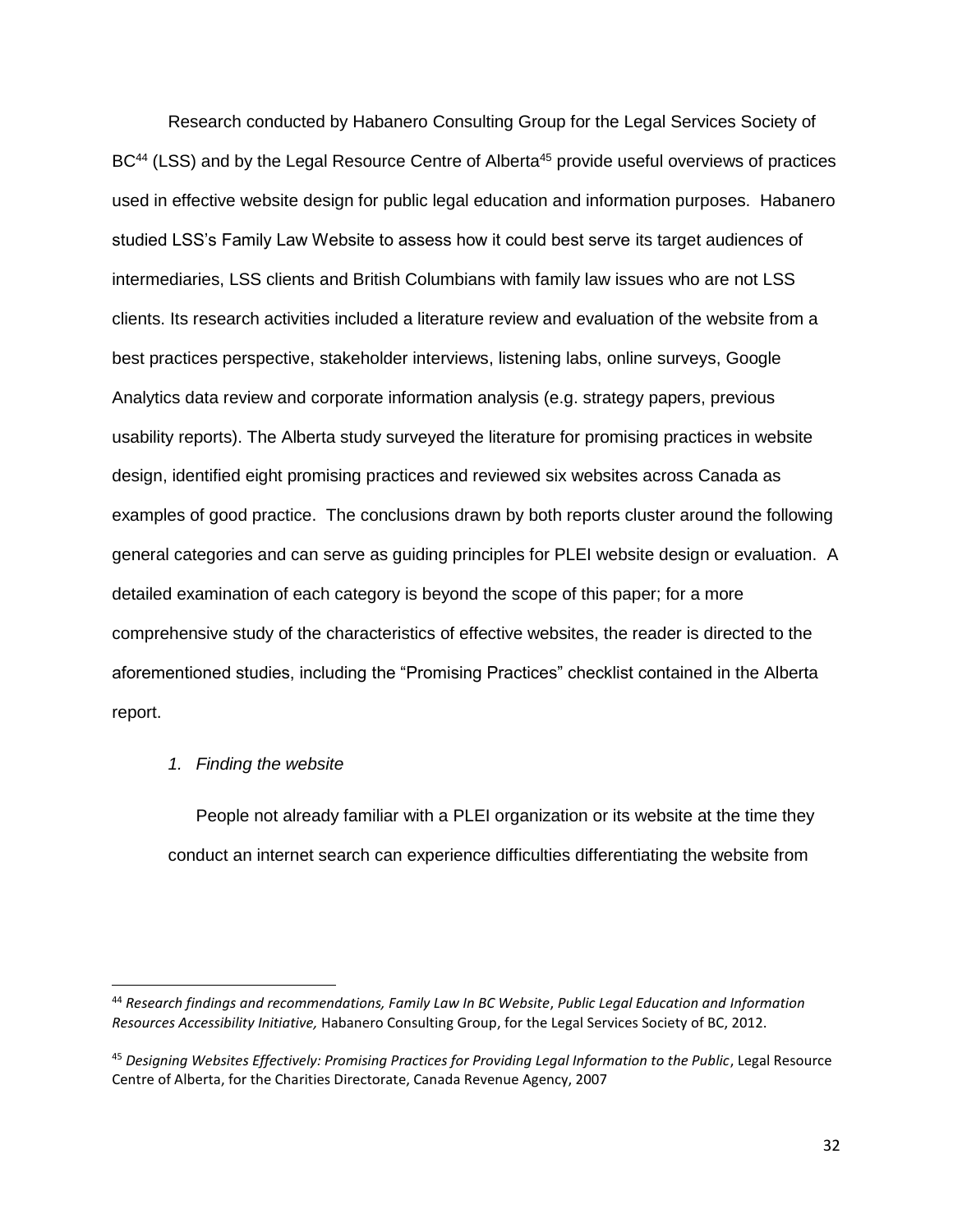other not-for-profit or less reliable alternatives. They tend to give priority to the sites appearing at the top (i.e. the first page) of internet search results.

Following search engine optimization conventions (e.g. choosing the "right" metadata $46$ ) can help to improve website ranking, along with cross-promotion and linking to sites of organizations in similar communities of interest. For example, Habanero identified that people in their study cohort first sought internet information from government and official sites, the implication being that these were regarded as more credible to the searcher. It recommended that LSS include the words "We are non-profit and funded by the Attorney General of BC" in the meta tags for its Family Law Website since these often show up in search results. It also recommended that LSS request higher profile linking from the AG website because many of the Society's target audience first visited the AG site to research their family law issue.

# *2. First impressions upon arriving at the website/homepage*

The literature emphasizes the home page as the most important page on the website, receiving more page views than any other page. The Alberta study cites Nielsen's characterization of three fundamental features of a home page: a directory (navigation) of the site's main content; a summary of the site's purpose; and a search feature. <sup>47</sup> Habanero's recommendations to LSS for the modification of the Family Law Website home page address each of these<sup>48</sup>.

 $\overline{\phantom{a}}$ 

• links to information for their topic (e.g., divorce) or community (e.g., Aboriginal, immigrants)

 $46$  Ibid, p. 6

 $47$  Ibid, p. 7.

<sup>&</sup>lt;sup>48</sup> Habanero recommended, supra note 44 at p.10 of Habanero Report: "Create a homepage and global navigation that ensures people can easily see the following when they arrive at the site:

<sup>•</sup> the site is official, can be trusted, and is non-profit

<sup>•</sup> that they can do things themselves here

<sup>•</sup> court forms

<sup>•</sup> services and people who can help them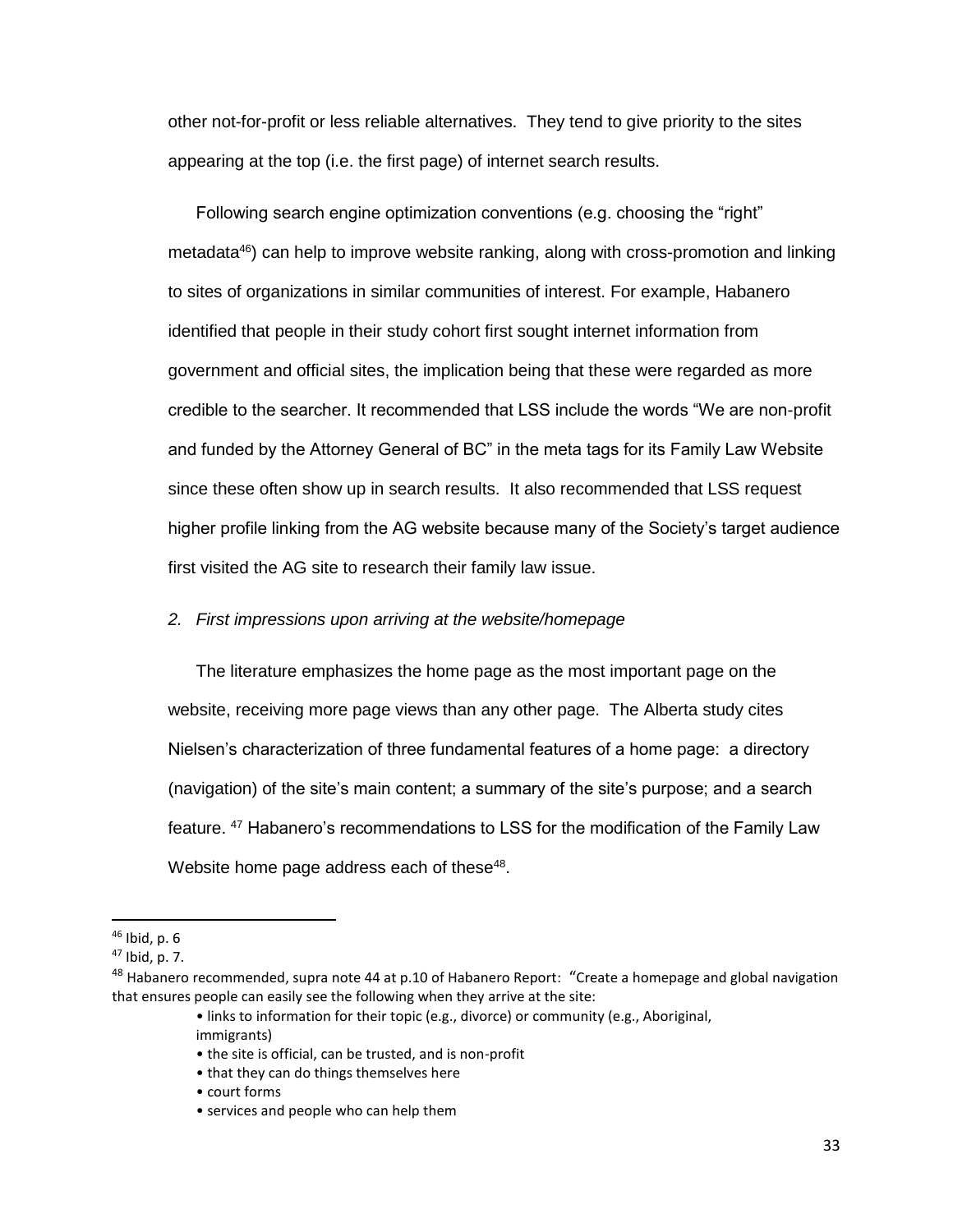#### *3. Content*

Both studies emphasize the importance of conveying information in the way a user will understand—that it be specific, relevant and practical. This entails

a) identifying topics of interest to the user (e.g. information about the issue, information about dispute resolution or court process), communities of interest relevant to users (e.g. immigrant, Aboriginal) and tasks he/she wishes to undertake (find help, self- help guides, forms, instructions)

b) building information architecture around the topics and tasks

c) portraying the information in a format that is easily scanned (e.g. use of headings, white space, one thought per paragraph, lists) and

d) using language tone (direct, conversational) and literacy levels appropriate to the user.

# *4. Navigation and search within the site*

The Alberta study cites the importance of having a clear and consistent navigation architecture on the site that answers the questions where am I? where was I? where can I go for more information?<sup>49</sup> Included in the checklist for this are consistent formatting throughout the site that identifies to the user the identity of the organization behind the website, where the user is in the site, and the information they are regarding. Effective use of headings, categories, tabs, breadcrumb trails, back buttons and links with scroll over titles are examples of navigation techniques used to assist navigation within the site.

<sup>•</sup> language options"

<sup>49</sup> Supra note 45 at p. 10.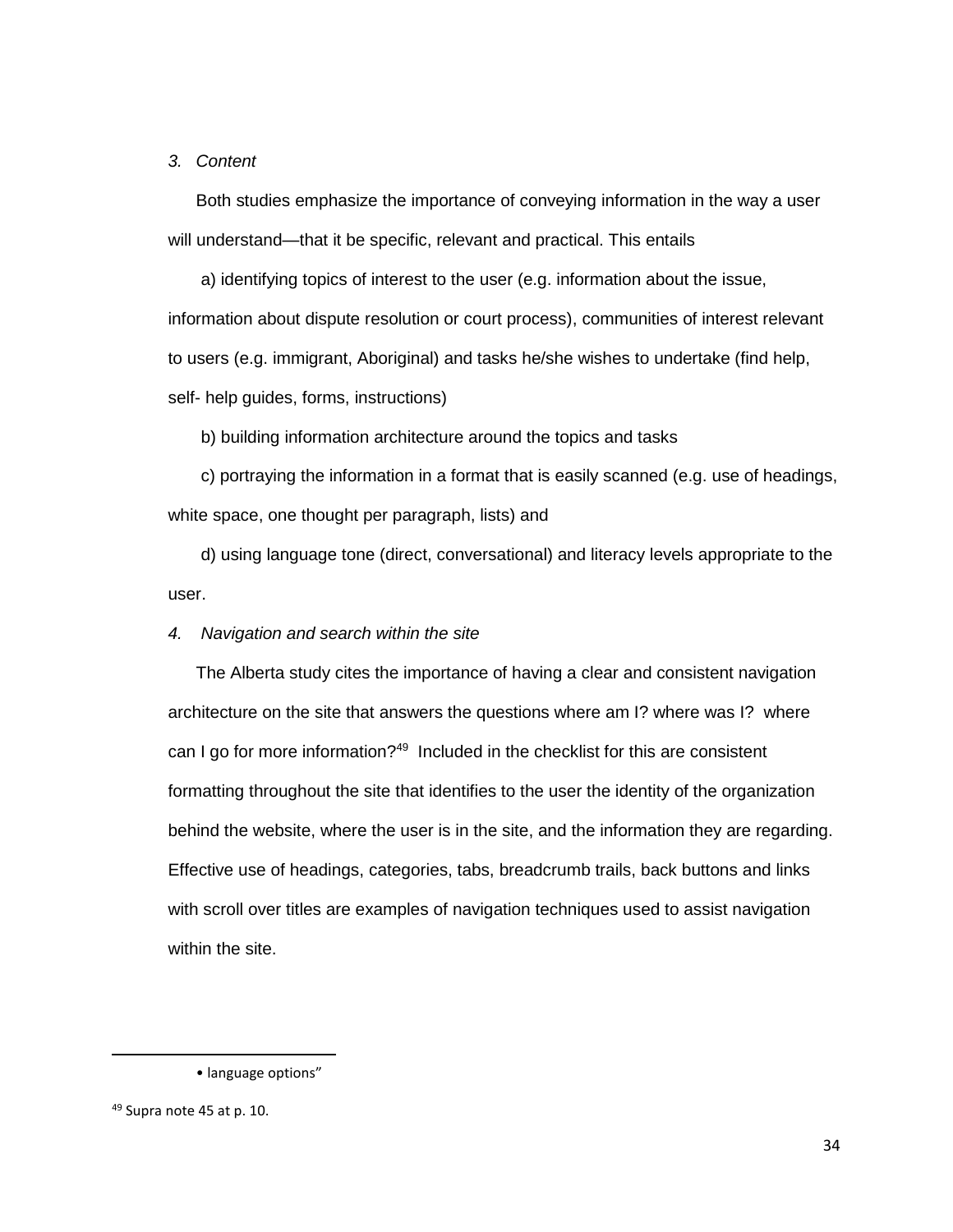For users who use the "search" function of a website to find information, research indicates that it works most effectively when a) the website's header is visible on the search results page (so that the user knows that he/she has not left the organization's site b) the search function accounts for misspellings c) the search identifies the scope of the search (a page/section/ entirety of a site) and d) the search indicates how responses are ranked.<sup>50</sup>

#### *5. Access to human support*

Smith and Paterson<sup>51</sup> identify access to personal assistance as one of the characteristics of a good legal advice website. This is true as well for legal education and information websites. Providing this service to users, particularly those with learning, language and literacy challenges serves to reduce the incidence of digital exclusion. Examples of websites incorporating the human element include the New South Wales, Australia site [www.lawaccess.nsw.gov.au,](http://www.lawaccess.nsw.gov.au/) with telephone call centre service from 9-5 weekdays, the LiveChat function on the Legal Services Society of BC website and LSS's Family LawLINE service. As of Fall, 2014 the Family LawLINE service offering will be expanded to offer clients the ability to send their documents to a lawyer for review and follow-up appointments for help in preparing them, as well as coaching on advocacy and self-representation skills.

Examples of limited chat services to assist clients in finding PLEI resources in BC are offered by The Justice Education Society of BC and by The People's Law School. The "Ask JES" function on selected Justice Education Society websites permits users to submit e-mail questions that will be responded to within 5 days. The People's Law

 $50$  Ibid, Appendix A at p. 18.

<sup>51</sup> Supra note 22 at p. 70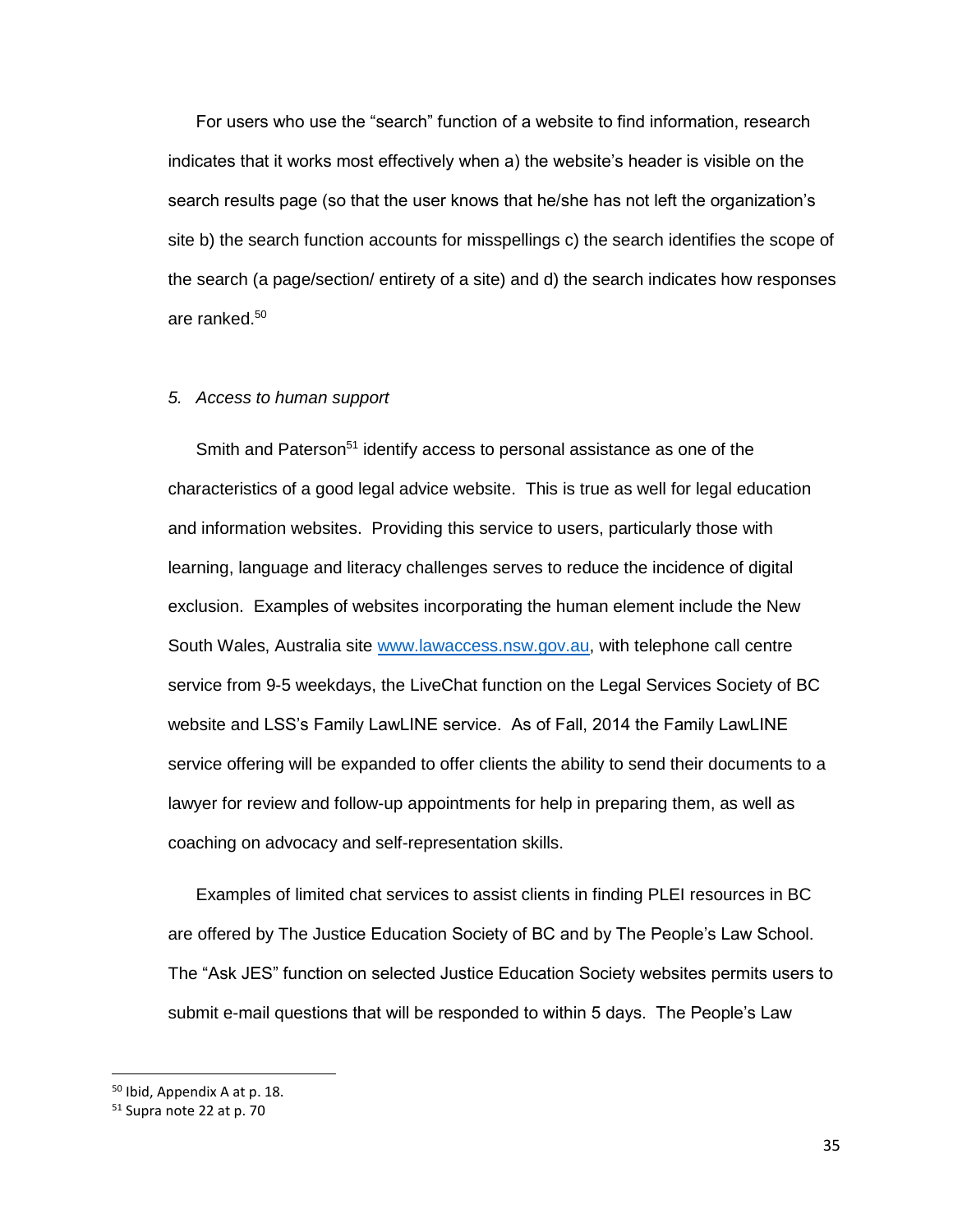School offers the "PLS ask" service where a user submits an e-mail question, with the promise that it will be replied to "as soon as possible".

# *6. Accommodation of disabilities and differences in learning styles*

Recommended practices to accommodate the needs for persons with disabilities are promoted by the Web Accessibility Initiative of the World Wide Web Consortium (W3C) and include providing text transcripts for podcasts, image text alternatives (alt text), color contrast and resize text functions. Multimedia (video, audio) alternatives are recommended to accommodate differences in learning styles, as well as opportunities for the learner to interact with the information and apply it to their own situation.

#### *7. Planning, monitoring and evaluation*

Whether or not the website or its improvements are a success depends first on establishing in advance the goals and objectives of the site. In the case of the Legal Services Society's Family Law Website, these include helping British Columbians with family law issues navigate the legal system, and helping intermediaries assist their clients with their family law issues. Measuring the success of the website includes quantitative and qualitative analysis. Analytics can be used to identify website usage patterns. The views of intermediaries, clients and the general public can be obtained through online polls and surveys, focus groups, listening labs, and other forms of intermediary feedback to determine the effectiveness of the site. It is recommended that these activities take place throughout the development of the website and thereafter.

# *Websites and mobile devices*

An increasing number of users are accessing websites through mobile devices*. The Canadian Internet Use* 2012 survey findings determined that the proportion of [internet] connected households using wireless handheld devices from home to go online increased

36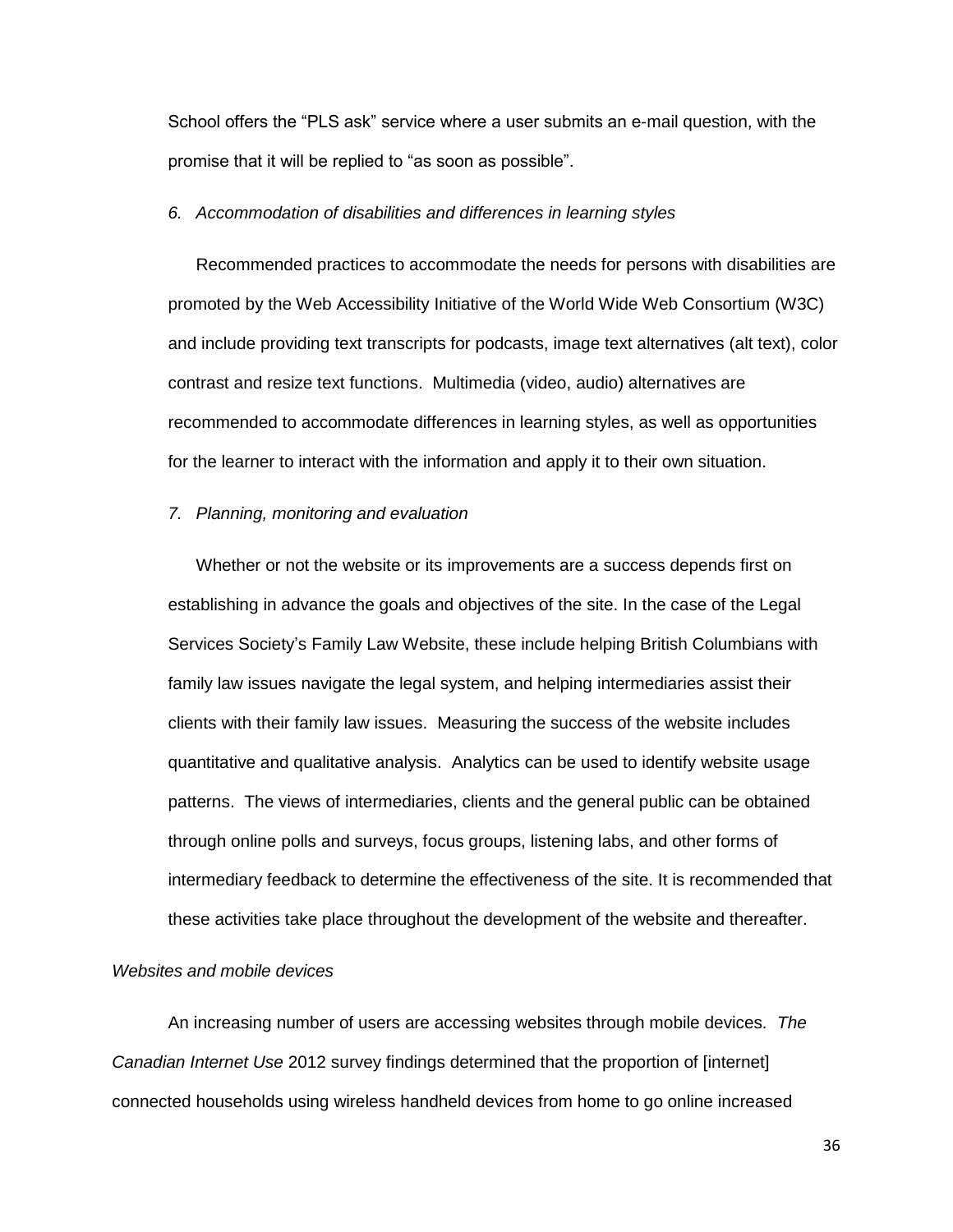from 35% in 2010 to 59% in 2012. In its study of the LSS Family Law Website, Habanero reported<sup>52</sup> the percentage of mobile visitors to the Family Law Website by April 2012 had been increasing at one percent per month over the previous year and at that time made up over 12 percent of all traffic. The recent CLEO survey of intermediaries found that almost one half of the respondents rated mobile devices as either "useful" or "very useful"<sup>53</sup>. In the United States, research has shown that smartphone use to access the internet is prevalent among certain cohorts: "…[owners] under the age of 30, non-white smartphone users, and smartphone owners with relatively low income and education levels are particularly likely to say that they mostly go online using their phone."<sup>54</sup>

As a result of this trend, PLEI organizations are encouraged to review the sources (type, volume) of traffic to their websites through analytics and research and to ascertain their audience's information needs via mobile devices. Does the volume and rate of increase of traffic to the website from mobile devices warrant the investment in building solutions for mobile device users? If so, should the organization build an application that may serve short term needs or consider the longer view by developing a new site that works across devices?

Knowledge of the target audience, the devices they use and how they use them will guide the development of the design process and mobile website strategy. Research identifies the following practices to be effective in improving the usability of mobile websites:

> Mobile users vary: iphone vs. Android, fast download speeds vs. slow, touchscreen (the majority) or non-touchscreen users. PLEI organizations should consider whether to build one mobile site or more. Will "responsive design"(a technique for building a single website that adapts to and looks different

<sup>52</sup> Supra note 44, p. 18

<sup>53</sup> Supra note 11, p. 21

<sup>54</sup> Aaron Smith, Pew Internet & American Life Project, *35% of American Adults Own a Smartphone* 3 (2011).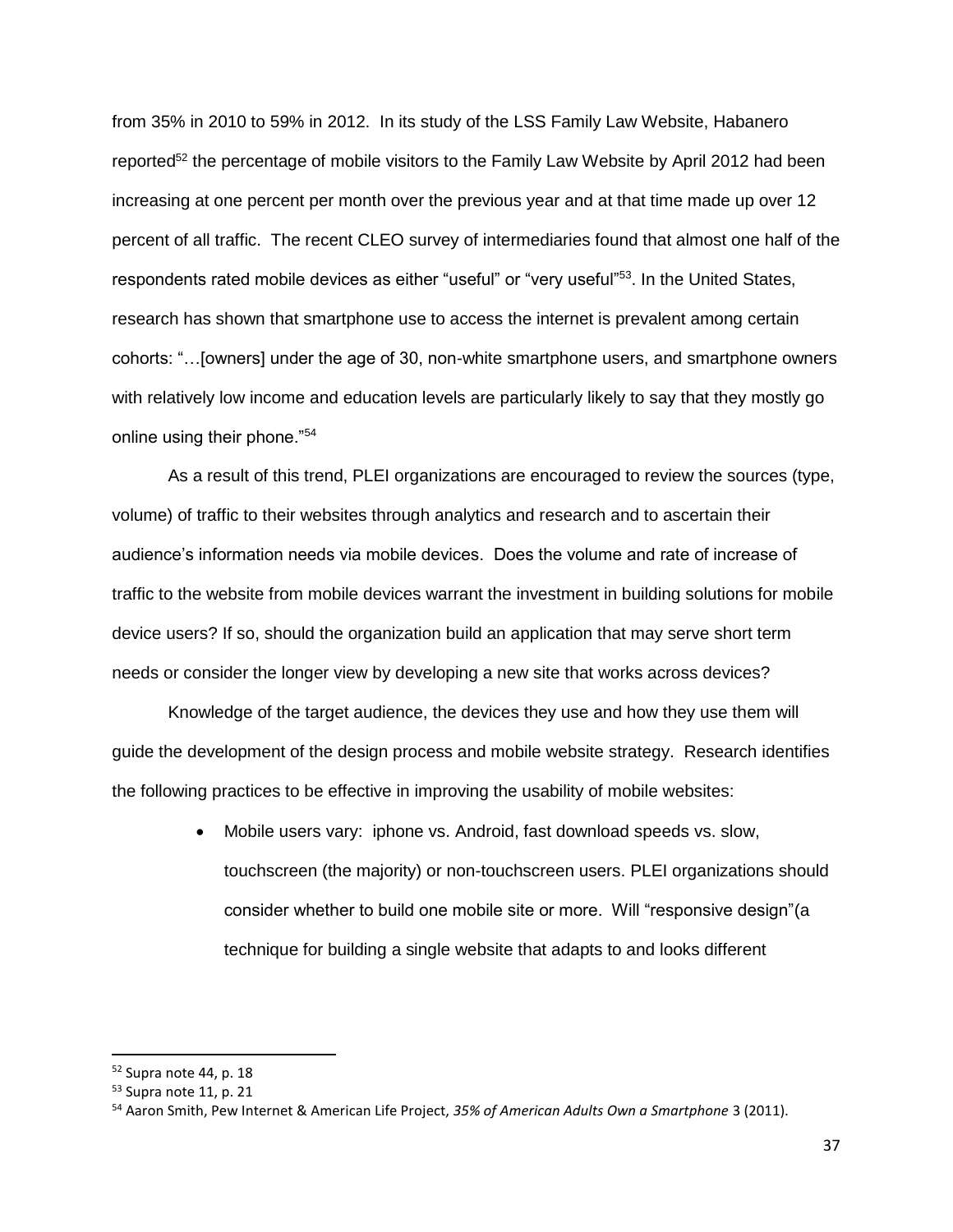according to the device on which it is being viewed) be an appropriate strategy for the organization?

- Reduce the amount of text content on the mobile site by including only the most important information. Consider the mix of content delivered through audio and video, formats that provide an alternative to text.
- Use single column layout that extends across the width of the screen. The text should expand downwards, not across since it is easier to scroll down than across a page. Use simple text fonts.
- Reconsider how navigation is presented on the mobile site. Limit layers of navigation (recommended: under three) to speed content delivery to the user.
- Minimize text entry and small text links. Important calls to action should be designed to be easily tapped—e.g. with boxes that take up more screen space than small text links.

An increasing number of justice related organizations, particularly those in the United States are developing mobile apps for their clients. In Maine, Pine Tree Legal Assistance developed three apps for Android, iPhone, iPod and iPad:

- the National Legal Aid News app that app provides news about legal aid and related programs around the country.
- the National Legal Aid Finder app that provides contact information and website links for legal aid programs around the United States and
- the HelpMELaw app (for residents of Maine) that provides interactive contact information and website links for the major statewide legal aid programs in Maine.

Similar apps have been developed by Illinois Legal Aid Online, the Arkansas Access to Justice Foundation and the Public Counsel Law Centre, the US's largest pro bono law firm. In British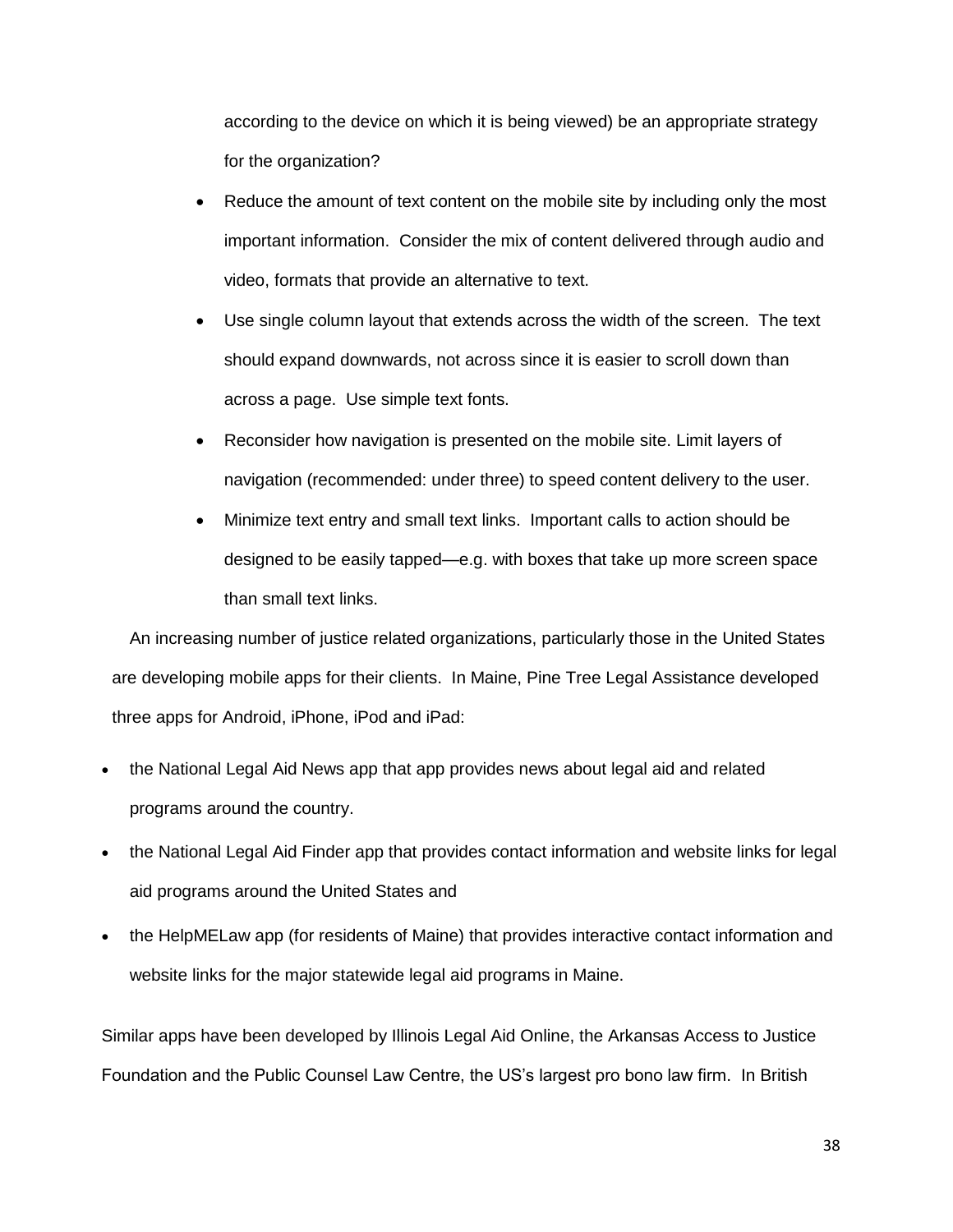Columbia, The Peoples Law School website has been designed to adapt for viewing on mobile devices; similarly, the Legal Services Society employs responsive design technology to enable its Aboriginal websites to be viewed easily on mobile devices. PLEI organizations in BC may learn from the experiences of these organizations as they consider developing mobile apps that provide tools and information for their clients. The overall trend to mobile devices suggests that they may become a primary source of legal education and information in the future. PLEI organizations are well advised to consider their audience's needs for information and whether it makes sense to adopt a mobile device strategy to fulfill them.

## *Websites: Portals and Other Site Models for PLEI*

A key strategy point facing many PLEI organizations considering establishing an online presence is whether to create a portal, one content-rich website or multiple websites each with a specific focus (e.g. type of law, specific community of users). This issue was considered at the 2011 "Just a Click Away" conference, a Canadian conference on technologies for public legal education and information as well as a series of pre-conference webinars. From the summary of the presentations contained in the conference report<sup>55</sup>, it appears that the choice of website model is often influenced by the nature of the organization, including its mandate and human and financial resources available to maintain a web presence. It is also influenced by the environment in which it works, including the needs and expectations of the audience(s) served by the organization, whether there are multiple PLEI providers in the sector and whether sector participants behave cooperatively or competitively.

#### *Portals*

l

The purpose of a portal has been described as

<sup>55</sup> Brenda Rose, Drew Jackson, Carol McEown, Gayla Reid, *Just a Click Away Conference Report*, A report on a national conference on technologies for public legal education and information, hosted by Courthouse Libraries BC in Vancouver February 2011, August 2011.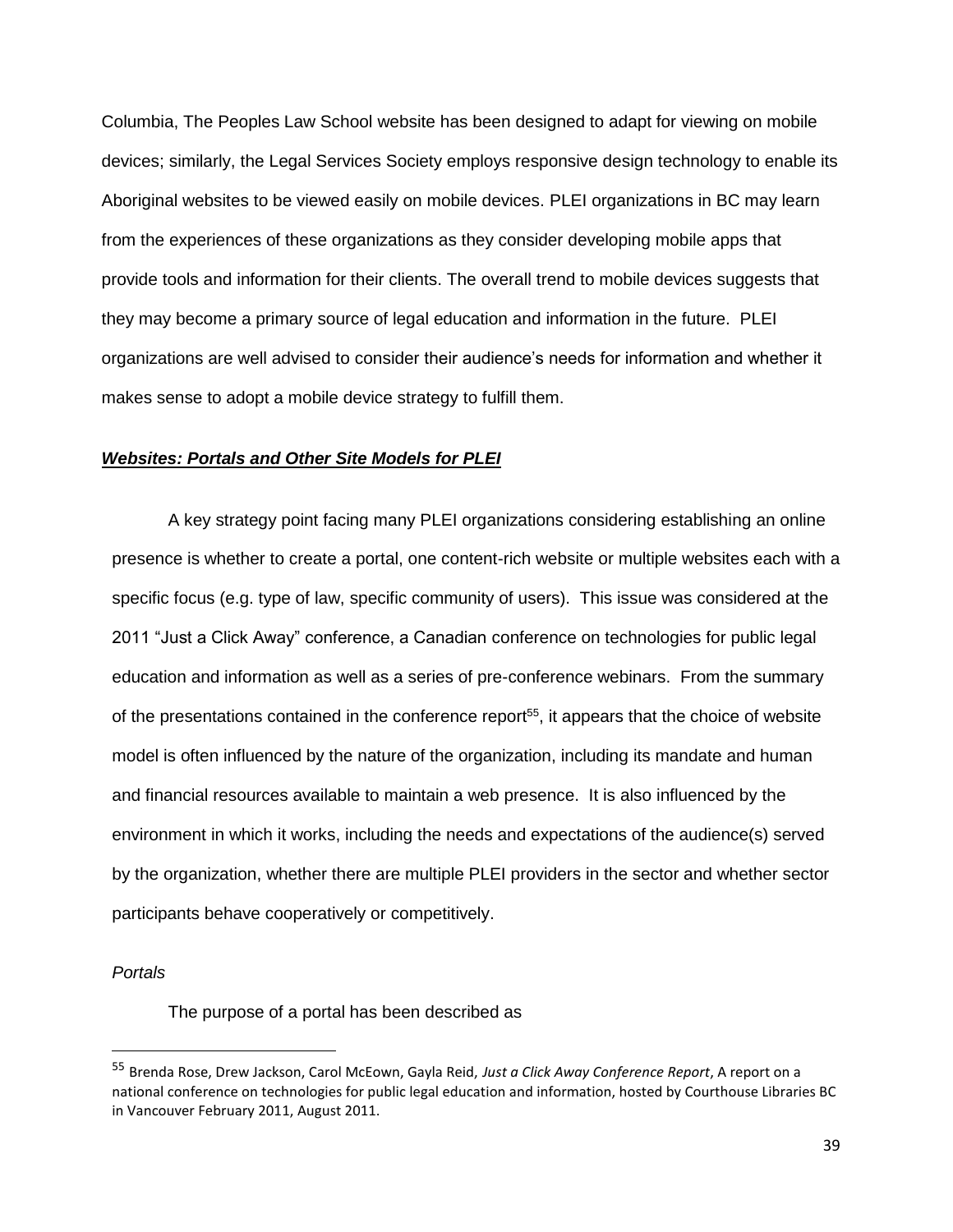*…. to aggregate content from a variety of sources into a one-stop shop for relevant content. … Knowledge portals link people, processes, and valuable knowledge content and provide the organizational glue or common thread that serves to support knowledge workers.<sup>56</sup>*

Research<sup>57</sup> suggests that portals make sense in the following circumstances

- There is a substantial body of good quality, reliable public legal education and information resources produced by multiple organizations within the jurisdiction.
- There is an identified audience need that a portal can satisfy. For example, does the audience experience difficulty in finding resources because the resources are spread out over multiple PLEI websites?
- Stakeholders are willing to coordinate with one another to create a portal. This includes creating a user-centered taxonomy, contributing resources to the portal, identifying gaps in resources and strategies to fill them.
- Stakeholders are willing to coordinate with one another to promote and maintain a portal. This includes promotion within their respective organizations and to external audiences. It also includes stakeholders engaging in regular review of their contributed materials to ensure they are current and relevant.

PLEI portals exist in a number of provinces throughout Canada. The following table

contains a listing of the more recognizable portals in the PLEI sector. It is not meant to be

an exhaustive listing of PLEI aggregator sites in Canada:

| <b>Province</b>            | <b>Portal</b>                      | <b>Sponsor organization</b>                       | <b>Audience</b>      | <b>Comments</b>                                                                                                                                                                     |
|----------------------------|------------------------------------|---------------------------------------------------|----------------------|-------------------------------------------------------------------------------------------------------------------------------------------------------------------------------------|
|                            |                                    |                                                   |                      |                                                                                                                                                                                     |
| <b>British</b><br>Columbia | Clicklaw<br>www.clicklaw.<br>bc.ca | Courthouse Libraries<br>BC-not for profit society | General<br>public-BC | 25 organizations upload<br>resources to the site<br>using established<br>taxonomy; Courthouse<br>Libraries staff curate<br>and upload information<br>from approx. 100<br>additional |

<sup>56</sup> K. Dalkir (2005)*, Knowledge Management in Theory and Practice*, Elvesier Butterworth-Heinemann, Burlington, MA, pp 234,235.

<sup>57</sup> Supra note 55, pp 51,52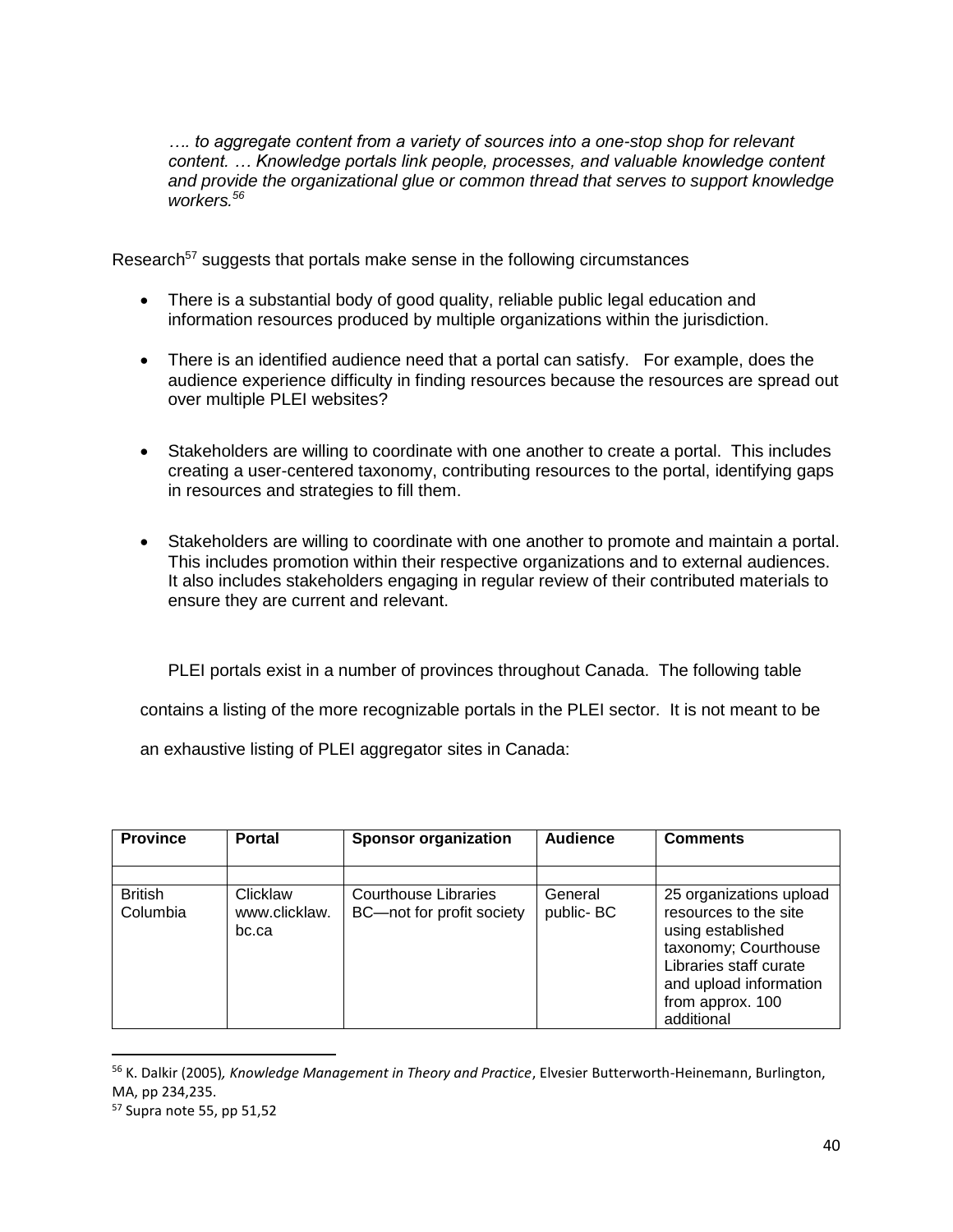|                            |                                                         |                                                                                                                                                 |                                                                                                                                                                           | organizations, primarily<br>in BC, with some<br>federal and other<br>provinces' resources<br>included.                                                                                                            |
|----------------------------|---------------------------------------------------------|-------------------------------------------------------------------------------------------------------------------------------------------------|---------------------------------------------------------------------------------------------------------------------------------------------------------------------------|-------------------------------------------------------------------------------------------------------------------------------------------------------------------------------------------------------------------|
| <b>British</b><br>Columbia | PovNet<br>www.povnet.o<br>rg                            | PovNet-not for profit<br>society                                                                                                                | Primary<br>audience--<br>community<br>workers and<br>advocates<br>working in the<br>anti-poverty<br>sector across<br>Canada;<br>secondary<br>audience-<br>general public. | Portal maintained by<br>BC based society, with<br>Canada-wide content                                                                                                                                             |
| Alberta                    | LawCentralAl<br>berta<br>www.acjnet.or<br>g             | Centre for Public Legal<br>Education Alberta-not<br>for profit society                                                                          | General<br>public- Alberta                                                                                                                                                |                                                                                                                                                                                                                   |
| Alberta                    | LawCentral<br>Canada<br>www.lawcentr<br>alcacada.ca     | Centre for Public Legal<br><b>Education Alberta</b>                                                                                             | General<br>public-Canada                                                                                                                                                  |                                                                                                                                                                                                                   |
| Alberta                    | LawCentral<br>Francais<br>www.lawcentr<br>alfrancais.ca | Centre for Public Legal<br><b>Education Alberta</b>                                                                                             | General<br>French<br>Speaking<br>public-Canada                                                                                                                            |                                                                                                                                                                                                                   |
| Ontario                    | Your Legal<br>Rights                                    | <b>Community Legal</b><br><b>Education Ontario-not</b><br>for profit organization<br>associated with<br>Ontario's community<br>legal aid system | General<br>public-Ontario                                                                                                                                                 | Began as CLEOnet, a<br>portal primarily for<br>community advocates.<br>CLEO also maintains<br>another website,<br>cleo.on.ca with<br>publications and<br>resources produced by<br>CLEO in 10 topic<br>categories. |

The common characteristics of the provinces having PLEI portals are 1. a substantial and varied collection PLEI resources produced by multiple organizations within those jurisdictions and 2. no other single public site containing accessible and accurate information on a wide range of legal issues. It is logical that the most populous provinces in Canada would have the range of PLEI providers sufficient to warrant building a portal. The one exception to this—Quebec—has developed a tradition of public legal education distinct from those of the other populous provinces. Unlike them, it has one sole-purpose PLEI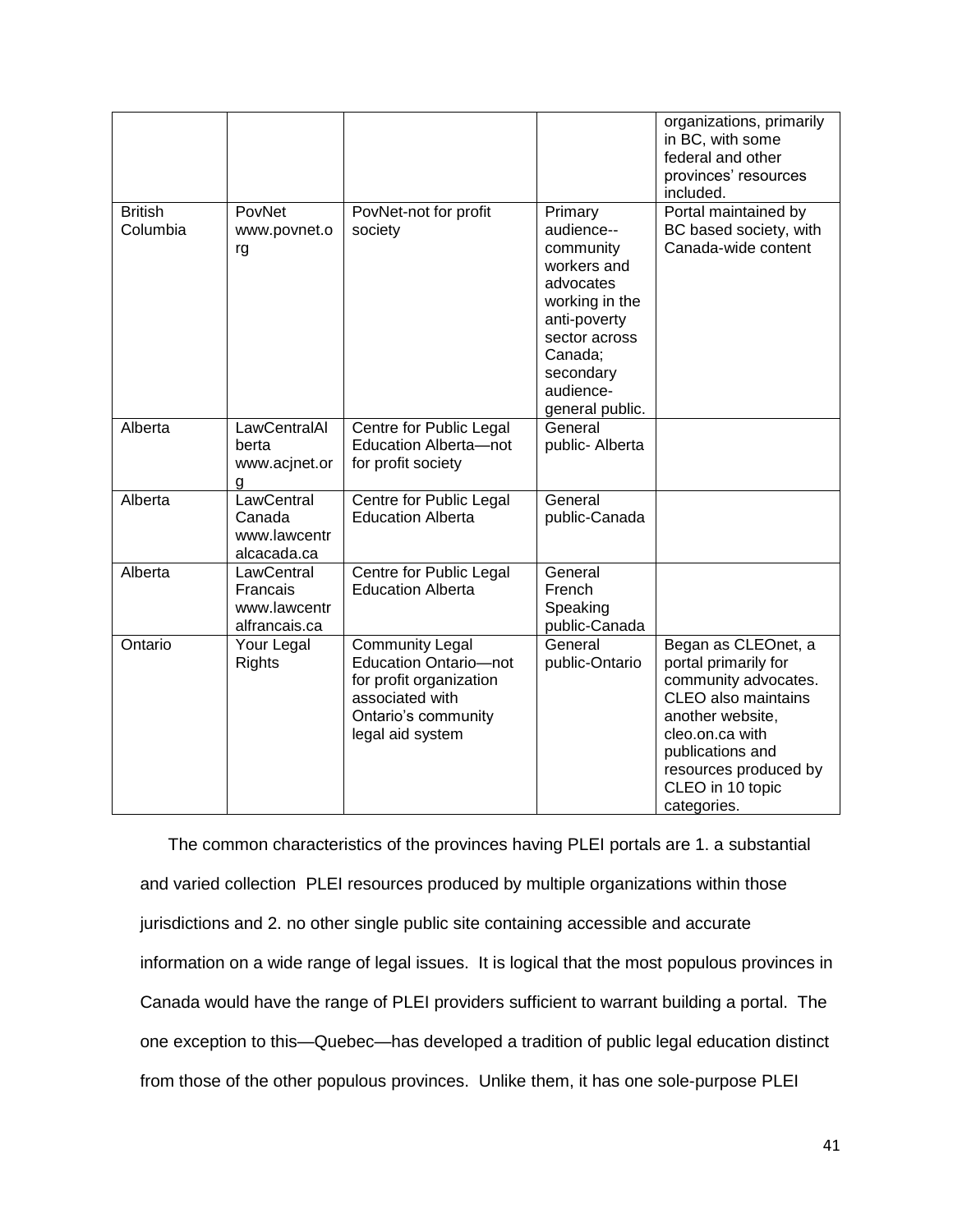provider, Educaloi, which maintains one website with a large amount of content on multiple legal topics for a variety of audiences in Quebec.

#### *"Content rich" websites; "specialized" websites*

Distinguished from the portals that aggregate content from other sources are the so-called "content rich" websites. Although there is no accurate definition for "content rich" (shouldn't all websites—including portals--be "content rich"?), this term as used in the PLEI community in Canada commonly denotes a non-portal website that contains information created by a PLEI organization on a variety of legal topics and for multiple audiences (e.g. intermediaries, youth, teachers and self- represented litigants etc.). A further distinction is sometimes made between the "content rich" sites and "specialized "sites, the latter connoting a website designed to address a discrete legal topic or to address the needs of a particular audience (e.g. seniors, the disabled or youth). According to this definition, the number of pages contained on the sites does not indicate whether a site is "content rich" or not; a specialized site may have more pages than a content rich site—or even a portal.

Reasons for developing content-rich PLEI sites as opposed to portals are varied, and for the most part consist of the mirror image of the reasons for building a portal: e.g. no substantial body of quality PLEI resources produced by multiple organizations within the jurisdiction; lack of coordination among existing PLEI resource producers, making it unrealistic to create a portal, or to sustain it, if created; the belief that a content rich site is more accessible than the alternatives to users, based on assumptions of user characteristics and preferences.

In each of the less populous provinces and territories in Canada (i.e. provinces other than Quebec and the ones identified in the previous table) one predominant sole-purpose PLEI organization, usually a not for profit society<sup>58</sup> maintains a website with information and resources about the law in that province. Each website contains information created by the

 $\overline{\phantom{a}}$ 

42

<sup>&</sup>lt;sup>58</sup> Exception: in the Northwest Territories, the Legal Services Board delivers PLEI in addition to legal aid.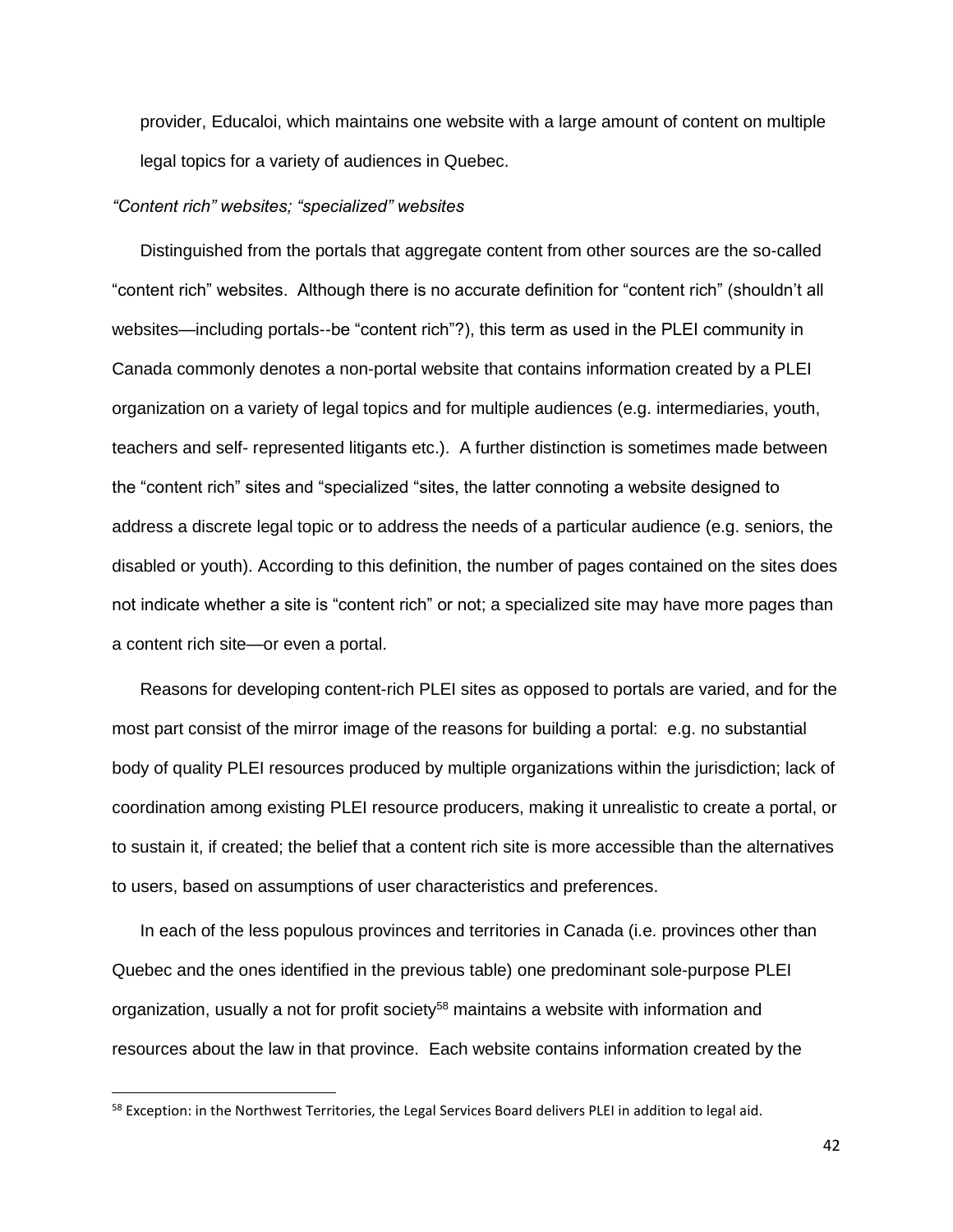respective PLEI organizations, as well as others in the province. The emphasis on these sites is on text-based information, much of it in PDF format, with little multimedia. These websites are typically "static" (with the exception of Educaloi) in the sense that they usually display the same information to all visitors. For example, the content on these sites does not change as would the content of a news website that changes the news articles it displays according to predefined rules. Educaloi's site features a landing page with law-related news that changes daily.

These websites can be categorized as "content-rich" websites: they contain information created by the PLEI organization for that province, on a variety of topic categories and for multiple audiences. Some sites also contain PDFs of resources created by other organizations and links to the latter (often government ministries/departments). However the majority of content on these websites is that which they have created, not the aggregated content of other organizations. The following table contains a listing of the primary content-rich PLEI sites in each of the provinces and territories other than BC, Alberta and Ontario. Each organization maintains one website, except where noted.

| <b>Province</b> | <b>Portal</b>                                                                                       | <b>Sponsor</b>                                                                             | <b>Audience</b>   | <b>Comments</b>                                                                                                                                                                                                                                                |
|-----------------|-----------------------------------------------------------------------------------------------------|--------------------------------------------------------------------------------------------|-------------------|----------------------------------------------------------------------------------------------------------------------------------------------------------------------------------------------------------------------------------------------------------------|
|                 |                                                                                                     | organization                                                                               |                   |                                                                                                                                                                                                                                                                |
| Saskatchewan    | PLEA-Public Legal<br>Education<br>Association of<br>Saskatchewan-<br>plea.org                       | Public Legal<br>Education<br>Association of<br>Saskatchewan-not<br>for profit organization | General<br>public | Text-based information<br>on website. 17 topics<br>for general public on<br>"everyday legal<br>problem" categories;<br>also topics for youth,<br>intermediaries.<br>Booklets and brochures<br>available by order on a<br>number of everyday<br>problem topics. |
| Manitoba        | <b>Community Legal</b><br>Education<br>Association of<br>Manitoba(CLEA)<br>Communitylegal.mb<br>.ca | <b>Community Legal</b><br>Education<br>Association (CLEA)                                  | General<br>public | Text based information<br>in PDF format; some<br>information available on<br>order. 11 topics for<br>general public on<br>"everyday legal<br>problems", especially<br>wills and probate; also<br>resources for youth and<br>teachers                           |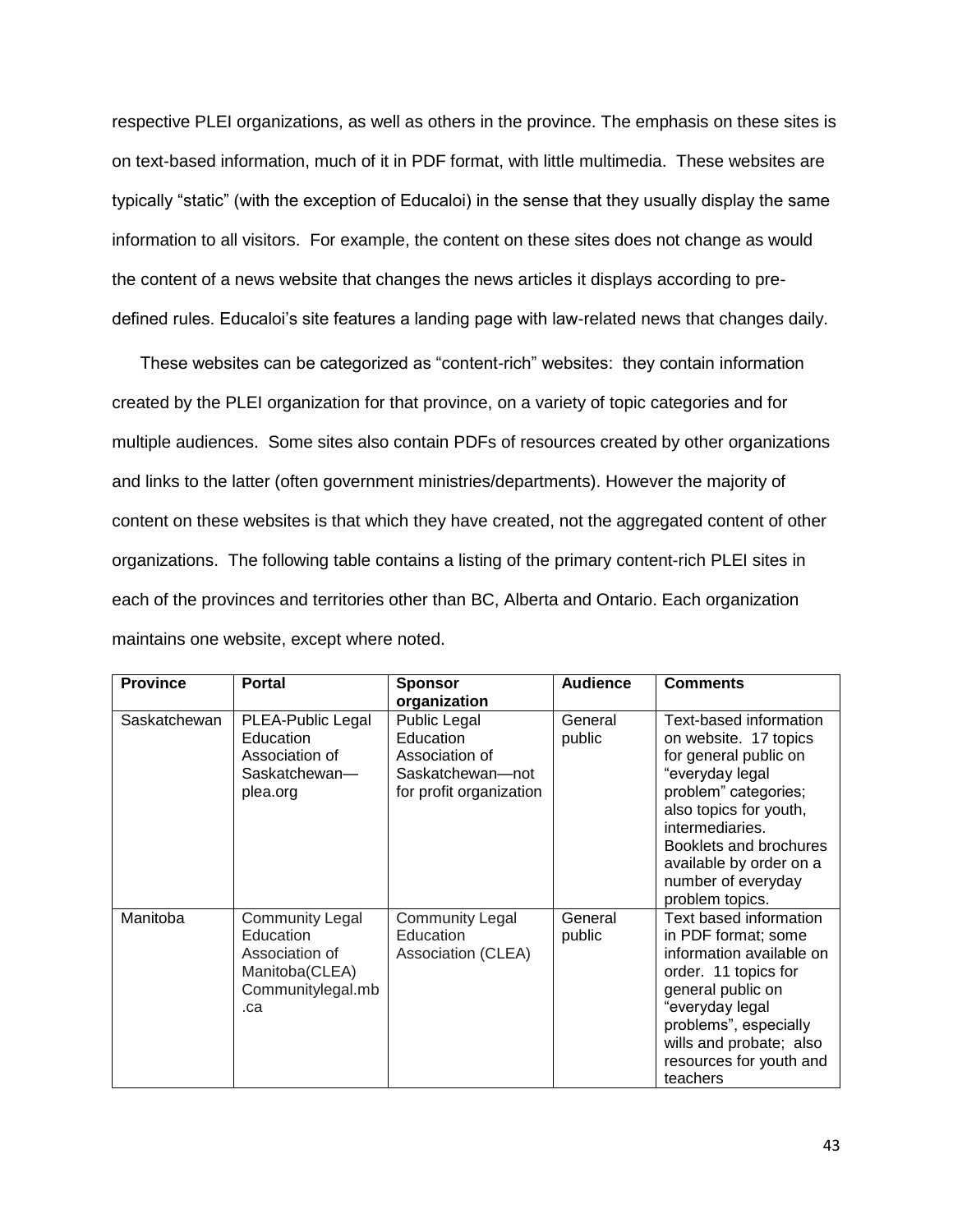| Quebec                         | Educaloi<br>Educaloi.qc.ca                                                                                                                | Educaloi-not for<br>profit organization-<br>Stakeholders include<br>the Barreau du<br>Quebec and the<br>Chambre des<br><b>Notaires</b> | General<br>Public | Area of focus is dual:<br>promotion of legal plain<br>language and legal<br>education.<br>10 primary categories of<br>everyday legal problem<br>topics. Sections for<br>educators and for<br>youth, with resources.<br>Full use of multi-media,<br>sophisticated<br>productions, especially<br>video ("educaloi.tv").<br>Selected resources in<br>both English and<br>French. |
|--------------------------------|-------------------------------------------------------------------------------------------------------------------------------------------|----------------------------------------------------------------------------------------------------------------------------------------|-------------------|-------------------------------------------------------------------------------------------------------------------------------------------------------------------------------------------------------------------------------------------------------------------------------------------------------------------------------------------------------------------------------|
| <b>New</b><br><b>Brunswick</b> | <b>Public Legal</b><br><b>Education and</b><br><b>Information Service</b><br>of New<br>Brunswick-PLEIS-<br>NB-legal-info-<br>legale.nb.ca | <b>Public Legal</b><br><b>Education and</b><br><b>Information Service</b><br>of New Brunswick-<br>not for profit<br>organization       | General<br>public | Information on 9<br>"everyday legal<br>problem" topics for<br>general public and 1<br>youth category.<br>Information available as<br>text on website and<br>PDF format. Brochures<br>available by order.<br>English and French<br>websites.                                                                                                                                   |
| Nova Scotia                    | Legal Information<br>Society of Nova<br>Scotia-<br>legalinfo.org                                                                          | Legal Information<br>Society of Nova<br>Scotia-not for profit<br>organization                                                          | General<br>public | Information for general<br>public on main site on<br>12 topic areas.<br>Separate site for youth:<br>youthjustice.ns.ca. Most<br>information in text<br>format on website some<br>in PDF format.<br>Prominent social media<br>component on website.<br>Some information also<br>available in French.                                                                           |
| <b>Prince Edward</b><br>Island | The Community<br>Legal Information<br>Association of<br><b>Prince Edward</b><br>Island, Inc-CLIA-<br>cliapei.ca                           | The Community<br>Legal Information<br><b>Association of Prince</b><br>Edward Island, Inc.<br>Non-profit company.                       | General<br>public | Information for general<br>public on 9 "everyday<br>legal problem" topic<br>areas and on how to<br>work with a lawyer. Text<br>information, primarily<br>PDF format. Also<br>videos on family law<br>and life planning (e.g.<br>wills, estates) topics.<br>PEI court forms<br>downloadable on<br>website. Some<br>information available in<br>French.                         |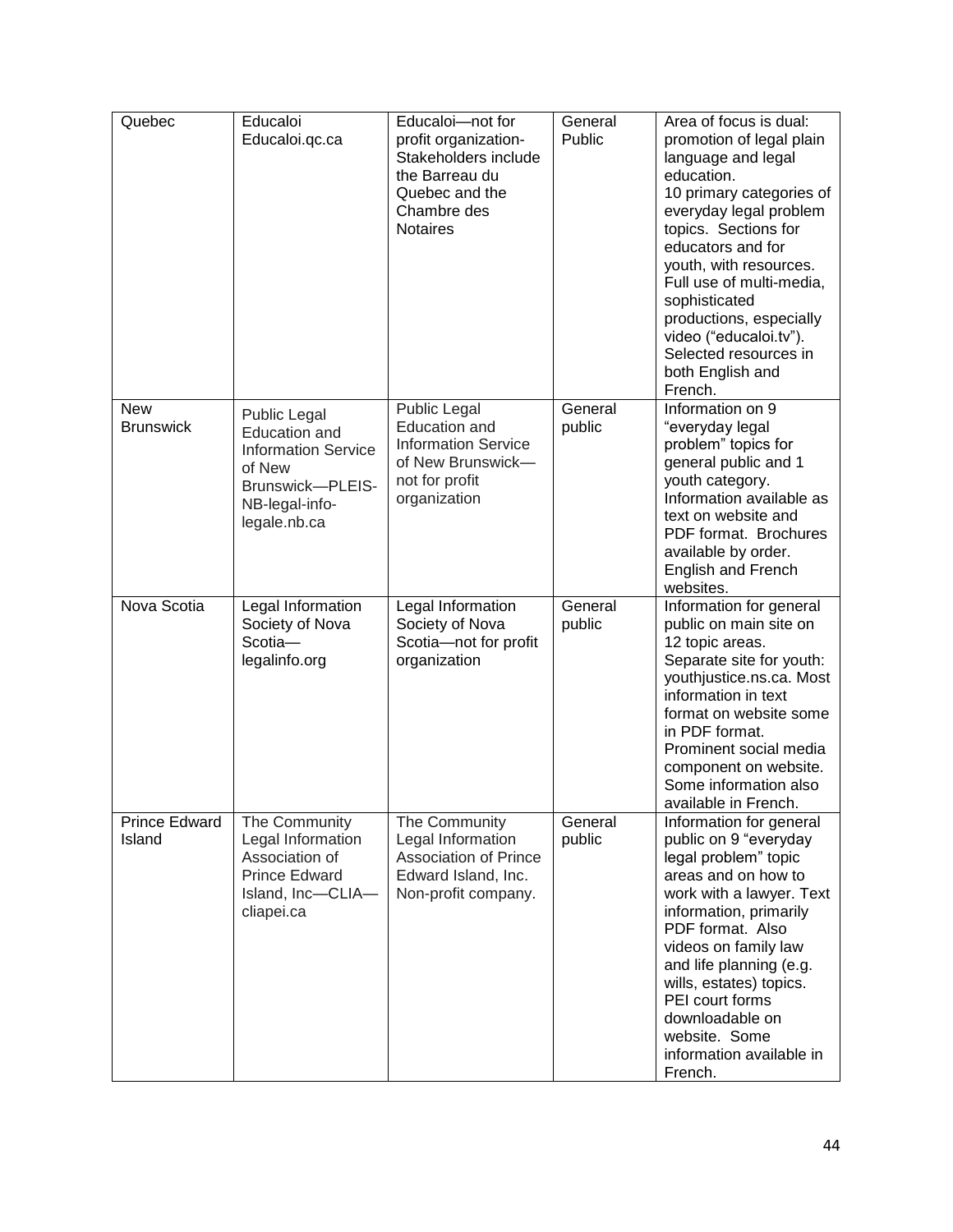| Newfoundland                    | Public Legal<br>Information<br>Association of<br>Newfoundland-<br>PLIAN-<br>publiclegalinfo.co<br>m | Public Legal<br>Information<br>Association of<br>Newfoundland-<br>not for profit<br>organization | General<br>public | Information for general<br>public on 7 areas:<br>criminal, family,<br>schools, planning<br>ahead (wills, estates),<br>youth, victims and laws<br>(e.g.) constitutional.<br>Information in text, PDF<br>format. Audio and<br>video information on<br>selected seniors and<br>family law topics. |
|---------------------------------|-----------------------------------------------------------------------------------------------------|--------------------------------------------------------------------------------------------------|-------------------|------------------------------------------------------------------------------------------------------------------------------------------------------------------------------------------------------------------------------------------------------------------------------------------------|
| Northwest<br><b>Territories</b> | The Legal<br>Services Board of<br>the Northwest<br>Territories-<br>gov.nt.ca                        | The Legal Services<br>Board-<br>government<br>agency                                             | General<br>public | Information contained<br>on the "Department of<br>Justice" tab.<br>Miscellaneous listing of<br>topics including<br>residential tenancies,<br>parenting after<br>separation, criminal<br>law-related topics,<br>victims' rights topics,<br>family law,<br>condominium law. PDF<br>format.       |
| Yukon<br><b>Territories</b>     | The Yukon Public<br>Legal Education<br>Association -<br>YPLEA-yplea.com                             | The Yukon Public<br>Legal Education<br>Association-not<br>for profit<br>organization             |                   | Site organized along<br>categories of "seniors"<br>and everyday legal<br>problems: information<br>on legal forms, landlord<br>and tenant, small claims<br>and miscellaneous<br>topics on family law,<br>conveyancing, being a<br>witness. Information in<br>PDF format.                        |

The term "specialized" websites has been used in the PLEI community in Canada to mean non-portal websites on specific legal topics or for specific communities of interest. Examples of these include ojen.ca, the Ontario Justice Education Network's site for students and educators; the 10 or so websites created by the Centre for Public Legal Education Alberta on such topics/for such groups as landlord and tenant, charities law, "foreign brides", victims of abuse and teachers/schools; "Refugee Rights in Ontario", a website for front-line workers and "ONCA Ontario's Not for Profit Corporations Act" websites created by Community Legal Education Ontario; and the 30+ websites created by the Justice Education Society of BC on administrative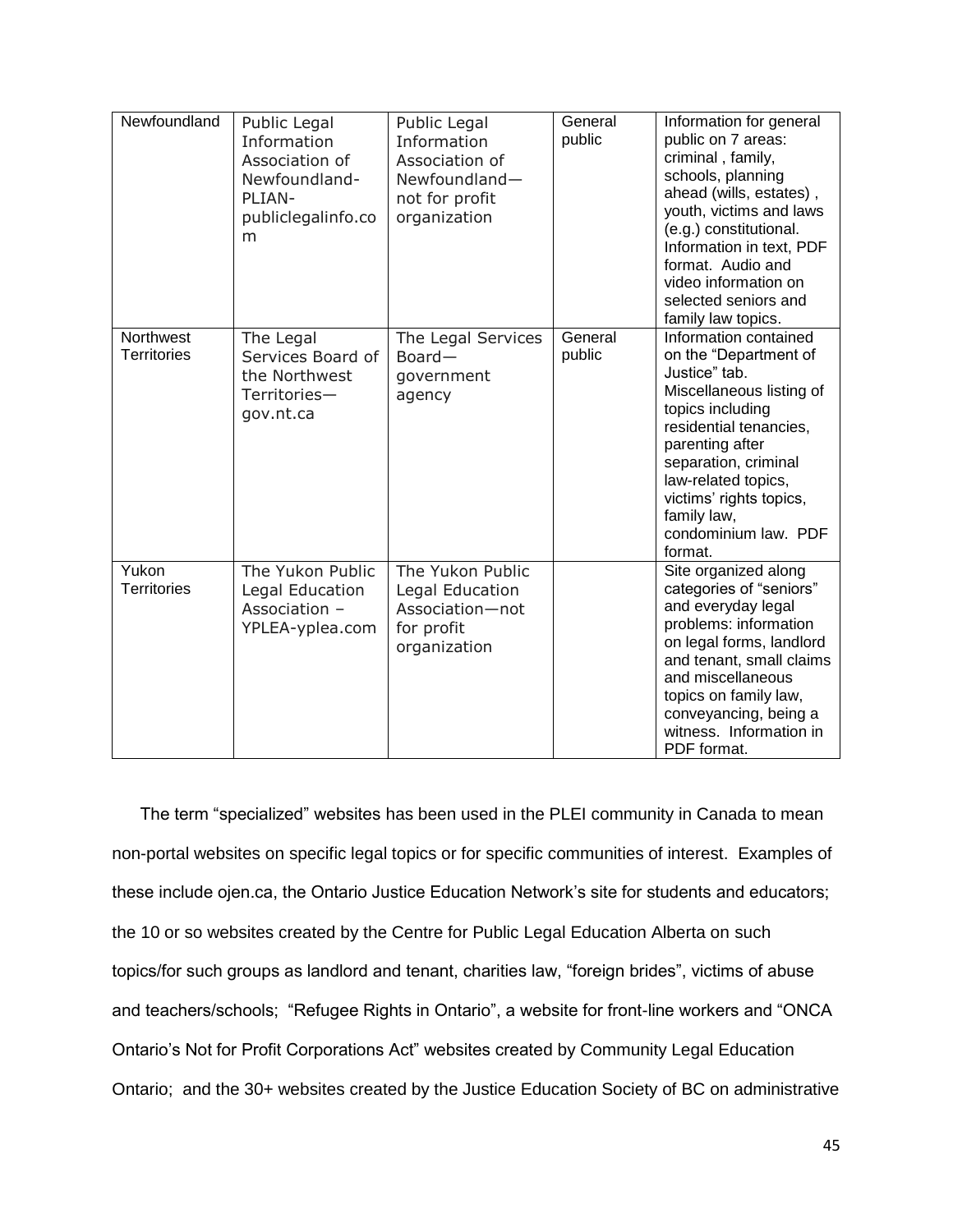law, BC courts and cyberbullying and for audiences including youth, teachers, victims, aboriginals, separating parents and immigrants.

# *British Columbia: A Unique PLEI Sector*

l

The composition of the PLEI sector in each province and territory in Canada is consistent from one province to the next, with the exception of British Columbia. In each of the provinces but BC, there is one predominant provider of public legal education for the general public. The online presence for these providers is either a content-rich website or a portal. In Ontario, the Ontario Justice Education Network offers a specialized website with resources for teachers and students; this complements the CLEO portal "Your Legal Rights", the predominant information source for PLEI for the general public in Ontario. The Centre for Public Legal Education Alberta is the primary PLEI provider in that province, with three portals and a number of specialized sites.

In British Columbia the PLEI sector is composed of the following principal organizations<sup>59</sup>, each contributing members of Clicklaw and each with an online presence:

| Organization                           | <b>Online presence</b>                                   | <b>Type</b>                                                                                                                                     | <b>Key Audiences</b>                                                  |
|----------------------------------------|----------------------------------------------------------|-------------------------------------------------------------------------------------------------------------------------------------------------|-----------------------------------------------------------------------|
| Courthouse<br>Libraries BC             | Clicklaw<br>Clicklaw.bc.ca                               | Portal                                                                                                                                          | General public with<br>diverse needs<br>Intermediaries                |
| <b>Legal Services</b><br>Society of BC | <b>Legal Services</b><br>Society main site:<br>Iss.bc.ca | Content-rich website-multiple<br>topics: debt, criminal law, housing<br>and tenancy, GLTB, immigrants, wills<br>and estates, women, aboriginals | General public with<br>diverse needs<br>Aboriginals<br>Intermediaries |

<sup>59</sup> The province of British Columbia, like other provinces, also maintains websites containing public legal education and information. BC's Ministry of Justice website in particular contains basic text-based information on family law and criminal justice topics. They are not considered a "PLEI organization" like the others referenced in this report, since their primary purpose is not public legal education and information and since their status is not that of a not for profit organization.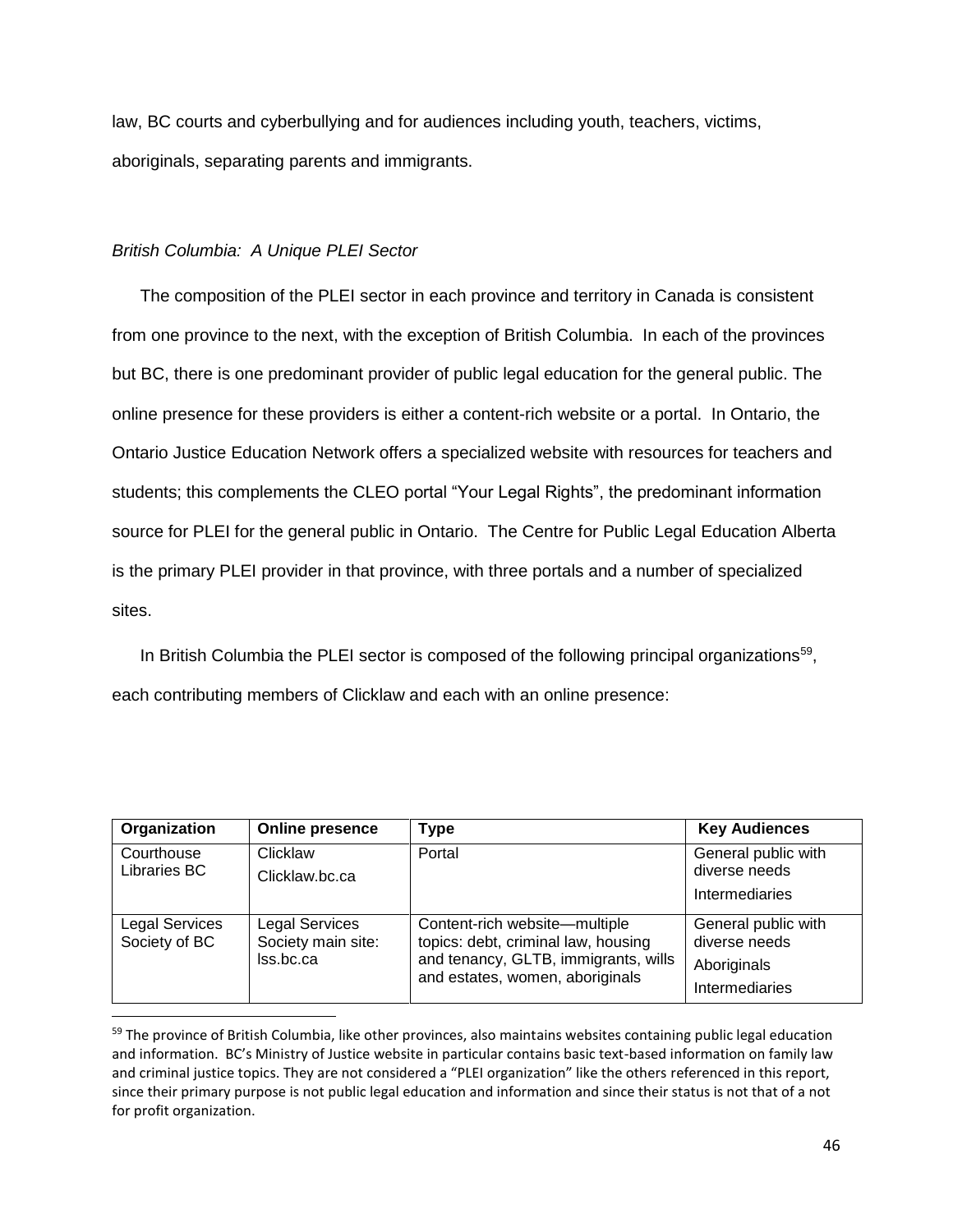|                                |                                                                     | (aboriginal information on discrete<br>section of general website)                                                                                                                         |                                                                                                                             |
|--------------------------------|---------------------------------------------------------------------|--------------------------------------------------------------------------------------------------------------------------------------------------------------------------------------------|-----------------------------------------------------------------------------------------------------------------------------|
|                                | Family Law in BC--<br>familylaw.lss.bc.ca                           | Specialized site-family law                                                                                                                                                                | General public seeking<br>information on family<br>law issues                                                               |
|                                |                                                                     |                                                                                                                                                                                            | intermediaries                                                                                                              |
| Canadian Bar<br>Association-BC | Cbabc.org                                                           | "corporate" website: primary purpose<br>is to provide information about<br>CBABC and its services for legal<br>community; "for the public" page on                                         | Lawyers-main<br>website<br>General public-"for<br>the Public" section of                                                    |
|                                |                                                                     | site contains Dial a Law public legal<br>information in 2 formats: online text<br>and links to audio files.                                                                                | main website                                                                                                                |
| Justice                        | JES main site:                                                      | Content-rich website-multiple                                                                                                                                                              | General public with                                                                                                         |
| Education<br>Society of BC     | Justiceeducation.ca                                                 | topics, multiple communities of<br>interest, BC and International                                                                                                                          | diverse needs                                                                                                               |
|                                |                                                                     | Links to 30+ specialized sites                                                                                                                                                             | <b>Teachers</b>                                                                                                             |
|                                |                                                                     | Provides information in text format,                                                                                                                                                       | Youth                                                                                                                       |
|                                |                                                                     | PDF and video (live action and                                                                                                                                                             | Aboriginals                                                                                                                 |
|                                |                                                                     | animation)                                                                                                                                                                                 | Immigrants                                                                                                                  |
|                                |                                                                     | International Projects-information<br>housed on home site                                                                                                                                  | Intermediaries                                                                                                              |
|                                | 30+ sites on<br>1.specialized topics:<br>e.g.<br>Small claims court | Specialized sites with resources<br>offered in text and downloadable<br>PDF formats and video.                                                                                             | General public seeking<br>information on discrete<br>areas of law such as<br>administrative law,<br>small claims court etc. |
|                                | Administrative court                                                |                                                                                                                                                                                            |                                                                                                                             |
|                                | 2. communities of<br>interest:                                      |                                                                                                                                                                                            | Specific communities<br>of interest such as                                                                                 |
|                                | e.g.                                                                |                                                                                                                                                                                            | <b>Teachers</b>                                                                                                             |
|                                | youth                                                               |                                                                                                                                                                                            | Youth                                                                                                                       |
|                                | teachers<br>victims of crime                                        |                                                                                                                                                                                            | Aboriginals                                                                                                                 |
|                                |                                                                     |                                                                                                                                                                                            | Immigrants                                                                                                                  |
|                                |                                                                     |                                                                                                                                                                                            | Victims of crime                                                                                                            |
| People's Law<br>School         | People's Law<br>School site--<br>Publiclegaled.bc.ca                | Content-rich website-multiple topics<br>including family law, debt, consumer<br>law, criminal law, taxes, employment,<br>driving in BC. Several communities<br>of interest: youth, seniors | General public seeking<br>information on discrete<br>areas of law. Youth,<br>seniors                                        |
|                                |                                                                     | Multiple delivery formats: Text,<br>PDFs, video, wikibooks.                                                                                                                                |                                                                                                                             |
| PovNet                         | PovNet-<br>Povnet.org                                               | Portal. Specialized: for advocates<br>in anti-poverty community. BC and<br>Canada-wide resources on portal.                                                                                | Anti-poverty<br>community                                                                                                   |
|                                |                                                                     |                                                                                                                                                                                            |                                                                                                                             |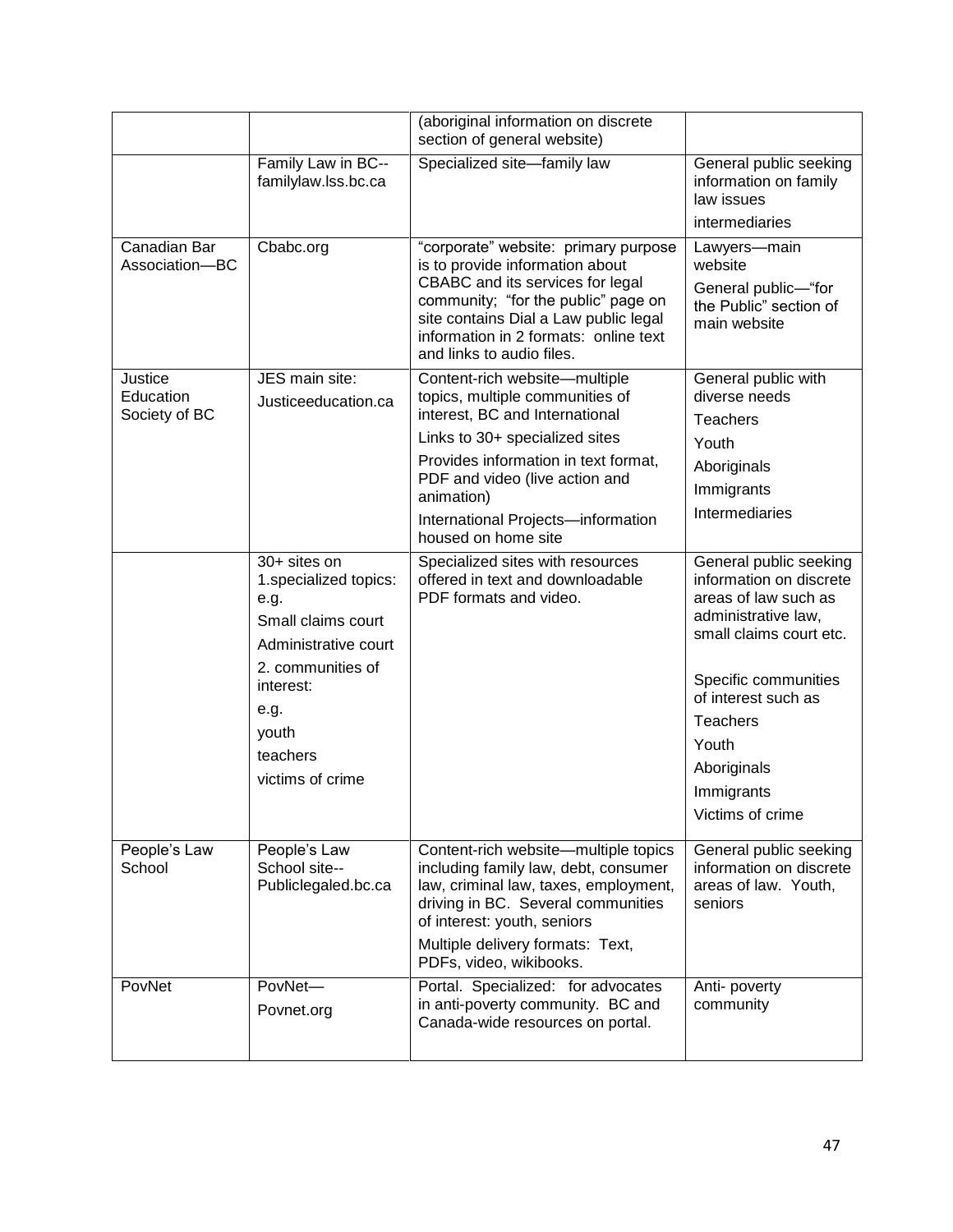Attitudes vary within the BC PLEI sector regarding the comparatively numerous website offerings in the province. There are those who view the websites—whether they be portal, content rich or specialized-- as offering the BC general public multiple points of entry to information. The more organizations offering PLEI resources online, the better, they argue since it increases the chances that the public will find information. Cross-linking among the sites helps with finding resources among the variety of websites.

Opponents of this line of reasoning indicate that the multiplicity of organizations, each with a general collection of online offerings causes confusion to the person seeking information: it can be unclear to the user whether a particular website/organization is reliable and how information presented on one site differs from that on another. In addition, they argue that the overall costs to sustain multiple organizations, each producing PLEI on same/similar topics and to same/similar audiences are too great. Duplication of resources in a climate of fiscal restraint, they argue, is not sustainable. .

To the writer' knowledge, there has been no primary research in BC on the relative merits of PLEI portals vs. content-rich models of internet sites in terms of their accessibility to the general public and to intermediaries. The existing research tends to focus on the accessibility of sites considered individually. In recent years, evaluations of have been undertaken by Courthouse Libraries BC of the Clicklaw<sup>60</sup> portal and by several BC PLEI organizations of selected specialized websites (e.g. the Legal Services Society's Family Law Website<sup>61</sup>). Each of the two specific evaluations noted here gathered information through a variety of techniques including analytics and user surveys and in the case of the Legal Services Society, listening labs. The evaluation work for the Legal Services Society was contracted out to Habanero Consulting Group; the Clicklaw evaluation was done in-house by Courthouse Libraries BC.

<sup>60</sup> Brenda Rose and Desy Wahyuni, *Clicklaw Project Evaluation Report*, Courthouse Libraries BC, 2012 <sup>61</sup> Supra note 44.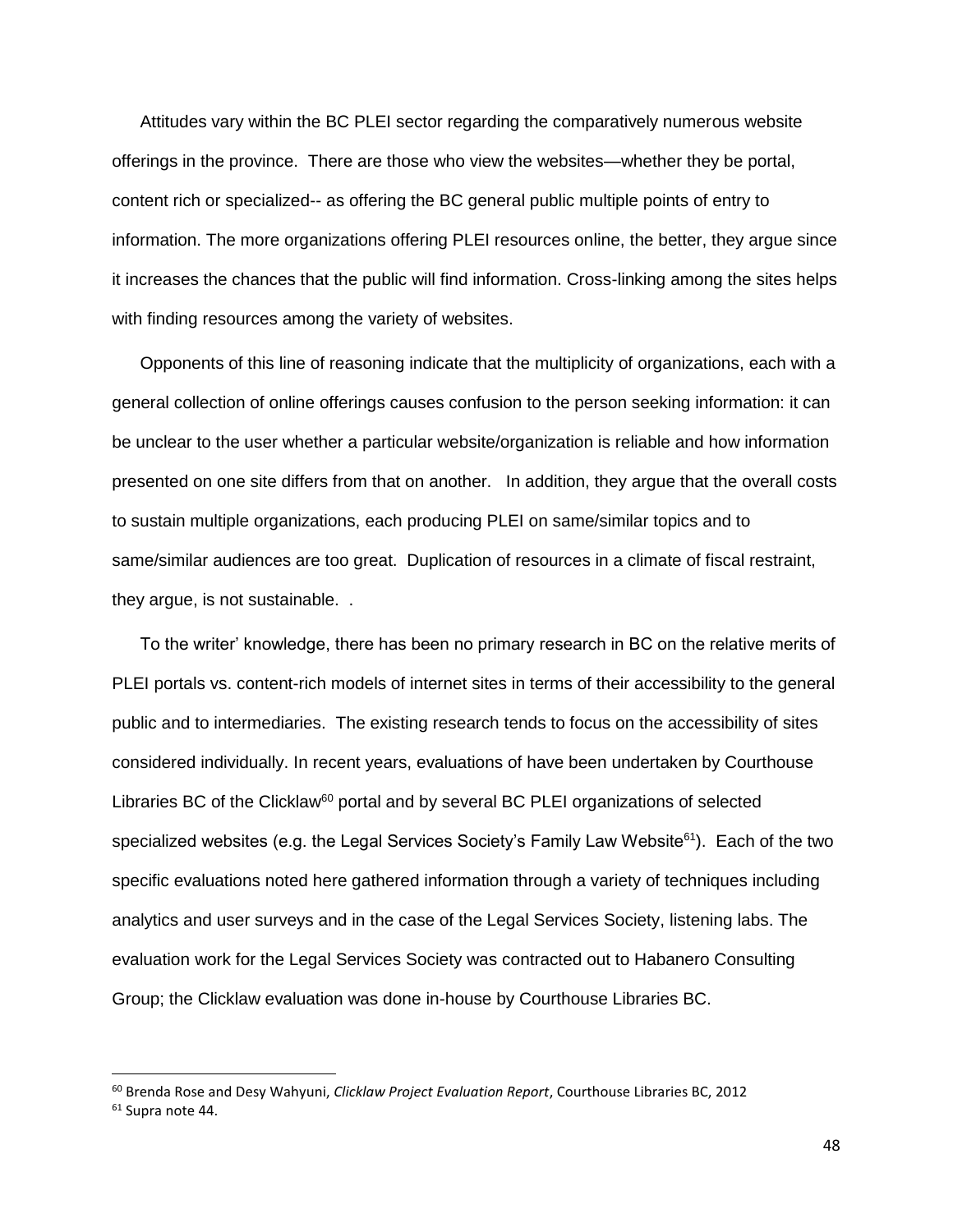The Habanero assessment on the accessibility of the Family Law Website found that the site was "extremely valuable" to intermediaries "due to its comprehensive content and easy to understand language". For the general public, however, it observed that it was difficult to distinguish the site from other for-profit or less reliable sites and that it was difficult for the general public to navigate through the "volume of dense information" and to scan the site information to determine what is relevant to them. The Habanero report contained recommendations to improve the site's accessibility, and LSS is currently implementing these.

The Clicklaw Project Evaluation Report examined the portal's five-year performance measured against the Clicklaw project goals. Three of these goals involved improving access to the public in BC to legal information. The evaluation found that during the period examined, the portal's user traffic continued to grow and that the majority of users<sup>62</sup> (65%) were able to find the information that they could use. In terms of the site's accessibility to users, the report found that the majority of survey respondents considered the information they found through Clicklaw to be helpful and understandable and were able to take the next steps relating to their legal issue.  $63$ Since the report, Courthouse Libraries has made a number of enhancements to the site to improve its usability. These have included adding subtopics to the resources, to improve the user's ability to browse for relevant information; widgets, to enable Clicklaw content to appear on other websites; and an improved HelpMap to assist users to find organizations throughout BC who can help them with their legal problems.

Regardless of whether a website is a portal, "content rich" or "specialized", the important factor is whether the site is accessible. Research indicates that the success or failure of a portal, a content-rich site or a collection of specialized sites depends upon the effectiveness of

 $\overline{a}$ 

 $62$  "users" in the Clicklaw surveys consisted of 1) persons with a legal question (58%), 2) a person helping a client with a legal question (9%) 3) a person helping a friend/family member with a legal question (15%) 4) a teacher or student (4%) and 5) other (14%).

 $63$  See supra note 60, pp.11-13.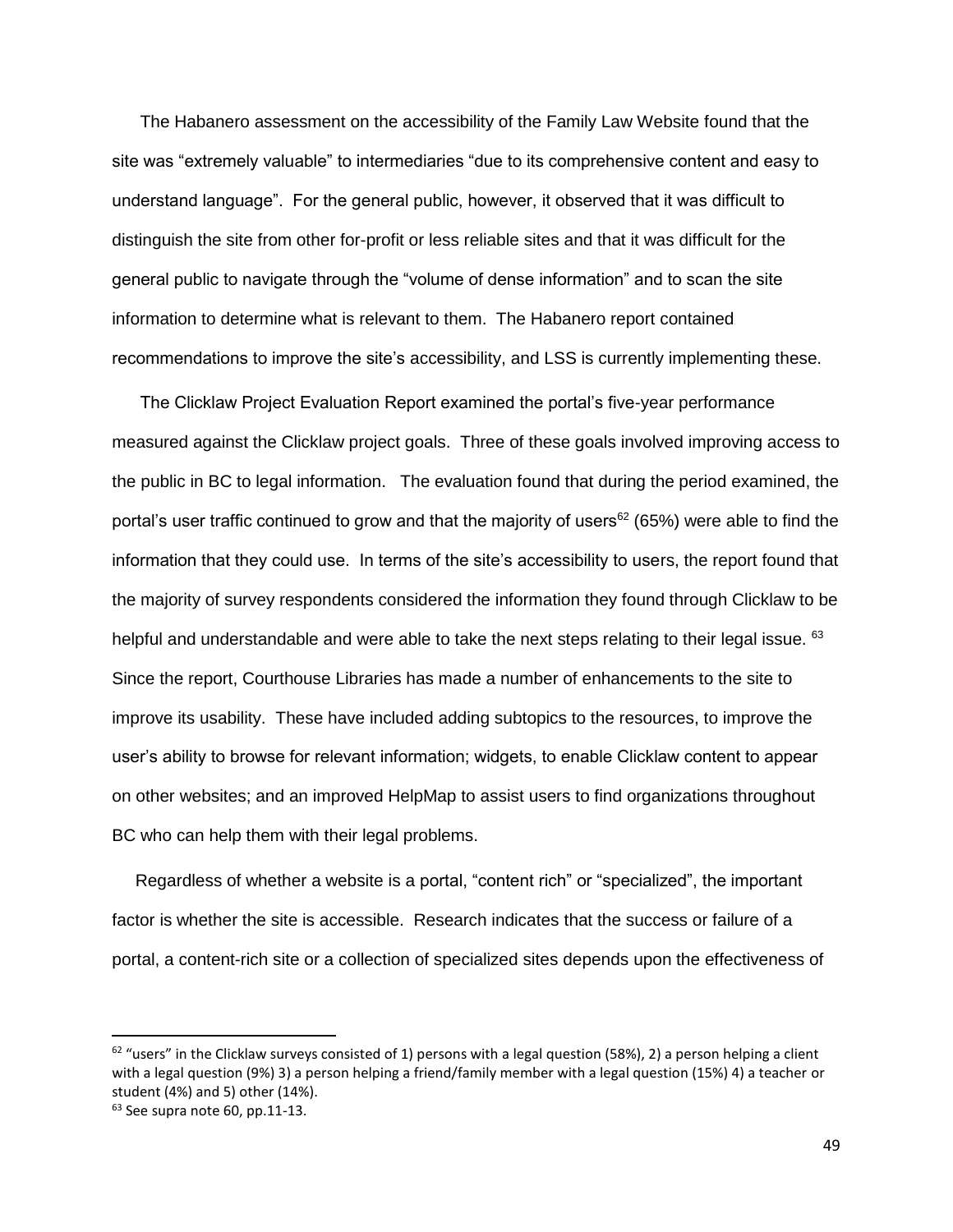its content management strategy. The organization of the site is as important, if not more important than the volume of content on the site. The characteristic of a successful site is information organized so that it can be delivered in a customized, personalized format. "An overflow of information is almost as deficient as a lack of information, because the bottom line is the same: The user does not arrive at the required information and knowledge."<sup>64</sup> It appears therefore that no specific model of a site (portal, content rich, specialized) is inherently superior to another—what matters is the quality of the site's organization and the content on it. The commentary under previous sections in Part Three of this report, *Websites: finding and using online PLEI* and *Websites: guidelines for design* are relevant to creating site accessibility.

#### **Social Media**

 $\overline{\phantom{a}}$ 

As seen earlier in this report, a significant number of PLEI organizations maintain a presence on commercial social media sites such as Facebook, Twitter, Vimeo and You Tube. It is estimated in the United States that 93% of organizations in the broader non-profit community have some presence on a commercial social media platform. <sup>65</sup> The purposes for maintaining a social media presence are varied: to provide the public another way to find information and resources; to offer a forum for questions and answers on legal and resource topics; to educate (e.g via video on YouTube) the public on matters such as how to complete a form or what to expect in court. Good examples of social media use by PLEI organizations in BC include those identified on the websites of PovNet, The People's Law School, Justice Education Society of BC and Legal Services Society (e.g. twitter, You Tube). Other examples of the use of social media in PLEI organizations across Canada include the blogs of the Centre for Public Legal Education

<sup>64</sup> Moira Levy, *Effective Content Organization Of A Portal, Journal of Knowledge Management Practice*, Vol. 10, No. 2, June 2009

<sup>65</sup> Common Knowledge et al., *4 th Annual Nonprofit Social Network Benchmarking Report* 15 (2012).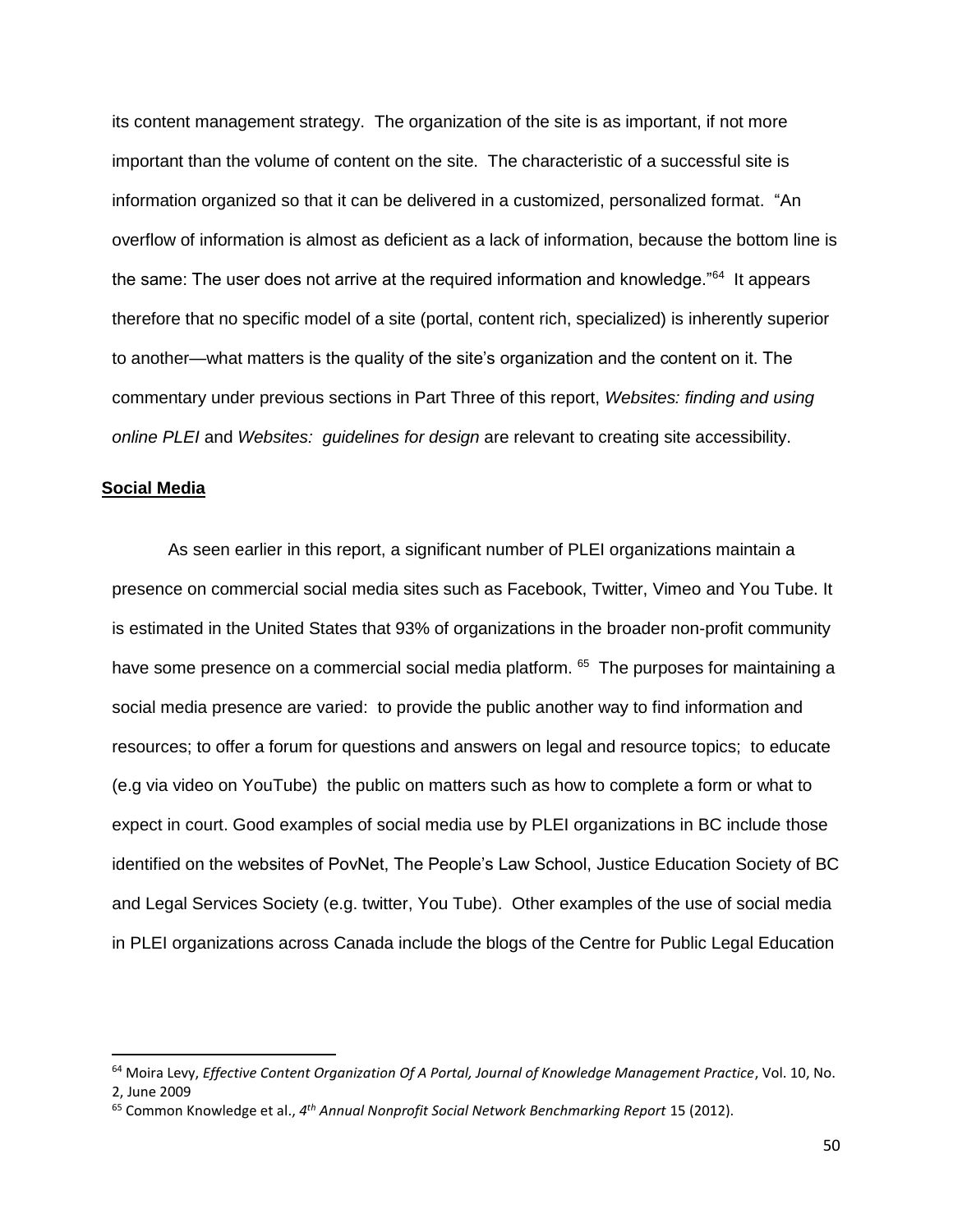Alberta ("Blogosaurus Rex"), and the twitter feeds of the Legal Information Society of Nova Scotia and The Community Legal Information Association of Prince Edward Island.

In its report on formats and delivery channels in Ontario, CLEO observed that a number of survey respondents had identified social media as an effective method of building awareness of legal information and service offerings, particularly among youth and young adults.<sup>66</sup> Some survey respondents noted that social media might be inappropriate in some circumstances where privacy and safety concerns are present (e.g. women experiencing domestic violence).

At the "Just a Click Away" conference, the role of social media as a delivery channel for PLEI was examined. Conference speakers and participants exchanged ideas for the effective use of social media that included:

- Use widgets to embed your organization's twitter, other feeds on your main website
- Use tools to manage postings to the various social media platforms—e.g. TweetDeck
- Maintain an organizational voice throughout your social media platforms
- Promote your organization's social media platforms through your website and educational webinars
- take your audience on a journey through your site. Create a ladder of engagement. On that ladder you need to offer, know, care, and lead. A ladder of engagement begins with your target audience finding your organization or site, and then moves them to a higher level of interest until they are ready to  $act.^{67}$

# **Community Media, Outreach Events**

Community broadcast and print media have been recognized by the literature as being

useful PLEI information channels,<sup>68</sup> particularly for raising awareness of legal issues and

related resources and services. These distribution channels are particularly effective in

 $\overline{a}$ 

<sup>66</sup> Supra note 11 at p. 21

<sup>67</sup> Supra note 55 at pp 39 ff.

 $68$  See McEown and Reid, supra note 12, pp.17ff; CLEO Report, supra note 11, pp 25 ff; see also Media Campaign Reports prepared by The People's Law School for the Immigrant PLEI Consortium, 2009-2014.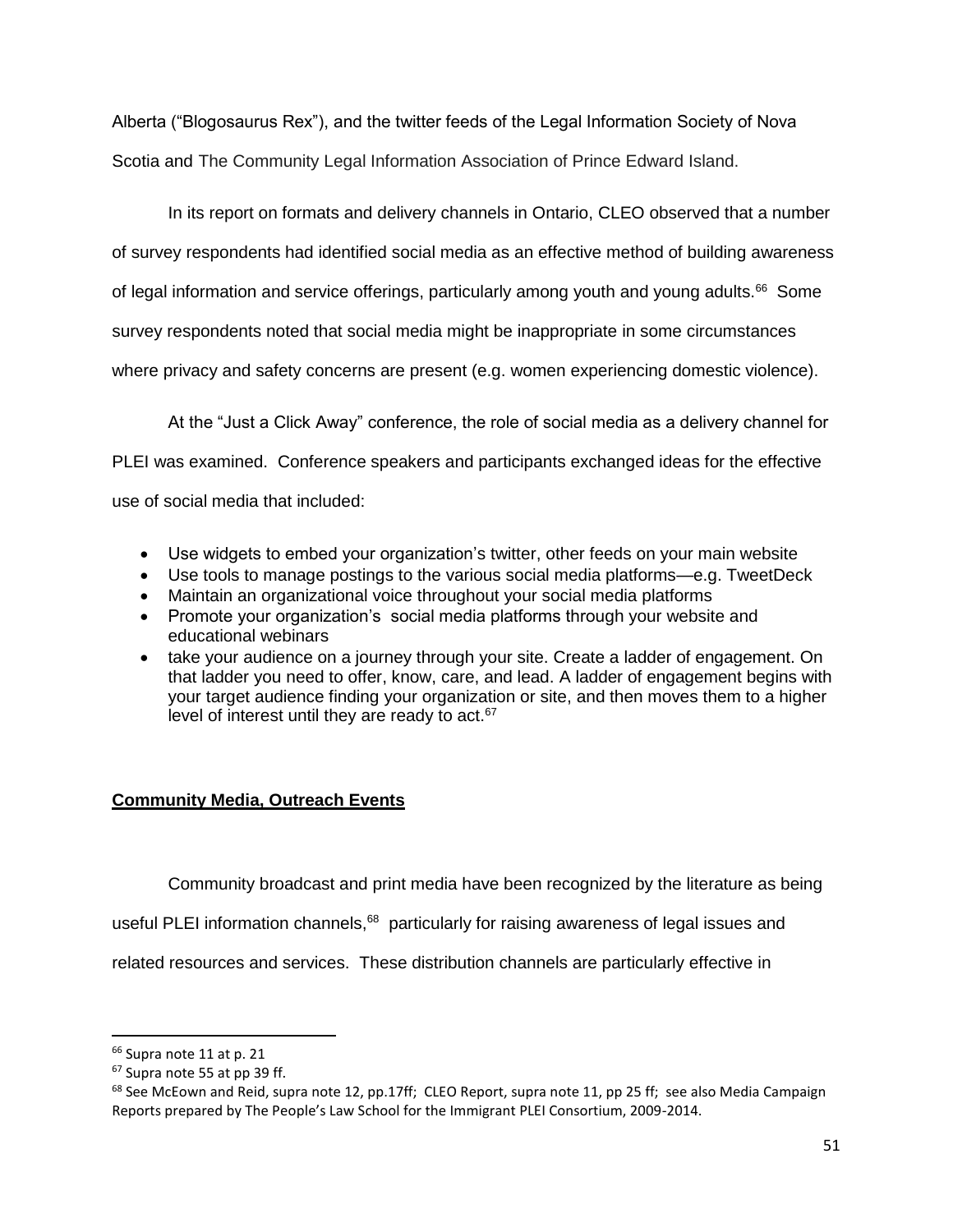reaching immigrant communities as well as people experiencing social isolation (e.g. seniors, women who do not work outside the home and rural and remote communities). Community TV coverage in British Columbia is wide, offering an opportunity to reach most regions, including rural and remote communities. Shaw TV offers community television throughout the province to 26 communities and a multicultural channel with programming in 20 languages each season to its customers in Metro Vancouver, on Bowen Island and in Squamish and Whistler, BC.

The effectiveness of broadcast media as an effective delivery option for public legal education was noted by McEown and Reid<sup>69</sup> in their 2007 PLE Review report. Based on information they received from delegates attending the 2006 Settlement Workers Advocacy Conference, they developed the following profile<sup>70</sup> of responses to the question "How useful to your clients are the following methods of delivering PLEI?":

| <b>Delivery</b><br>options | Not at all<br>useful | Not very<br>useful | Somewhat<br>useful | <b>Quite useful</b> | Very useful |
|----------------------------|----------------------|--------------------|--------------------|---------------------|-------------|
| Community<br>radio         | 3%                   | 6%                 | 24%                | 28%                 | 40%         |
| Community<br>newspapers    | 3%                   | $1\%$              | 19%                | 26%                 | 50%         |
| Community TV               | 3%                   | 3%                 | 20%                | 29%                 | 45%         |

These BC findings are consistent with the more recent CLEO Report findings (see Figure 1 in Part 1 of this report).

In-person events rank high in the surveys of intermediaries and their clients as effective distribution channels for public legal education and information.<sup>71</sup> Activities included in this category are ESL classes, community events and workshops. The chief advantage of in-person events as a delivery mechanism is that they offer clients help with interpreting the information

 $69$  See supra note 12 at pp 22, 23.

 $70$  Only portion of the table relating to community media represented here.

<sup>&</sup>lt;sup>71</sup> See CLEO report, supra note 11; McEown and Reid, supra note 12.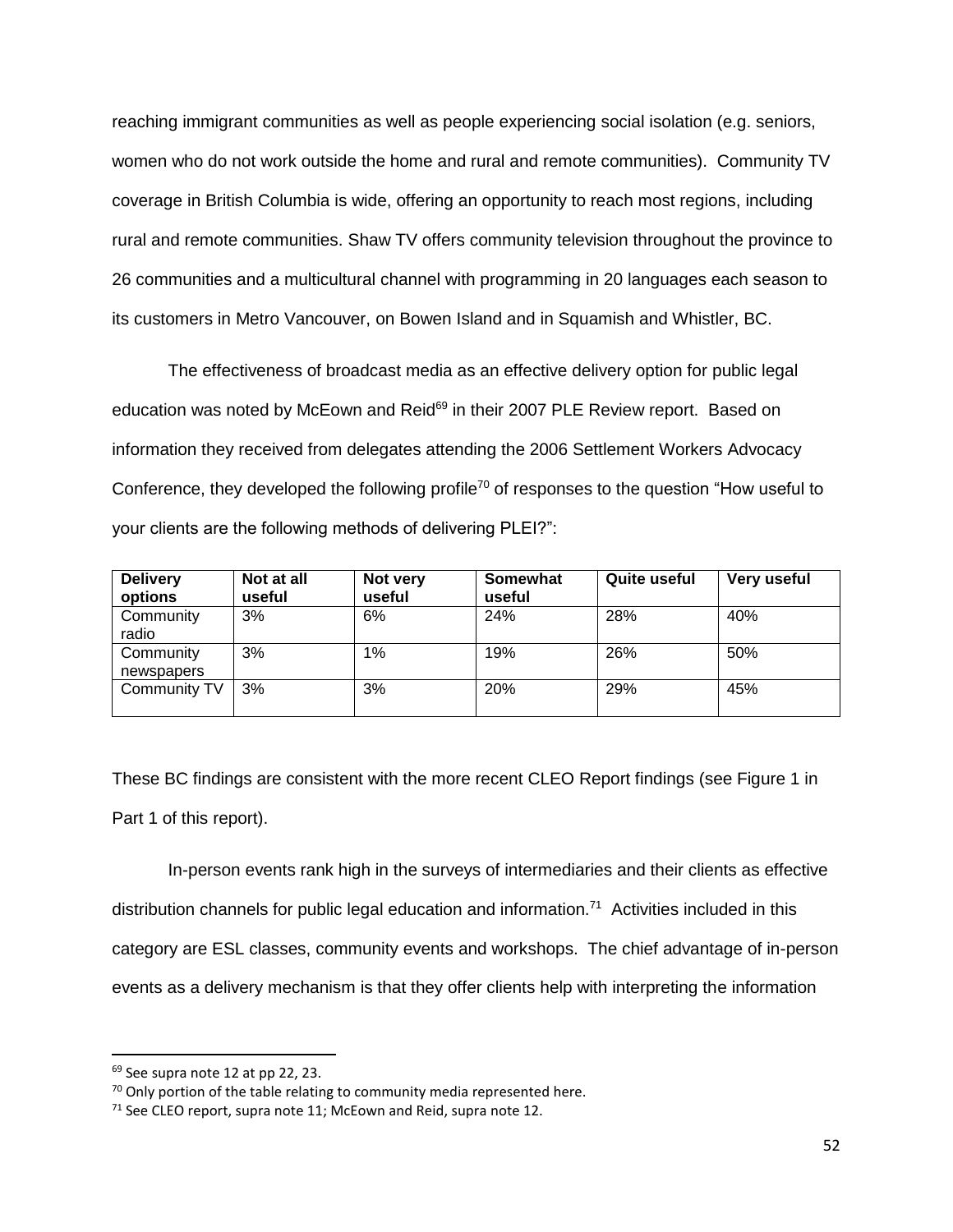they receive. This is especially important for persons with language, literacy and other barriers to learning.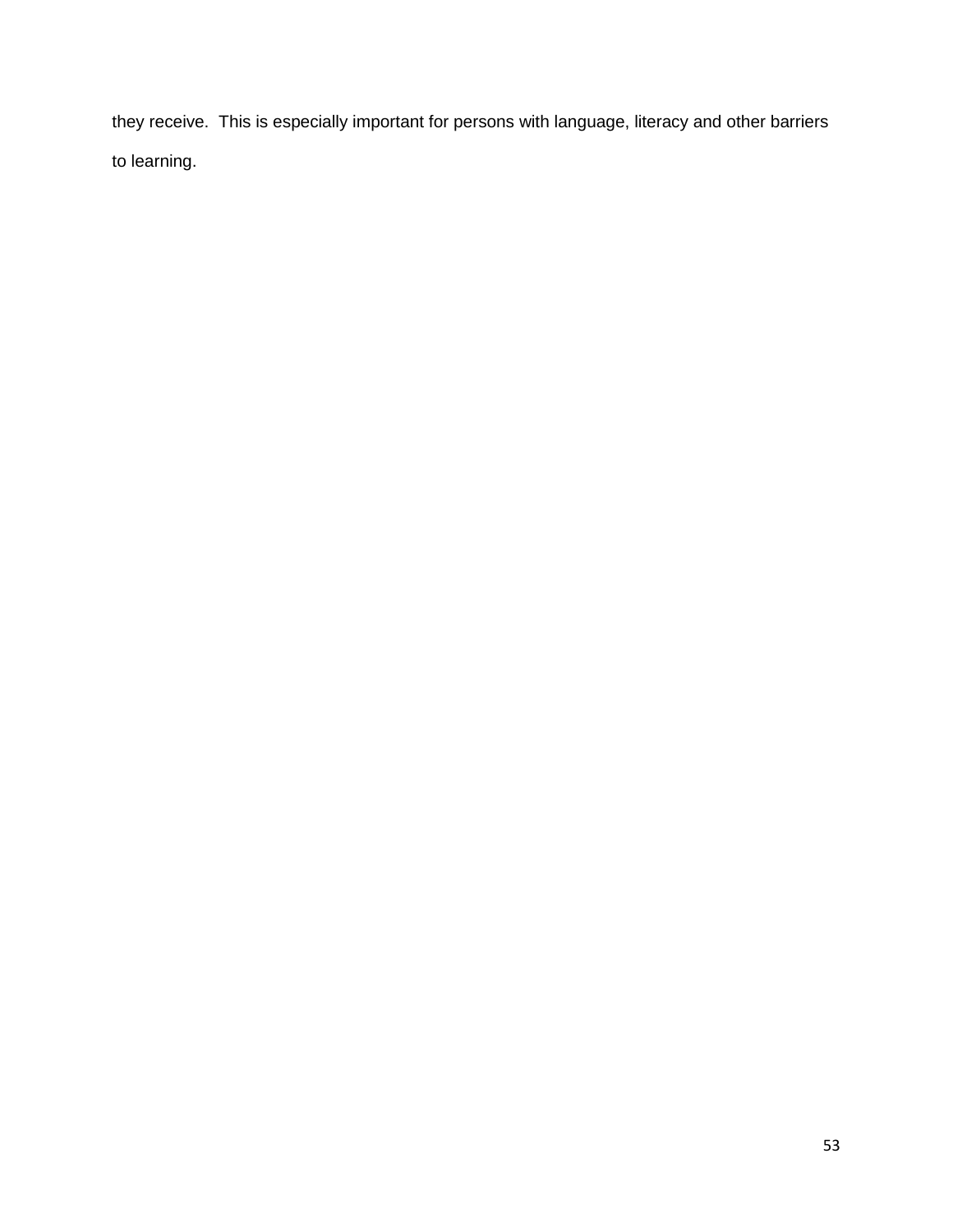# **Part Four: Emerging Technologies and Innovative Practices**

Emerging technologies at use in the legal services sector in Canada and elsewhere present interesting possibilities for the delivery of PLEI. The drivers for the greater use of emerging technologies in the legal services sector include:

- advances in technology and increase in its use to deliver services formerly accomplished face to face (e.g. health services)
- reduction in public funds for justice systems costs (e.g. court administration) and for legal services
- interest in "unbundling" of legal services
- the increase in numbers of self-represented litigants

These have created the conditions favourable to the application of emerging technology to innovative practices such as automated document assembly for use by self-represented litigants and the use of expert systems in dispute resolution. These same applications also have potential as methods to transform the delivery of resources and services within the PLEI sector.

# *Automated document assembly*

The courts in California have played a leading role in the development of resources for self-represented litigants. Evidence of their commitment to resources for self-represented litigants is found on the California Judicial Branch website [www.courts.ca.gov.](http://www.courts.ca.gov/) This site provides a separate section for SRLs containing information on 14 discrete topic areas ("getting started": e.g. sources of legal help, fee waivers, resolving disputes out of court; small claims court; families and children; divorce or separation; abuse and harassment; eviction and housing; name change; traffic; seniors and conservatorship; problems with money; criminal law; appeals; gender change; wills and estates). The site makes use of videos (e.g. how to fill out a specific form), help maps, online calculation tools (e.g. child support calculator) and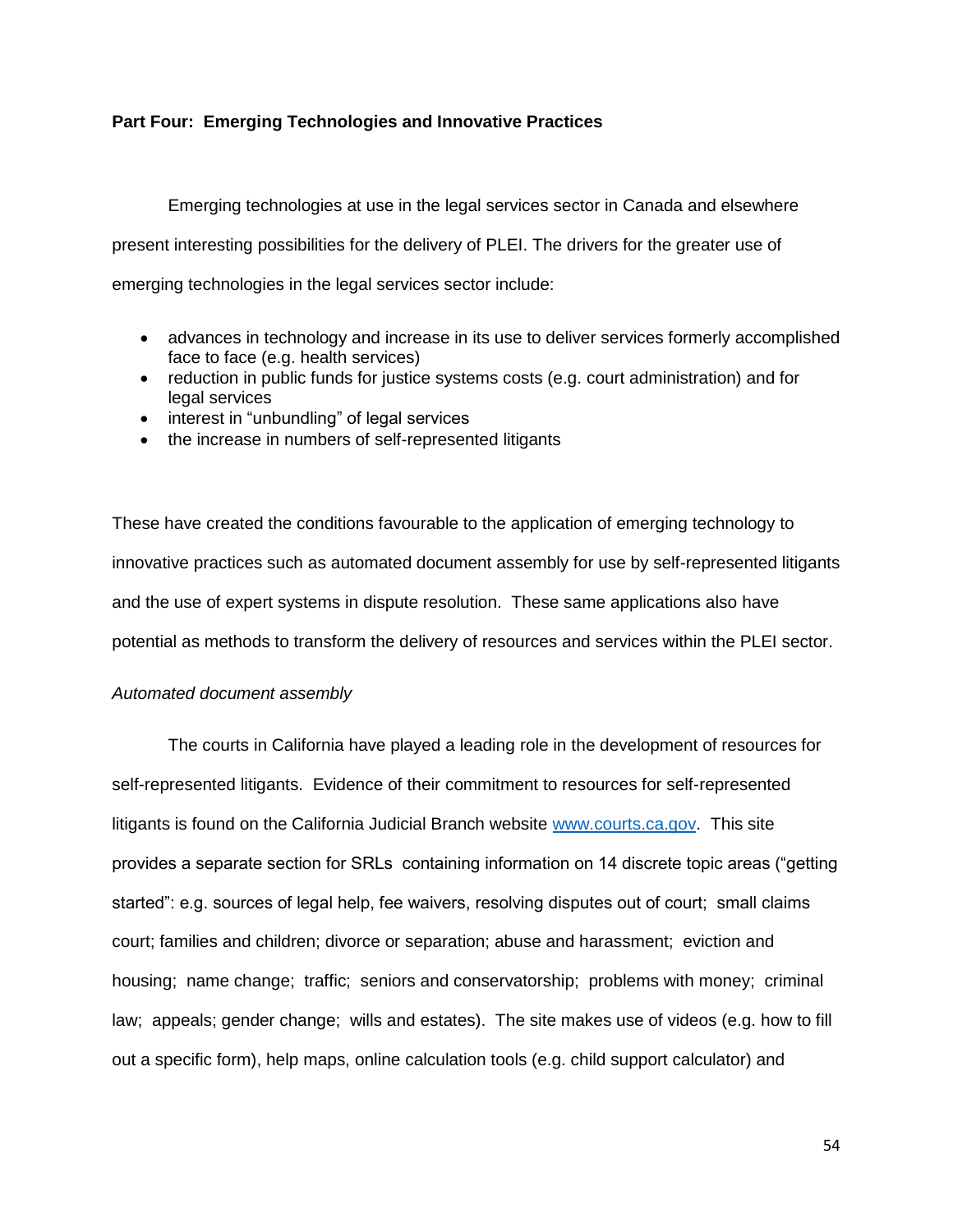automated document assembly software to create a variety of documents and forms (e.g. demand letters, pleadings, affidavits) that can be filed with the California courts.

Other states have similarly invested in internet resources for self-representing litigants. A number provide on their sites automated document assembly solutions, some using commercial software (e.g. Hotdocs), others using A2J Author, a software tool that enables nontechnical staff to easily build and implement user-friendly web-based interfaces for document assembly. In addition, LawHelp Interactive, a project of Probono.net<sup>72</sup> is a US national website enabling users to find and complete forms for their particular state.

The A2J software tool is particularly relevant to the PLEI sector: not only does it incorporate document assembly software to assist the user to complete court documents and, where relevant, complete e-filings, it also guides the user through the court process. The A2J guided interview tool uses animation and question and answer format to move the user through the court process. Using the information entered in response to question prompts, the document assembly program generates the required forms or documents for use in the court action. In this way, the A2J tool attempts to simplify for the general public the process of creating court documents and in so doing makes a complex court procedure more understandable. This methodology of using technology to provide guided assistance to users, based on the user's perspective, is relevant to the design and delivery of PLEI resources.<sup>73</sup>

 $72$  a national US non-profit organization with the mandate to increase access to justice through technology

<sup>73</sup> The development of web-enabled PLEI information systems that gather personal information obtained from users gives rise to freedom of information and protection of privacy issues. PLEI organizations contemplating development of such systems are advised to consider the application of both domestic and international laws (e.g. US Patriot Act) to their undertakings.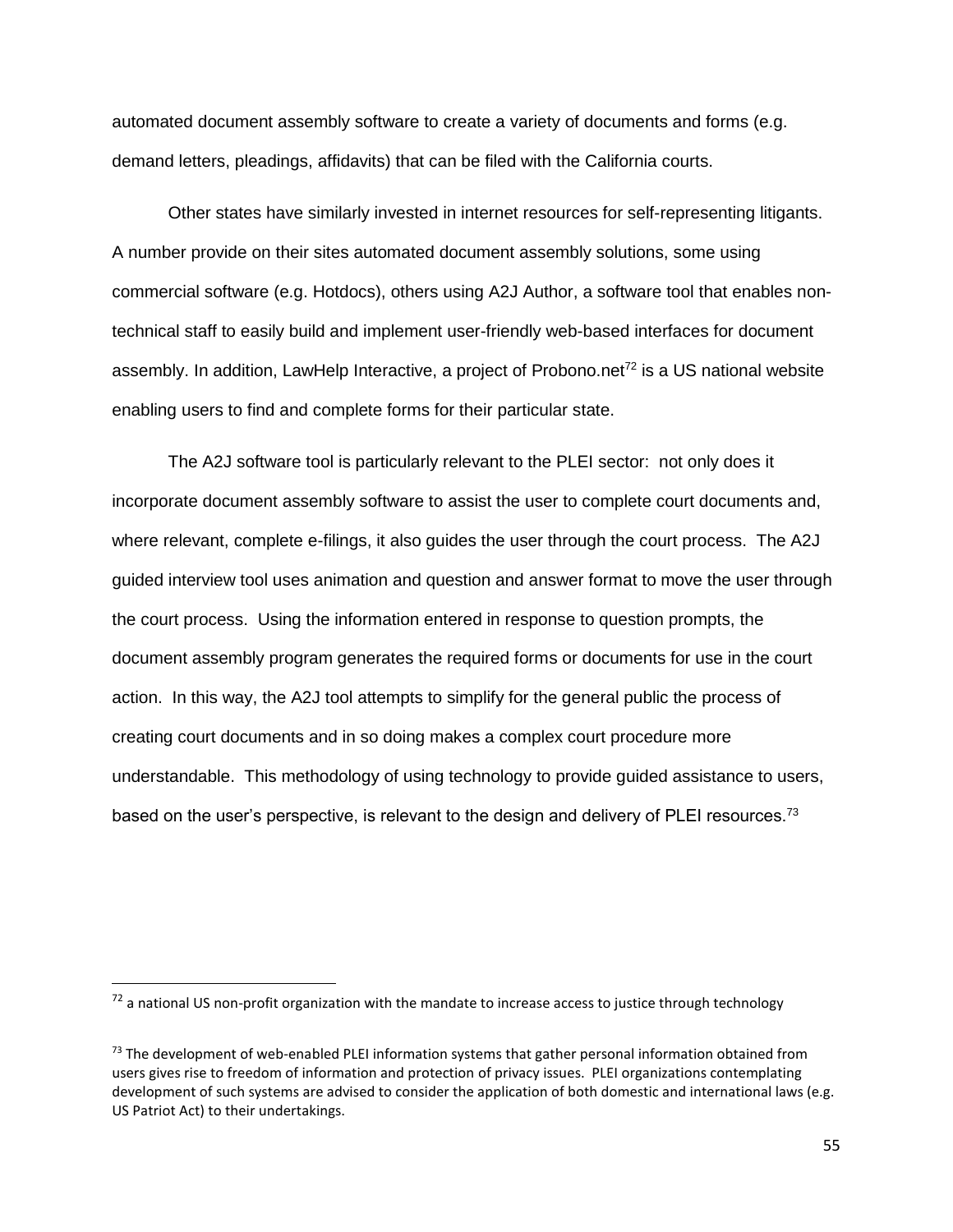#### *Expert systems--Rechtwijzer*

In the Netherlands, The Dutch Legal Aid Board, working with the University of Tilburg has developed the Rechtwijzer.nl website which, according to Smith and Paterson, "sets the new standard for what can be delivered"<sup>74</sup>. The Board has described Rechtwijzer as follows:

*In addition to the Counters [legal advice bureaus staffed by paralegals], there is also an interactive online application called Rechtwijzer ("Roadmap to Justice"; see [www.rechtwijzer.nl\)](http://www.rechtwijzer.nl/). This, too, is an easy way to obtain legal information. It helps users to find their way towards solving a conflict. The application….consists of a "dispute roadmap" that, on the basis of a number of choices, guides users step by step along all the legal aspects of the conflict at hand. The software covers the fields of housing, labour, family, consumer and administrative law.*

*Apart from further development of this Dispute Roadmap, new applications will be added to the website too: the Divorce and Parenthood Plan and Mediation Online. These applications will soon be ready for use and are also meant to encourage users to solve legal conflicts themselves.*

*The Dispute Roadmap can be seen as a first help towards settling actual conflicts. The website of the Legal Services Counters, on the other hand, contains lots of documentation and is meant first and foremost to inform visitors on all sorts of legal matters. It is of a much more comprehensive nature than the Dispute Roadmap, which focuses on well-defined conflicts. That is why the Dispute Roadmap software sometimes refers visitors to one of the counters.<sup>75</sup>*

Similar to the A2J application, Rechtwejzer helps the user prepare court documents and takes the user through a "journey", otherwise described as "a dynamic and iterative process in

<sup>74</sup> *Supra* note 22, p. 59.

<sup>&</sup>lt;sup>75</sup> Quoted by Smith and Paterson supra note 22 at pp 59-60.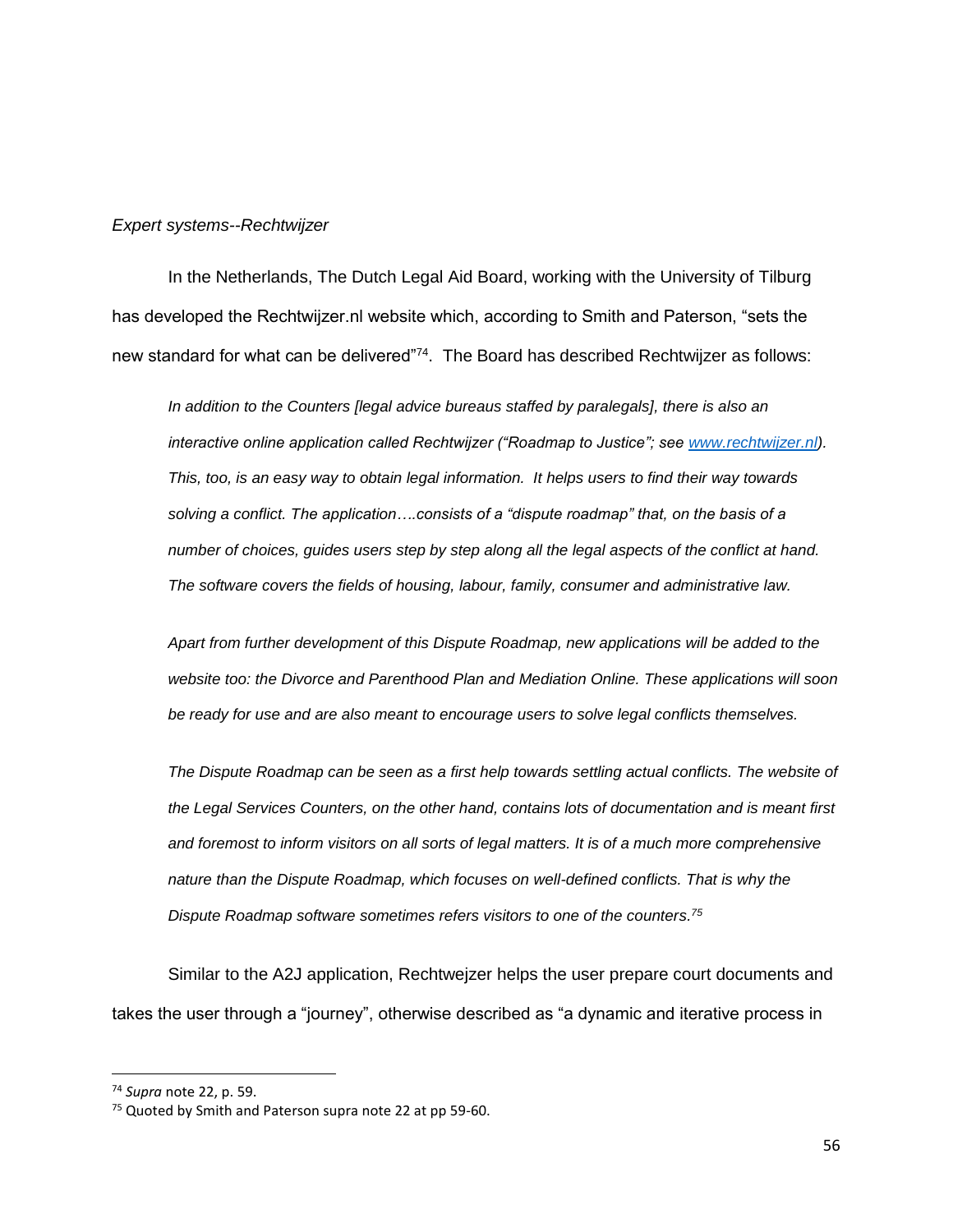which a small number of questions refining the parameters of the problem must be answered on each page before moving on to the next."<sup>76</sup> In the case of the A2J application, the journey ends at the courthouse; for the Rechtwijzer user, the journey may end at the courthouse, but not necessarily. Reflecting the Dutch policy on the resolution of disputes, the website has built into it mechanisms to encourage self-help, early intervention and mediated settlement in preference to resolution through the courts. These are often the "journey destination" reached at the conclusion of the question and answer process of working through the website.

Rechtwijzer is a form of "expert system" in that it emulates the decision-making capabilities of a person (the "expert") with expertise in dispute resolution, or the provision of legal information. An evaluation of the effectiveness of the Rechtwijzer site conducted by the University of Twente is expected sometime in 2014. The study findings will be instructive to the justice community around the world, including its PLEI participants as providing insight on the use of technology to deliver dynamic and client-centered information and assistance to the general public.

#### *Expert Systems British Columbia: Proposed Civil Resolution Tribunal Site; MyLawBC*

#### *Civil Resolution Tribunal Site*

Beginning in 2011, the BC Ministry of Justice began testing the use of online dispute resolution (ODR) for tenancy and consumer disputes. Participation was voluntary, and consisted of a text-based negotiation system between the disputants. Early test results were encouraging (user satisfaction, resolution rates) with the result that ODR platforms currently reside on two websites as permanent service offerings: Consumer Protection BC and the Property Assessment Appeal Board. Online self-help guides also reside on the Property

<sup>76</sup> Ibid, p.60.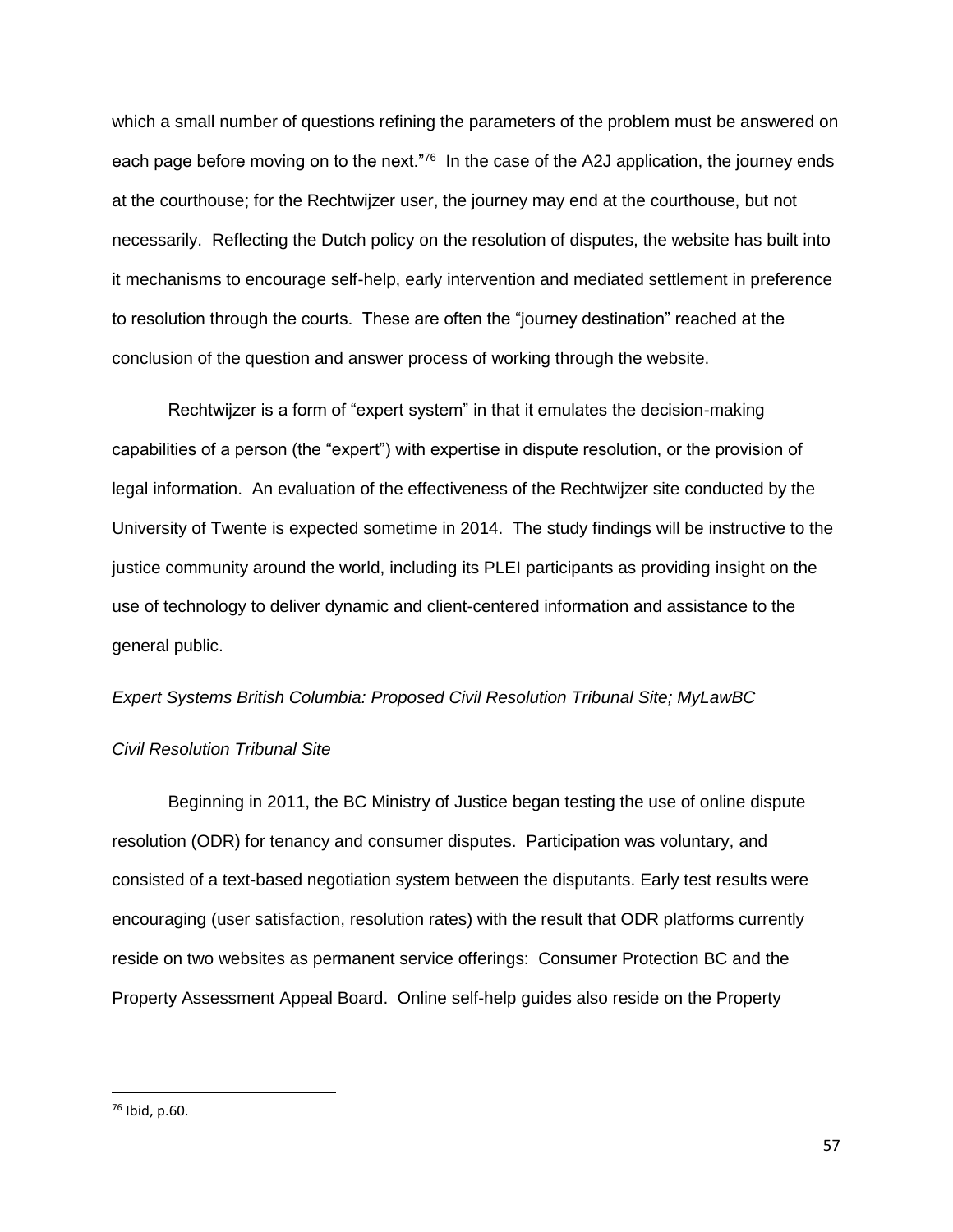Assessment Appeal Board site and help appellants assess the strength of their case and prepare for the appeal process.

In 2012, the *Civil Resolution Tribunal Act* was introduced to create a body with jurisdiction to resolve small claims and specific strata property disputes. The Civil Resolution Tribunal (CRT) will have<sup>77</sup> an adjudicative function, but its resolution process will emphasize collaboration and resolution by agreement. ODR is a key feature of the tribunal's resolution framework: the tribunal will maintain a website designed to help British Columbians identify, prevent and manage issues before they develop into disputes requiring active tribunal management and facilitated negotiation.

The proposed CRT website has been described as an "expert system" using "specialized content derived from experts in various fields, structured in computer-readable format."<sup>78</sup> Like the Rechtwijzer site, the CRT website will use an intelligent questionnaire interface asking the user to answer some basic questions about his/her dispute situation. Using this information, algorithms of the system will gather data from the specialized content database and present the user with a suite of information that could include the following: diagnosis of the problem, specific problem-related information to help the user understand the situation and identify possible solutions, and self-help tools such as calculators and letter templates. The proposed website will also contain a "triage" function to direct, if necessary, the user to additional sources of help such as legal or other services. The diagram below characterizes the planned CRT dispute resolution stages<sup>79</sup>.

 $\overline{a}$ 

<sup>77</sup> The *Civil Resolution Tribunal Act* is not yet in force. It is anticipated that the legislation will come fully into force and the tribunal will begin operations in 2014.

<sup>78</sup> Darin Thompson, *The Growth of Online Dispute Resolution and its Use in British Columbia*, Civil Litigation Conference Papers, The Continuing Legal Education Society of British Columbia, 2014, p. 1.1.4.  $79$  Based on diagram appearing on BC Ministry of Justice website at

http://www.ag.gov.bc.ca/legislation/shareddocs/crta/CRT-Business-Model.pdf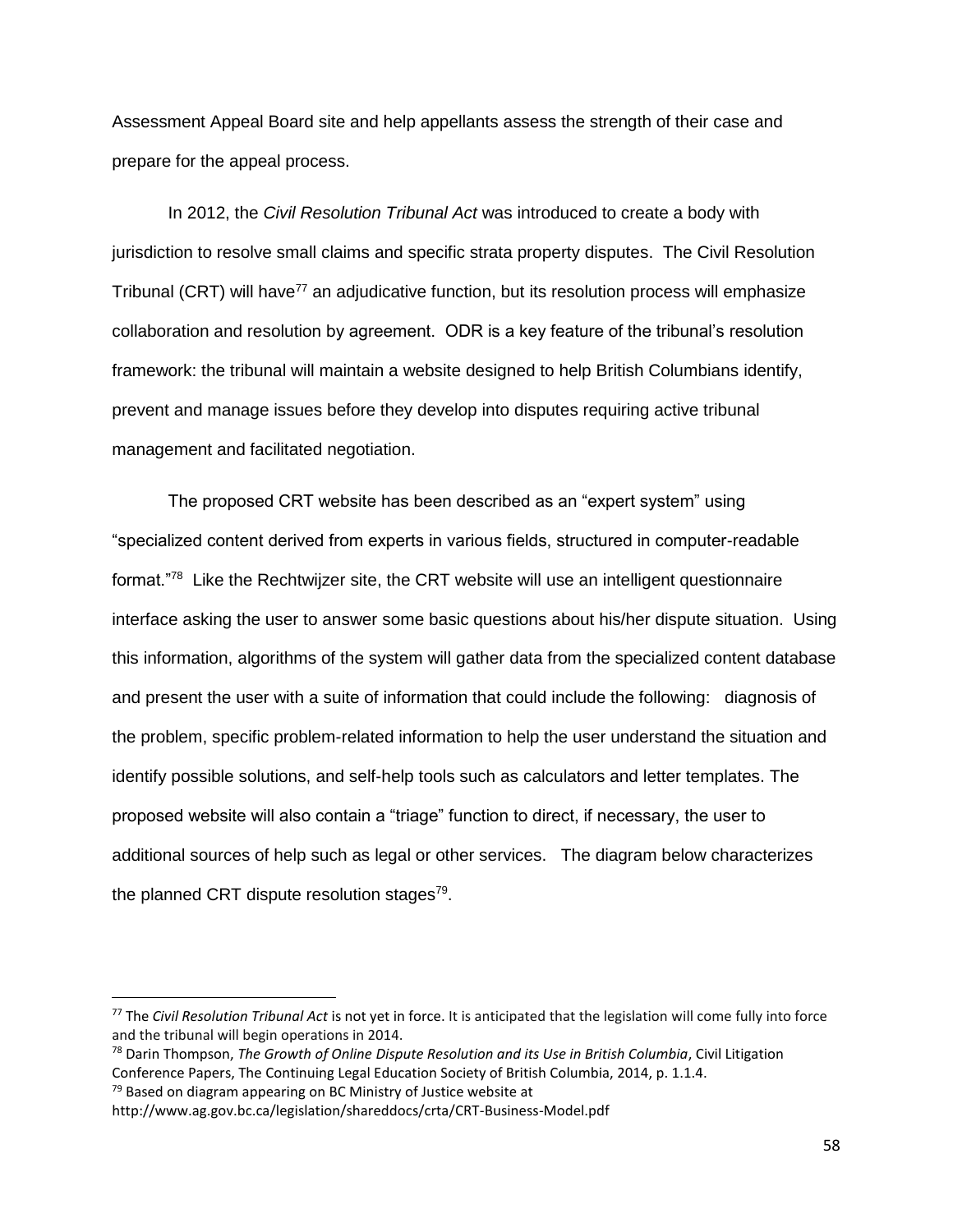

## *MyLawBC*

MyLawBC is a current Legal Services Society of BC initiative to use interactive technology to guide users to the resolution of their legal problems. Through the MyLawBC website (currently in development with completion of initial site slated for March 2015), users will follow guided pathways to individualized action plans in a number of areas of law, starting with family law, with additional legal topics developed over time. This element of tailoring information directly to the user's needs differentiates MyLawBC from existing BC-produced online PLEI resources, with the exception of the proposed CRT website.

The MyLawBC guided pathways will be supported with complementary core legal content and information on additional resources. By situating basic legal information, additional resources and individualized action plans on one website, LSS aims to minimize a user's need to leave the website to look for information elsewhere—a common problem leading to user confusion and dissatisfaction when conducting internet research.

The proposed MyLawBC website will resemble that of Rechtwijzer in using a question and answer diagnostic approach, combined with branching logic to provide the user with nextstep advice. The plan for MyLawBC is to integrate the web platform with in-person services such as telephone hotlines, text (chat) services, social media and mobile applications. Additionally, in recognition of the "digital divide" presented by those without access to high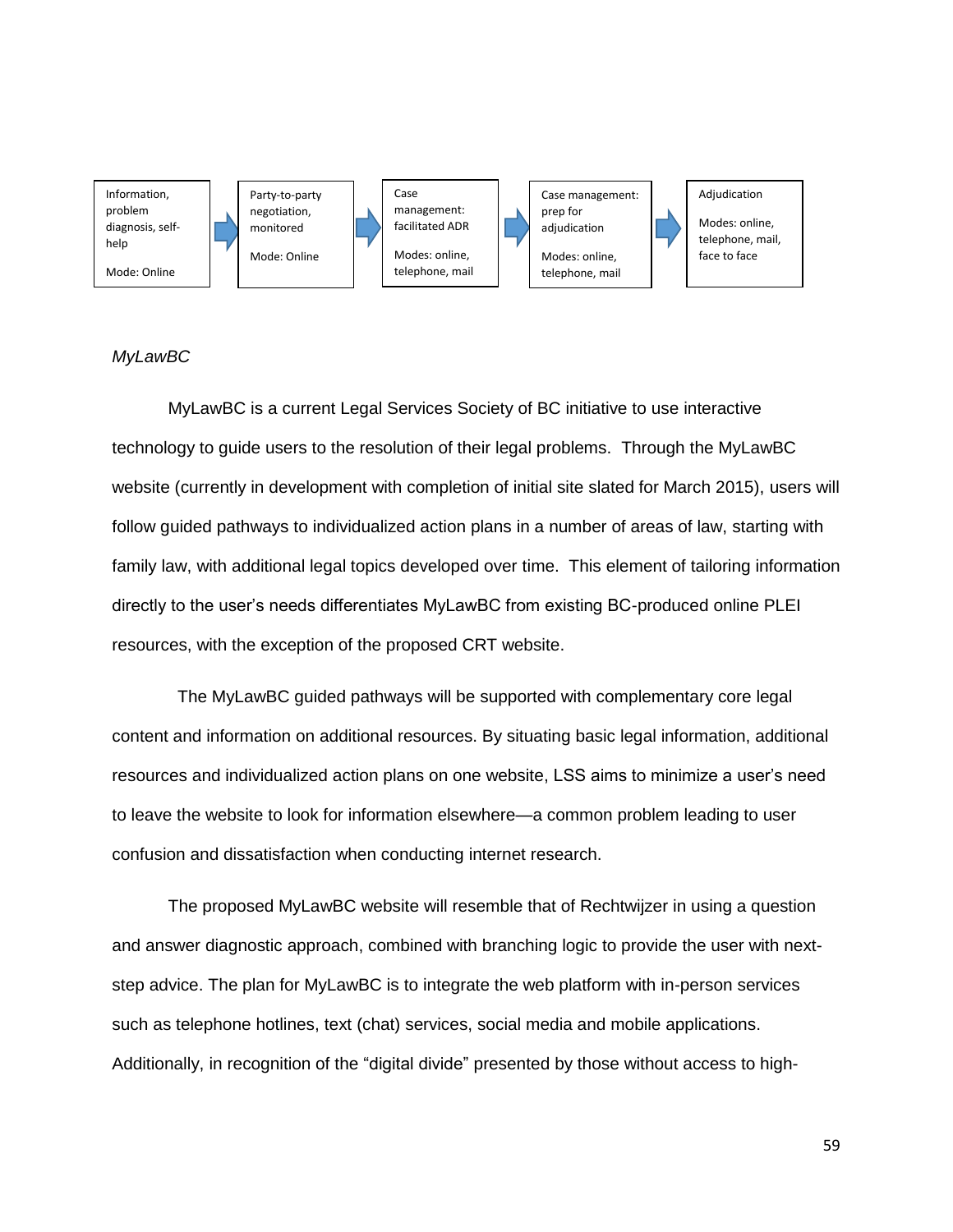speed internet or smartphones, LSS intends to expand its community partner program in rural, remote and Aboriginal communities and maintain its conventional telephone services.

In developing MyLawBC, the Legal Services Society is conferring with the Dutch Legal Aid Board and drawing from their experience with Rechtwijzer. Consultations with additional BC PLEI providers are in progress, with the goal of incorporating, upon approval, their relevant existing and future content into MyLawBC, to supplement content created by LSS.

#### *Implications of Expert Systems for PLEI*

Of all the forms of technology surveyed in this paper, the expert system model is the most ambitious. It represents the attempt to replicate the thought processes and actions of an advisor by gathering information, applying the information to reasoning incorporated in a logic engine and generating reports that provide tailor-made guidance to the user. In the justice sector, the "advisors" in question are lawyers, paralegals and other providers of public legal education and information who provide assistance to individuals early in the dispute resolution process. Much of the literature on PLEI indicates that resources (print, digital) are most effective when they are combined with personal, individual assistance that guides the user to a course of action to resolve the problem. Telephone, e-mail chat services and avatars are current attempts to provide this guided assistance, however they are limited. In the case of telephone or e-mail chat, the limitations consist in hours of service (they typically do not provide daily, 24 hour service on demand). Additionally, the avatar technology does not employ sophisticated interactive artificial intelligence algorithms to provide customized solutions for the user.

Expert systems have the capability to provide individualized assistance on demand for the user. PLEI providers in British Columbia should follow with interest the efforts of the Dutch Legal Aid Board, and closer to home, the Legal Services Society's development of MyLawBC and the Ministry of Justice's CRT site development. There may be lessons from this experience that they

60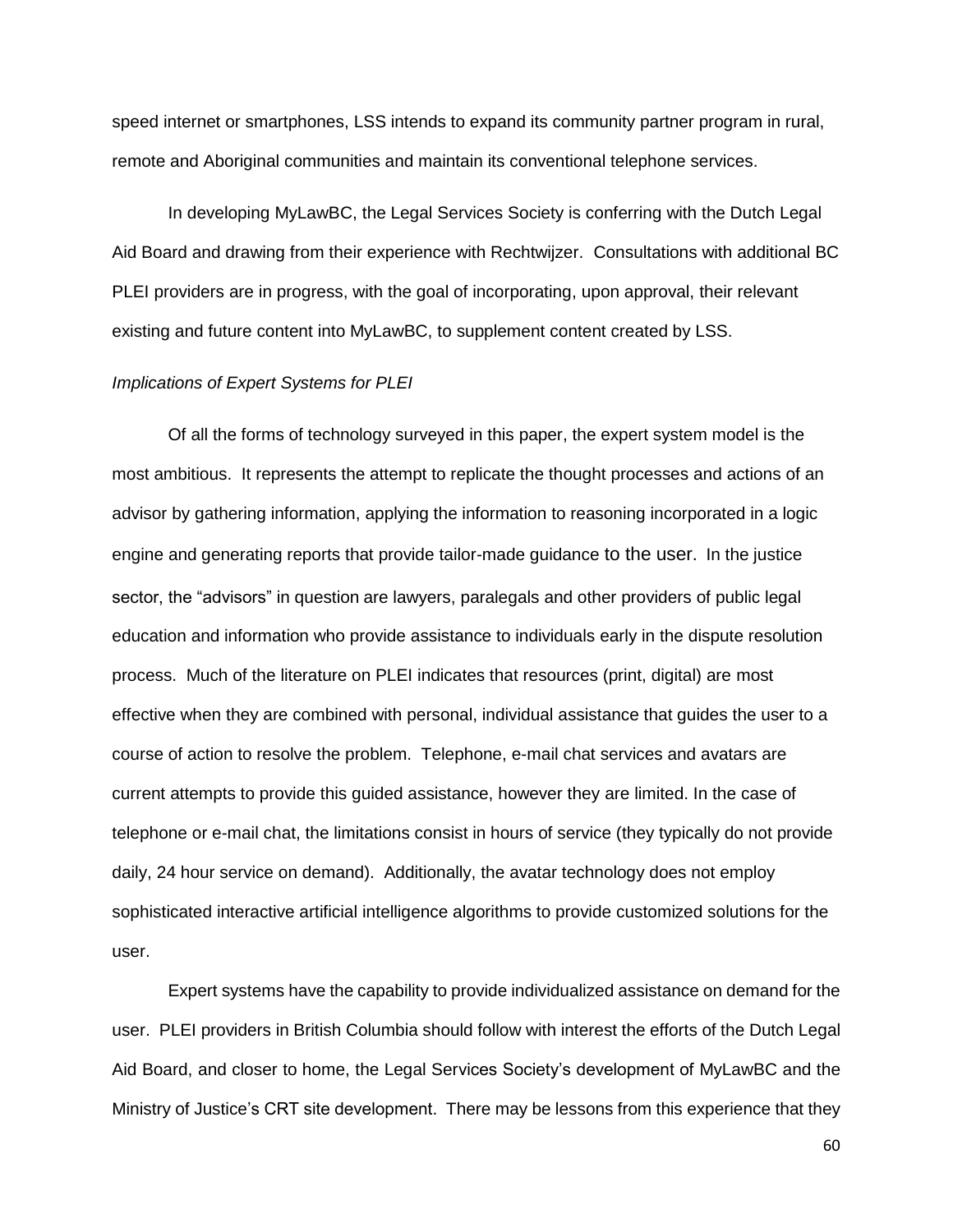can use in developing their own interactive websites. As well, there may be opportunities for BC PLEI organizations to contribute to the Ministry's and LSS's development of the "information/problem diagnosis/self-help" component of their respective online platforms or possibly to participate in an integrated, multi-channel service model of individual assistance at later stages of the dispute resolution model.

Technological innovation does not come cheaply—the initial site (Rechtwijzer 1.0) cost €2.3m to develop, and was developed within the context of a well-funded national legal aid scheme. Although it is unlikely that any of the PLEI or dispute resolution websites in development in British Columbia will approach the cost of the Rechtwejzer site, securing the funding for technology projects in BC in a climate of economic constraint will pose a challenge to organizations. There may be a reluctance to commit limited resources to high up- front costs and to ongoing maintenance and training costs. The lack of accurate information on the actual costs of developing technology projects also poses a challenge to PLEI organizations.<sup>80</sup> Sharing information among organizations, combined with the upcoming research report on the Rechtwijzer site would be useful to the discussion of the costs of such internet services.

<sup>80 &</sup>quot;...it is almost impossible to make any sensible observations about cost. There are just too many variables. Too much domestic reporting does not compare like with like…", Smith and Paterson, supra note 22, p 78. Although this comment was made in the context of the UK justice system, the general observation about the paucity of data regarding total costs associated with the creation and maintenance of expert system-type PLEI websites applies to the BC context.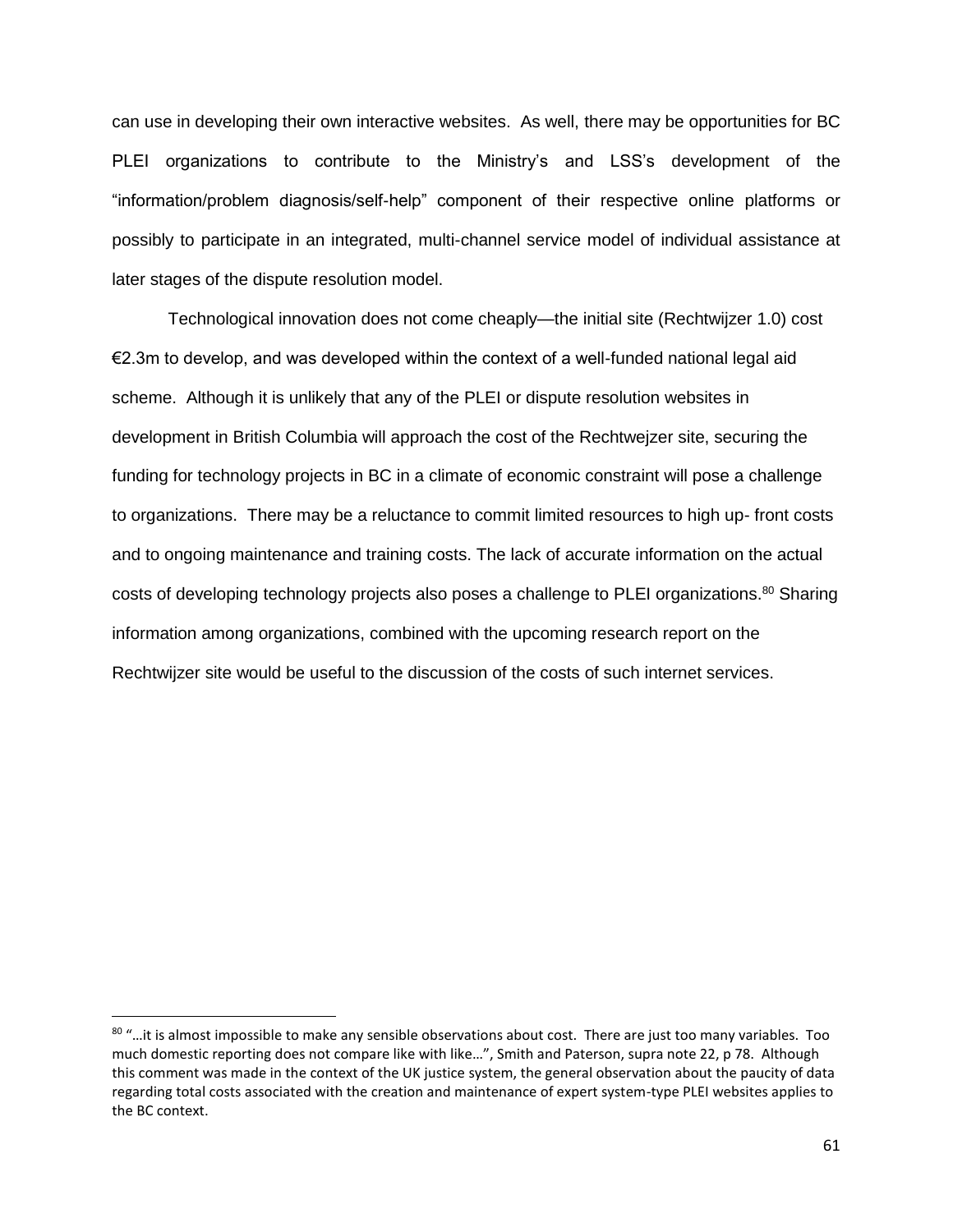# **Conclusion**

The PLEI sector in BC employs a large and varied collection of resources and delivery channels to provide British Columbians with access to justice. This report has surveyed the most prominent of these, and the potential that technology brings to match an individual's needs to the most appropriate information and services for them. The following is a summary of the report findings on best practices in the development and delivery of PLEI:

- Diversity: a diverse public suggests a diverse approach in selecting formats and delivery channels for PLEI. One size does not fit all.
- Know your audience: when planning a resource design and delivery strategy, understand the characteristics of the target audience and develop the strategy around these.
- Print: The print medium is effective for delivering PLEI, particularly for those in lowincome and disadvantaged communities. Resources under 10 pages are most helpful to the general population. The most effective distribution strategy for print resources is through trusted intermediaries and at locations frequented by target audience for resource.
- Internet: Technology offers the possibility of expanded reach and effectiveness of PLEI resources. PLEI delivery however cannot be wholly internet-based because too many those in disadvantaged communities—would be excluded. To be truly effective, PLEI internet resources need supplementing by assistance from individual advisers.
- For those with access to the internet, there is the problem of identifying relevant and reliable PLEI information. To assist with this, PLEI developers are encouraged to consider:
	- o designing websites to perform better on search results